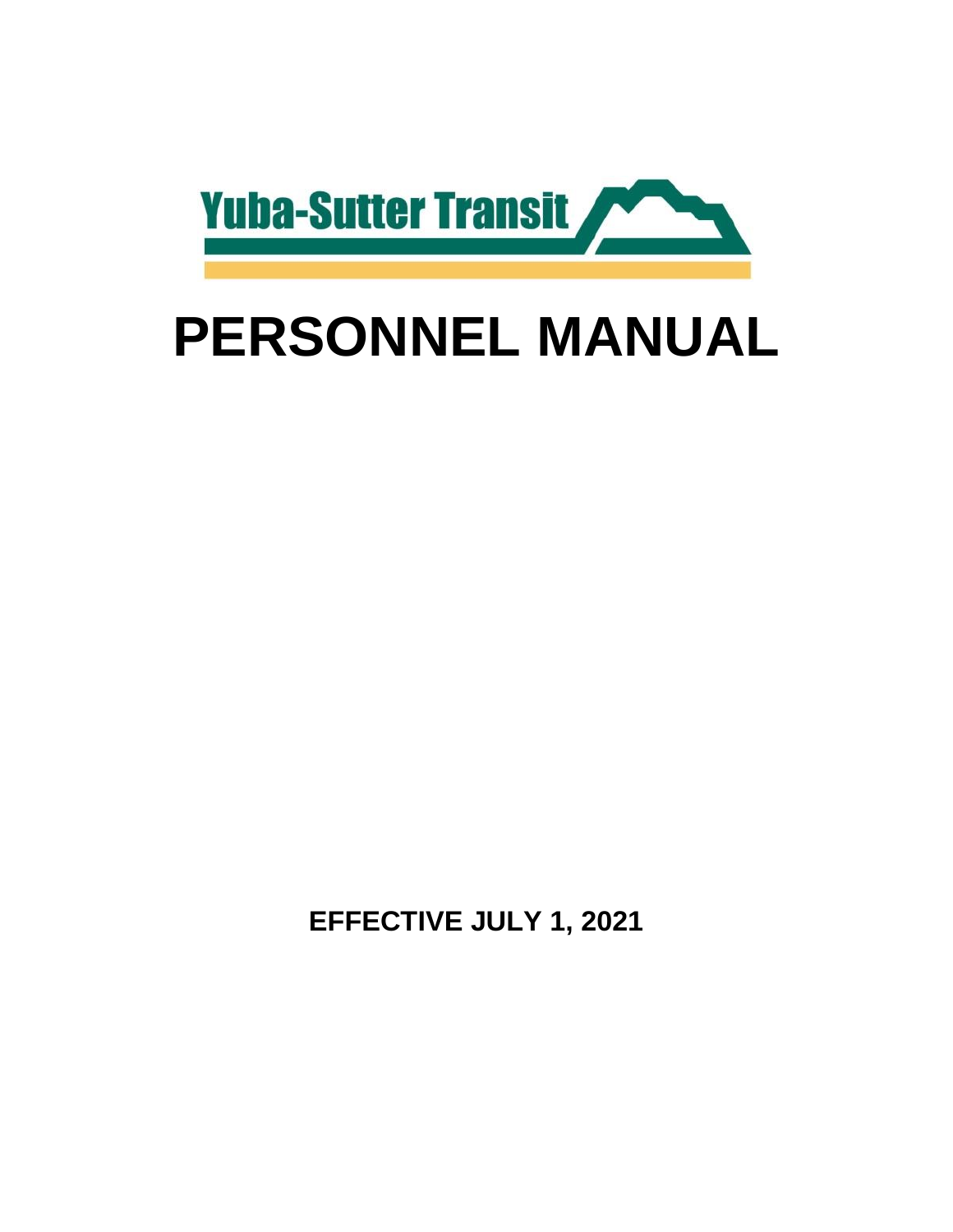# **PERSONNEL MANUAL**

# **TABLE OF CONTENTS**

| <b>SECTION</b>                               | <b>TITLE</b>                                                                                                                                           | <b>PAGE</b>                                                    |
|----------------------------------------------|--------------------------------------------------------------------------------------------------------------------------------------------------------|----------------------------------------------------------------|
| 1                                            | <b>GENERAL PROVISIONS</b>                                                                                                                              | $1 - 1$                                                        |
| 1.01<br>1.02<br>1.03<br>1.04                 | Introduction<br><b>Purpose and Objectives</b><br><b>Application of Rules</b><br>Career Service, Executive Service and Exempt Service                   | $1 - 1$<br>$1 - 1$<br>$1 - 1$<br>$1 - 1$                       |
| $\boldsymbol{2}$                             | <b>DEFINITIONS</b>                                                                                                                                     | $2 - 1$                                                        |
| 3                                            | <b>POSITION CLASSIFICATION PLAN</b>                                                                                                                    | $3 - 1$                                                        |
| 3.01<br>3.02<br>3.03<br>3.04<br>3.05<br>3.06 | Maintenance of Plan<br>Purpose<br><b>Allocation of Positions</b><br>Amendment of Plan<br><b>Class Specifications</b><br><b>Use of Class Titles</b>     | $3 - 1$<br>$3 - 1$<br>$3 - 1$<br>$3 - 1$<br>$3 - 2$<br>$3 - 2$ |
| 4                                            | <b>APPLICATION, EXAMINATIONS AND ELIGIBLE LISTS</b>                                                                                                    | $4 - 1$                                                        |
| 4.01                                         | <b>Contracting Agency</b>                                                                                                                              | $4 - 1$                                                        |
| 5                                            | <b>PRE-EMPLOYMENT MEDICAL AND</b><br><b>PSYCHOLOGICAL EXAMINATIONS</b>                                                                                 | $5 - 1$                                                        |
| 5.01<br>5.02<br>5.03<br>5.04                 | <b>Exam Required</b><br>Physician<br><b>Medical Examinations</b><br>Cost of Exam                                                                       | $5 - 1$<br>$5 - 1$<br>$5 - 1$<br>$5 - 1$                       |
| 6                                            | <b>APPOINTMENTS, PROMOTIONS,</b><br><b>REAPPOINTMENTS AND TRANSFERS</b>                                                                                | 6-1                                                            |
| 6.01<br>6.02<br>6.03<br>6.04<br>6.05         | <b>Appointing Authority</b><br><b>Filling Vacant Positions</b><br><b>Certification of Eligibles</b><br><b>Types of Appointments</b><br><b>Transfer</b> | $6 - 1$<br>$6 - 1$<br>$6 - 1$<br>$6 - 2$<br>$6 - 3$            |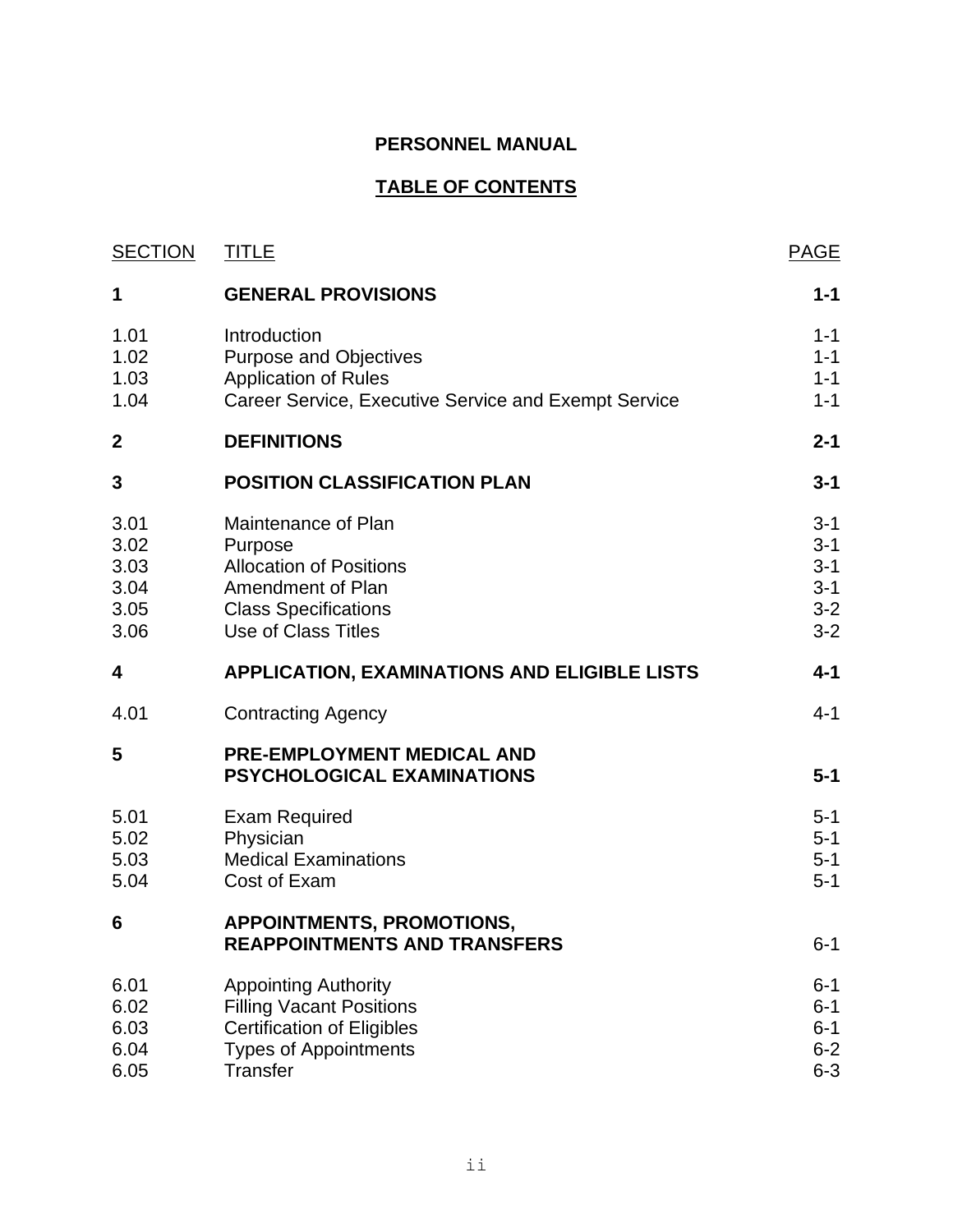| <b>SECTION</b> | <b>TITLE</b>                                                      | <b>PAGE</b> |
|----------------|-------------------------------------------------------------------|-------------|
| 6.06           | <b>Reinstatement from Resignation</b>                             | 6-4         |
| 6.07           | <b>Employment of Relatives</b>                                    | $6 - 4$     |
| 6.08           | <b>Continuous Service Date Defined</b>                            | $6-5$       |
| $\overline{7}$ | <b>PROBATIONARY PERIOD</b>                                        | $7 - 1$     |
| 7.01           | Purpose                                                           | $7 - 1$     |
| 7.02           | <b>Duration</b>                                                   | $7 - 1$     |
| 7.03           | <b>Report of Probationers</b>                                     | $7 - 1$     |
| 7.04           | <b>Unsatisfactory Performance During Probationary Period</b>      | $7 - 1$     |
| 7.05           | <b>Unsatisfactory Performance Following Promotion</b>             | $7 - 1$     |
| 7.06           | <b>Fringe Benefit Status During Probationary Period</b>           | $7 - 2$     |
| 8              | <b>CONDUCT, DISCIPLINE, HEARINGS, AND RESIGNATIONS</b>            | $8 - 1$     |
| 8.01           | <b>Employee Conduct Generally</b>                                 | $8 - 1$     |
| 8.02           | <b>Improper Employee Conduct</b>                                  | $8 - 1$     |
| 8.03           | <b>Prior Notices and Hearings</b>                                 | $8 - 2$     |
| 8.04           | Appeals                                                           | $8 - 3$     |
| 8.05           | Resignation                                                       | $8 - 3$     |
| 8.06           | Resignation Upon Absence Without Approval                         | $8 - 3$     |
| 8.07           | <b>Exit Interview</b>                                             | $8 - 3$     |
| 9              | PERFORMANCE EVALUATION                                            | $9 - 1$     |
| 9.01           | <b>Performance Reports</b>                                        | $9 - 1$     |
| 9.02           | <b>Reports on Probationers</b>                                    | $9 - 1$     |
| 9.03           | <b>Reports on Permanent Employees</b>                             | $9 - 1$     |
| 10             | <b>LAYOFF PROCEDURE</b>                                           | $10 - 1$    |
| 10.01          | Layoffs                                                           | $10-1$      |
| 10.02          | Alternatives to Layoff                                            | $10 - 2$    |
| 10.03          | <b>Reemployment Lists</b>                                         | $10-3$      |
| 10.04          | Detailed Procedure of Layoff Reinstatement                        | $10-3$      |
| 10.05          | Reinstatement from Layoff or Voluntary Demotion in Lieu of Layoff | $10 - 4$    |
| 11             | <b>GRIEVANCE POLICY</b>                                           | $11 - 1$    |
| 11.01          | Policy                                                            | $11 - 1$    |
| 11.02          | <b>Grievance Defined</b>                                          | $11 - 1$    |
| 11.03          | Procedure                                                         | $11 - 1$    |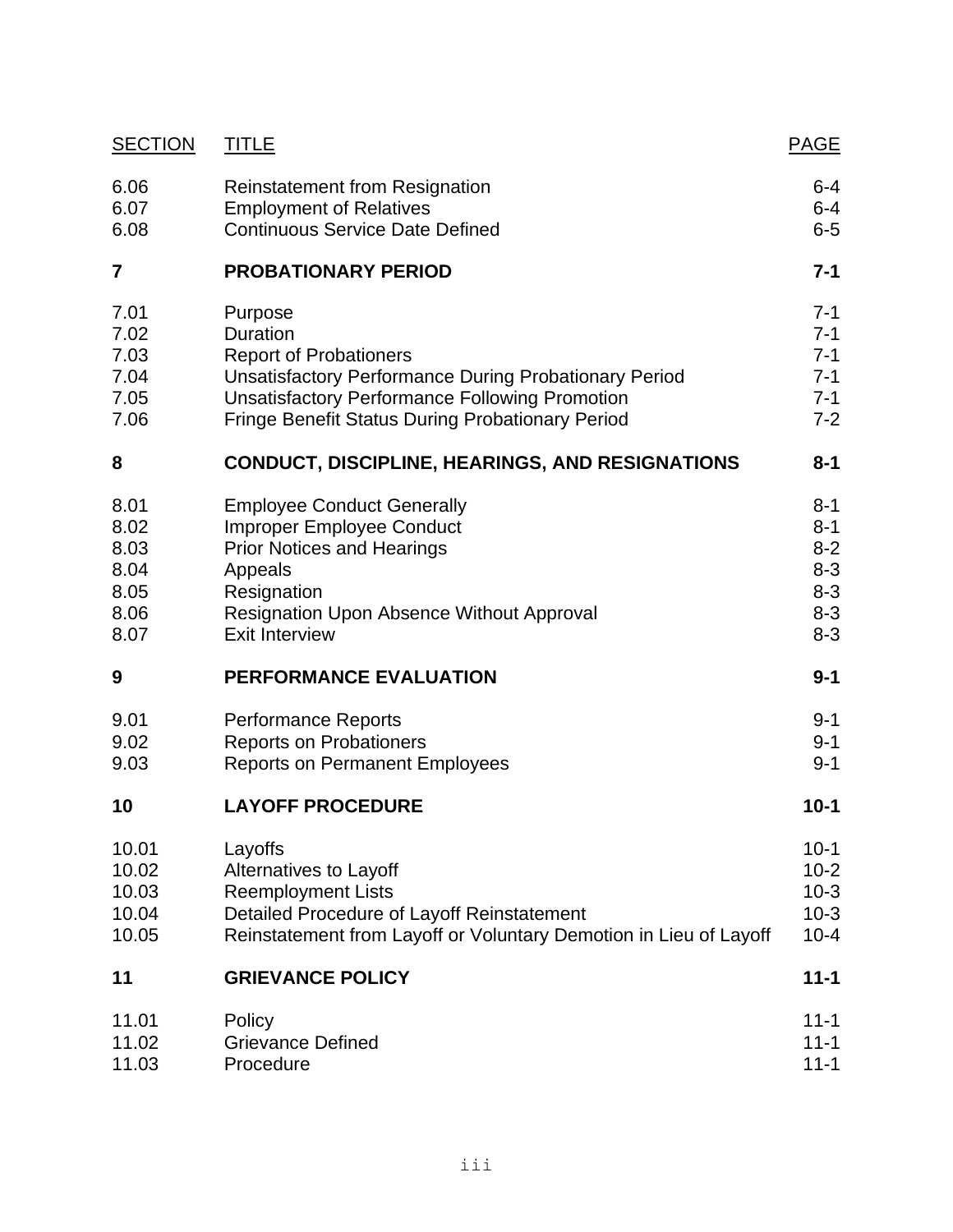| <b>SECTION</b> | <b>TITLE</b>                                | <b>PAGE</b> |
|----------------|---------------------------------------------|-------------|
| 12             | THE COMPENSATION PLAN                       | $12 - 1$    |
| 12.01          | Maintenance of Plan                         | $12 - 1$    |
| 12.02          | Administration of Plan                      | $12 - 1$    |
| 12.03          | <b>Cost of Salary Increases</b>             | $12 - 3$    |
| 12.04          | <b>Salary Range Adjustments</b>             | $12 - 3$    |
| 12.05          | Pay Period                                  | $12 - 3$    |
| 12.06          | <b>Partial Pay Period</b>                   | $12 - 3$    |
| 12.07          | <b>Other Compensation</b>                   | $12 - 3$    |
| 13             | <b>HOURS OF WORK AND PAYMENT OF WAGES</b>   | $13 - 1$    |
| 13.01          | Hours of Work - General                     | $13 - 1$    |
| 13.02          | <b>Payment of Wages</b>                     | $13 - 2$    |
| 13.03          | <b>Payroll Deductions</b>                   | $13 - 2$    |
| 14             | <b>HOLIDAYS</b>                             | $14 - 1$    |
| 14.01          | Holidays - General                          | $14 - 1$    |
| 14.02          | <b>Holiday Eligibility</b>                  | $14 - 1$    |
| 15             | <b>ANNUAL LEAVE</b>                         | $15 - 1$    |
| 15.01          | <b>Accrual of Annual Leave</b>              | $15 - 1$    |
| 15.02          | Use of Annual Leave                         | $15 - 2$    |
| 15.03          | <b>Payment for Unused Leave</b>             | $15 - 2$    |
| 15.04          | <b>Family Leave</b>                         | $15 - 2$    |
| 15.05          | <b>Administrative Leave</b>                 | $15-3$      |
| 16             | <b>BENEFITS</b>                             | $16 - 1$    |
| 16.01          | <b>Health Insurance</b>                     | $16 - 1$    |
| 16.02          | Dental Insurance                            | $16 - 1$    |
| 16.03          | <b>Vision Insurance</b>                     | $16 - 1$    |
| 16.04          | Life Insurance                              | $16 - 1$    |
| 16.05          | <b>Survivors Benefit</b>                    | $16 - 2$    |
| 16.06          | Long Term Disability                        | $16 - 2$    |
| 16.07          | Retirement                                  | $16 - 2$    |
| 16.08          | <b>Deferred Compensation</b>                | $16 - 3$    |
| 16.09          | <b>Cobra Benefits</b>                       | $16 - 3$    |
| 16.10          | Industrial Injury and Worker's Compensation | $16 - 3$    |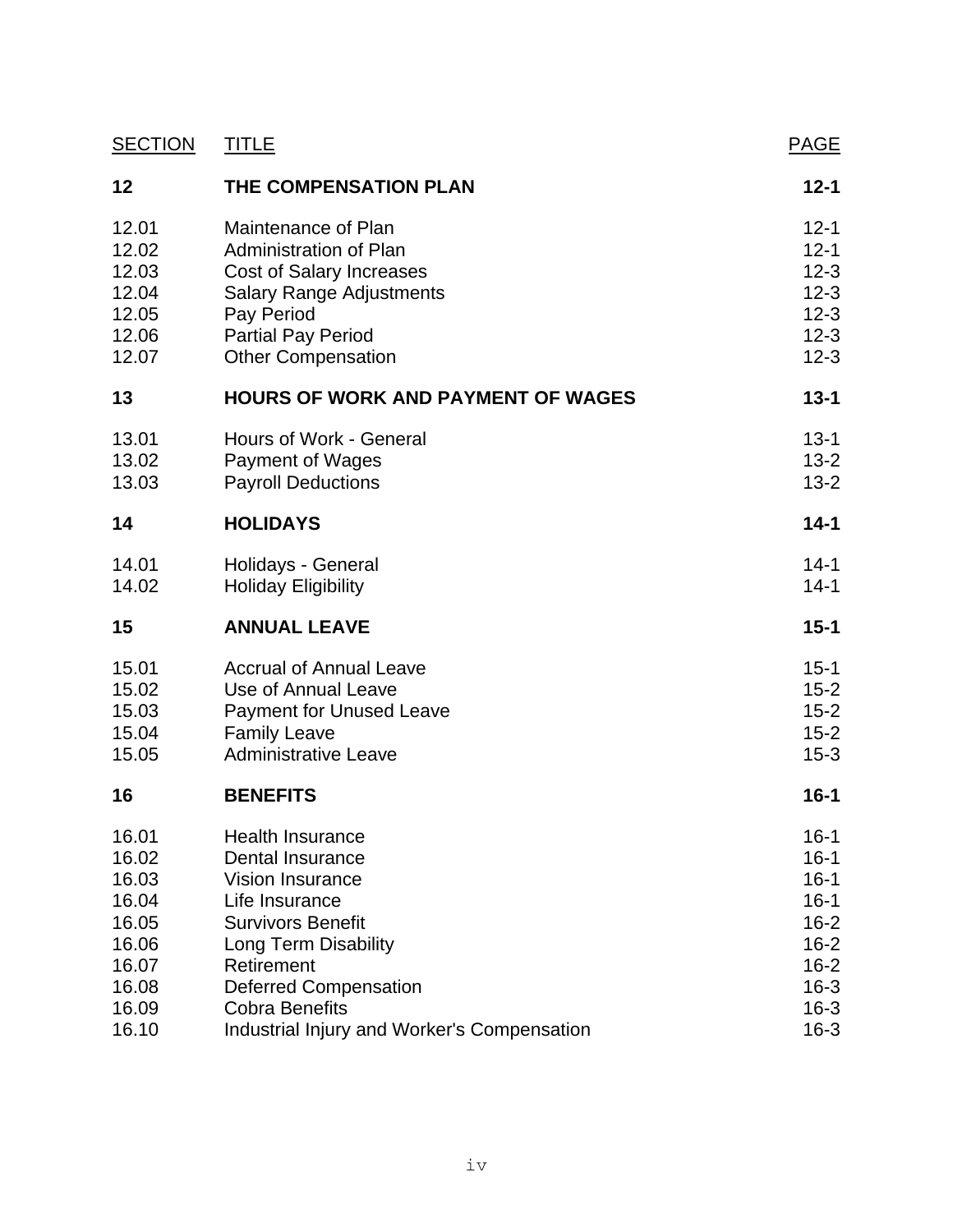| <b>SECTION</b>                            | <b>TITLE</b>                                                                                                                                                      | <b>PAGE</b>                                              |
|-------------------------------------------|-------------------------------------------------------------------------------------------------------------------------------------------------------------------|----------------------------------------------------------|
| 17                                        | <b>LEAVE OF ABSENCE</b>                                                                                                                                           | $17 - 1$                                                 |
| 17.01<br>17.02<br>17.03                   | Leave of Absence With Pay<br>Leave of Absence Without Pay<br><b>Educational Leave</b>                                                                             | $17 - 1$<br>$17 - 1$<br>$17 - 2$                         |
| 18                                        | <b>MILITARY LEAVE</b>                                                                                                                                             | $18 - 1$                                                 |
| 18.01<br>18.02<br>18.03<br>18.04          | General<br>Military Leave With Pay<br>Military Leave Without Pay<br>Physical Re-qualification                                                                     | $18 - 1$<br>$18 - 1$<br>$18 - 1$<br>$18-2$               |
| 19                                        | <b>SAFETY POLICY</b>                                                                                                                                              | $19-1$                                                   |
| 19.01<br>19.02<br>19.03                   | <b>General Policy</b><br><b>General Responsibilities</b><br><b>Detailed Procedures</b>                                                                            | $19-1$<br>$19-1$<br>$19-1$                               |
| 20                                        | <b>DRUG-FREE WORKPLACE POLICY</b>                                                                                                                                 | $20 - 1$                                                 |
| 20.01                                     | General                                                                                                                                                           | $20 - 1$                                                 |
| 21                                        | <b>HARASSMENT IN EMPLOYMENT POLICY</b>                                                                                                                            | $21 - 1$                                                 |
| 21.01<br>21.02<br>21.03<br>21.04          | Purpose<br>Policy<br>Procedures<br>Responsibility                                                                                                                 | $21 - 1$<br>$21 - 1$<br>$21 - 2$<br>$21 - 2$             |
| 22                                        | <b>REPORTS AND RECORDS</b>                                                                                                                                        | $22 - 1$                                                 |
| 22.01<br>22.02<br>22.03<br>22.04<br>22.05 | <b>Office Records</b><br><b>Reports of Personnel Transactions</b><br><b>Review of Records</b><br><b>Destruction of Records</b><br><b>Personnel Correspondence</b> | $22 - 1$<br>$22 - 1$<br>$22 - 1$<br>$22 - 2$<br>$22 - 2$ |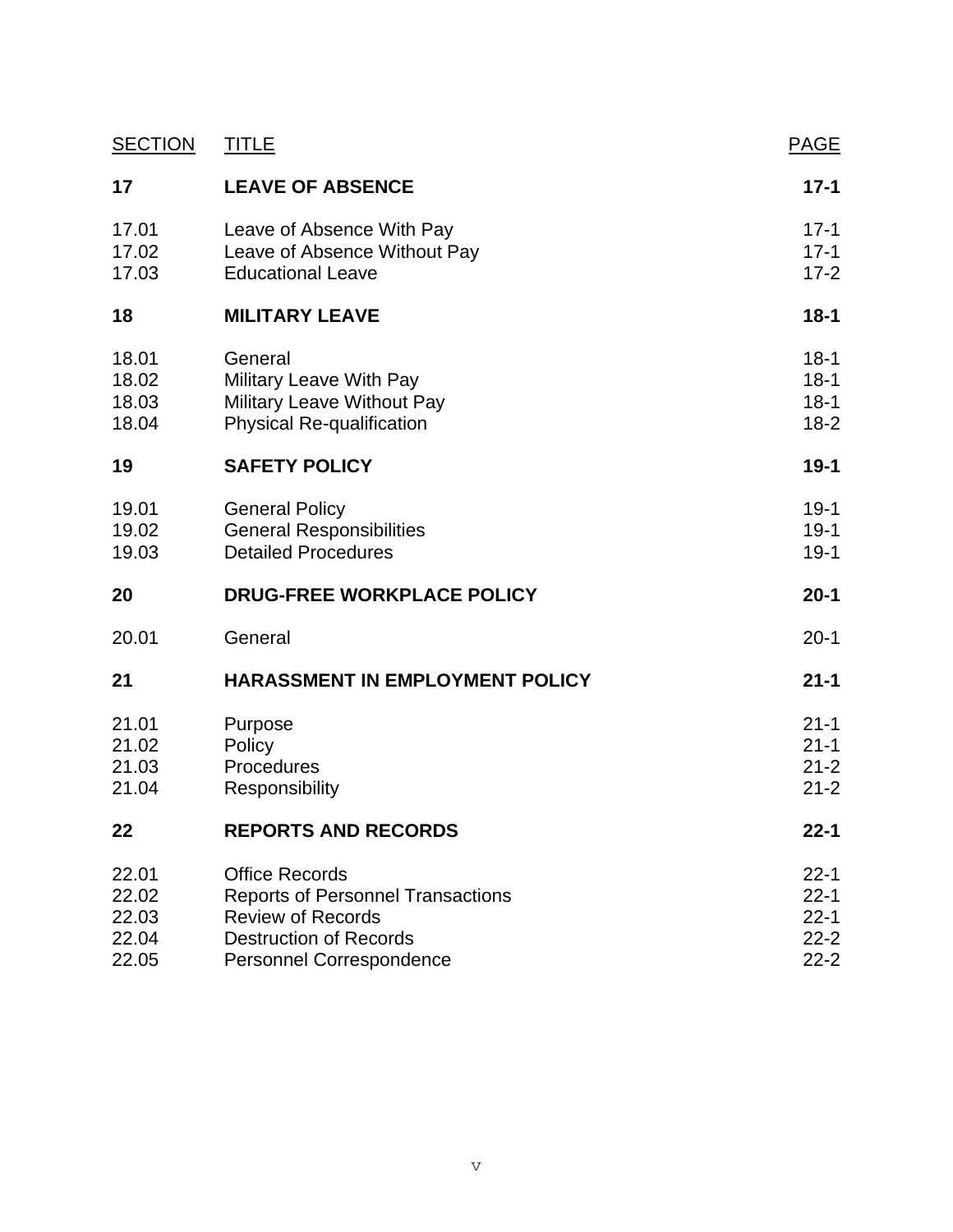| <b>SECTION</b> | <b>TITLE</b>                                        | <b>PAGE</b>          |
|----------------|-----------------------------------------------------|----------------------|
| 23             | <b>CODE OF ETHICS</b>                               | $23 - 1$             |
| 23.01          | <b>General Policy</b>                               | $23 - 1$             |
| 23.02          | <b>Responsibilities of Public Office</b>            | $23-1$               |
| 23.03          | <b>Dedicated Service</b>                            | $23 - 1$             |
| 23.04          | Use of Public Property                              | $23 - 1$             |
| 23.05          | <b>Obligations to Citizens</b>                      | $23 - 1$             |
| 23.06          | Incompatible Activities                             | $23 - 2$             |
| 23.07          | Disclosure of Confidential Information              | $23 - 2$             |
| 23.08          | <b>Gifts and Favors</b>                             | $23 - 2$             |
| 23.09          | Representing Private Interests Before the Authority | $23 - 3$             |
| 23.10          | Contracts with the Authority                        | $23 - 3$             |
| 23.11          | Disclosure of Interest                              | $23 - 3$             |
| 23.12          | <b>Political Activity</b>                           | $23 - 3$             |
| 23.13          | <b>Applicability of Code</b>                        | $23 - 3$             |
| 24             | <b>MANAGEMENT RIGHTS</b>                            | $24 - 1$             |
| 25             | <b>FEDERAL OR STATE PROGRAMS</b>                    | $25 - 1$             |
| 25.01          | Grants                                              | $25 - 1$             |
| 26             | <b>CONSTRUCTION</b>                                 | $26 - 1$             |
| 26.01<br>26.02 | Construction<br>Severability                        | $26 - 1$<br>$26 - 1$ |
|                | <b>APPENDIX A -- SALARY SCHEDULE</b>                |                      |

## **APPENDIX B – PERSONNEL RULES INDEX**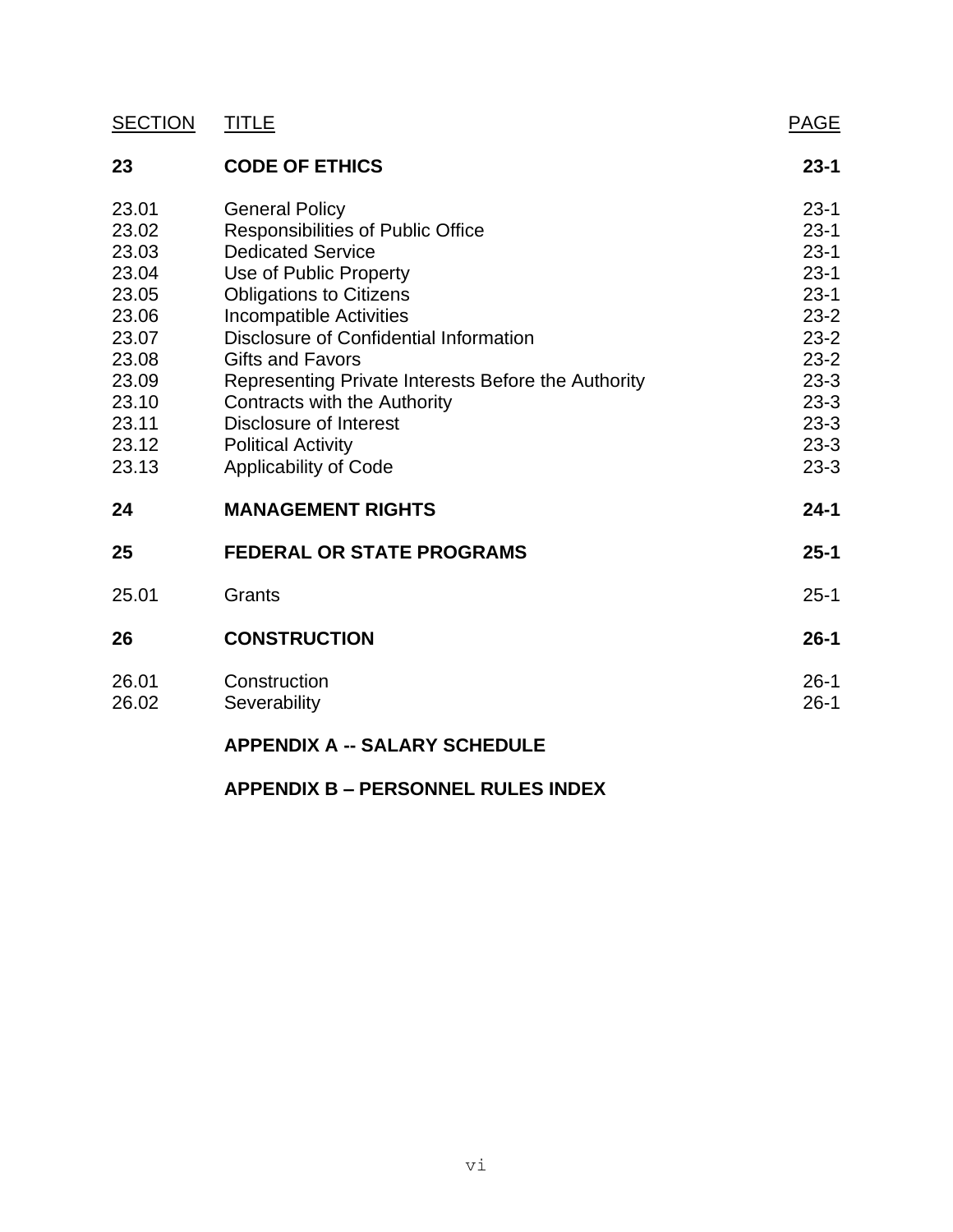## **GENERAL PROVISIONS**

## 1.01 INTRODUCTION

These Personnel Rules ("Rules") set forth the practices and procedures that are to be followed by the Yuba-Sutter Transit Authority ("Authority") in the administration of its personnel program.

Although this manual describes important policies, practices and benefits, it is not intended to constitute a legal document or create any express or implied contractual obligations. Consequently, the Authority must reserve the right to amend, supplement, rescind or revise any policies, practices or benefits described in this manual as it deems appropriate in its sole and absolute discretion.

These Rules shall at all times be construed in a manner consistent with the provisions of any federal and state laws and regulations.

## 1.02 PURPOSE AND OBJECTIVES

It is the purpose of these Rules to provide a method of standardizing personnel policies of the Yuba-Sutter Transit Authority and to establish the Authority's position in reference to personnel matters and equitable personnel management practices for all employees of the Authority.

## 1.03 APPLICATION OF RULES

These Rules shall apply to the career service. Positions in the executive service and positions in the exempt service shall be subject to these Rules only to the extent that provisions of these Rules specifically indicate their application.

#### 1.04 CAREER SERVICE, EXECUTIVE SERVICE AND EXEMPT SERVICE

All offices and positions of the Authority shall be divided into the career service, the executive service and the exempt service as follows:

1.04.01 Career Service. The career service shall be comprised of all budgeted offices and positions within the Authority not included in the exempt service or the executive service.

1.04.02 Executive Service. The executive service shall include the Executive Director.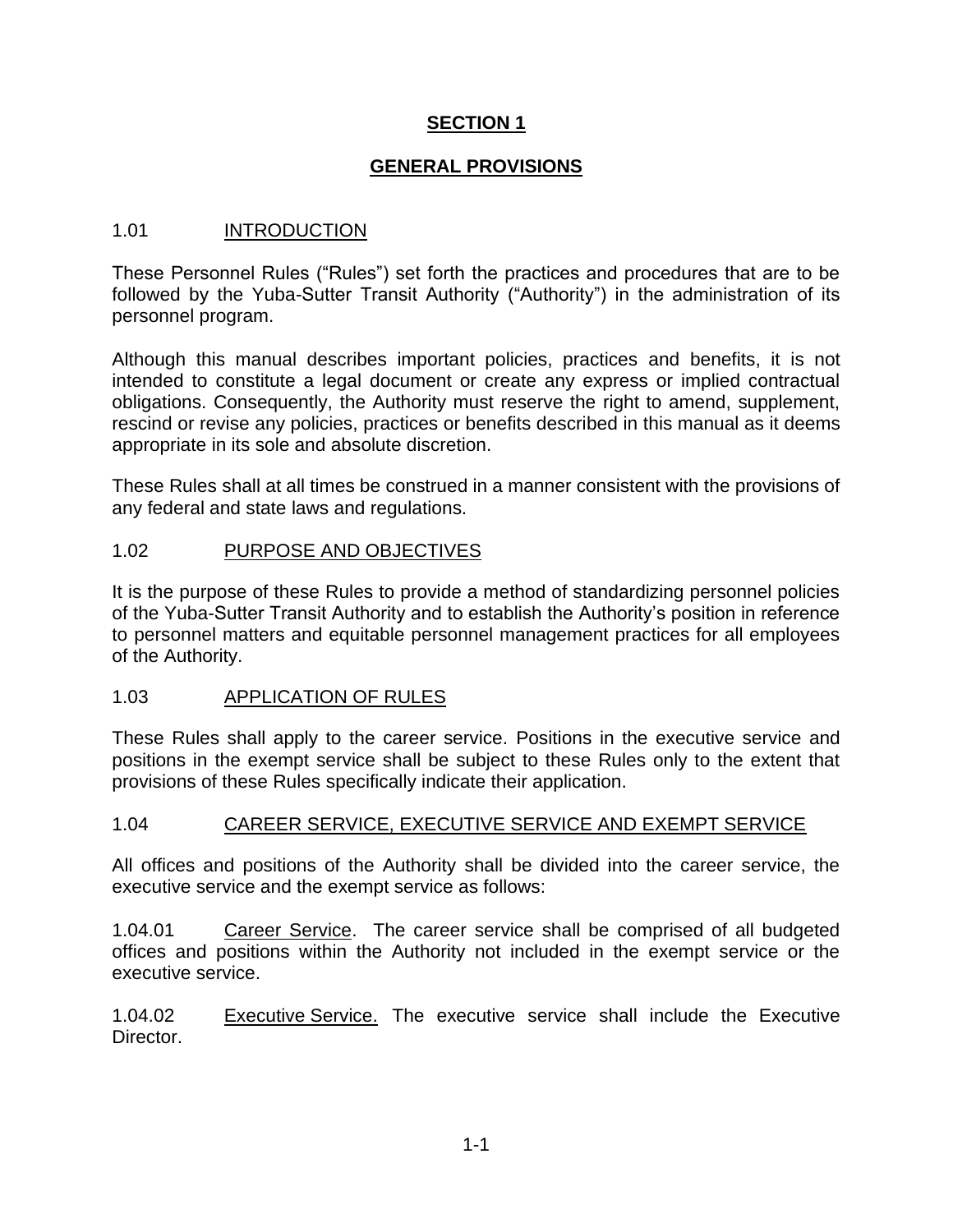## 1.04.03 Exempt Service. Exempt service shall include the following:

(a) All members of the Board of Directors.

(b) Persons serving the Authority as independent contractors.

(c) Consultants and counsel rendering contractual or temporary professional services.

(d) Persons employed to render the Authority expert service of occasional character.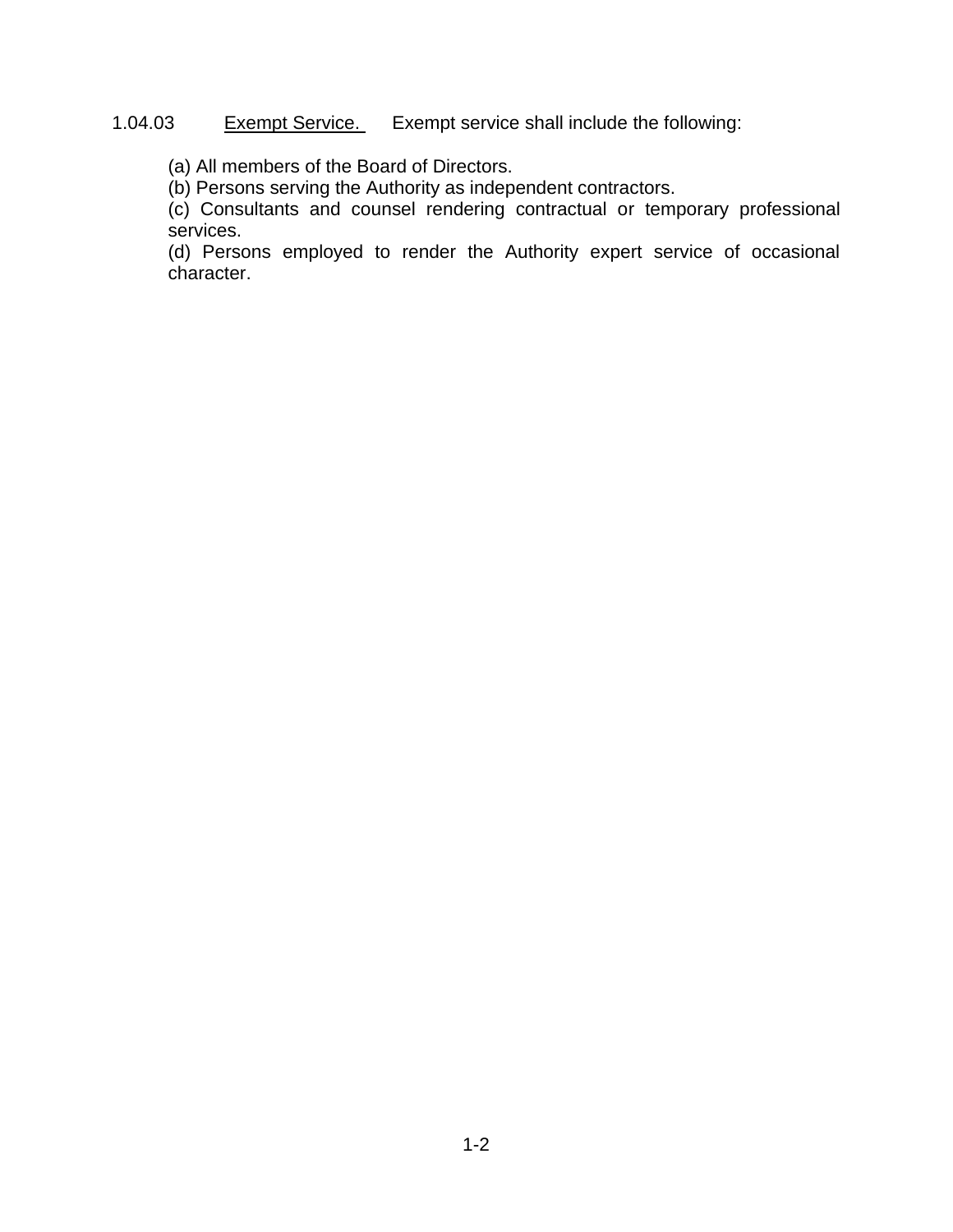## **DEFINITIONS**

Unless otherwise specifically defined, certain terms used in these Rules are defined as follows:

(1) Advancement. A salary increase within limits of a pay range established for a class.

(2) Allocation. The assignment of an individual position to an appropriate classification on the basis of the kind, difficulty, and responsibility of the work actually performed in the position.

(3) Anniversary Date. The date recurring yearly after the initial merit step increase for an original or promotional appointment.

(4) Applicant. A person seeking employment in the service who has formally requested, in writing, to compete for a position for which they may be qualified.

(5) Appointing Power. The Executive Director of the Authority who, in their individual capacity, or the Board of Directors, have the authority to make the appointment to the positions being filled.

(6) Appointment. The offer of employment by the Appointing Power in accordance with these Rules, conditioned on the results of a medical examination (if required), and its acceptance by an eligible applicant.

(7) Appointment - Emergency. In order to prevent stoppage of public business, an appointment that may be made without regard to eligibility to meet an actual emergency declared by the Board of Directors which appointment ends upon cessation of the emergency.

(8) Authority. The Yuba-Sutter Transit Authority, and, where appropriate herein, refers to the Board of Directors or any duly authorized representative.

(9) Authority Service. This includes all positions in the career service, and positions in the exempt service involved in seasonal, temporary, or exempt part-time employment as defined in these Rules.

(10) Certification. Process of giving to the Appointing Power the names of those persons who stand highest on the appropriate eligible list and who have expressed their willingness to accept employment under the conditions of the particular vacancy.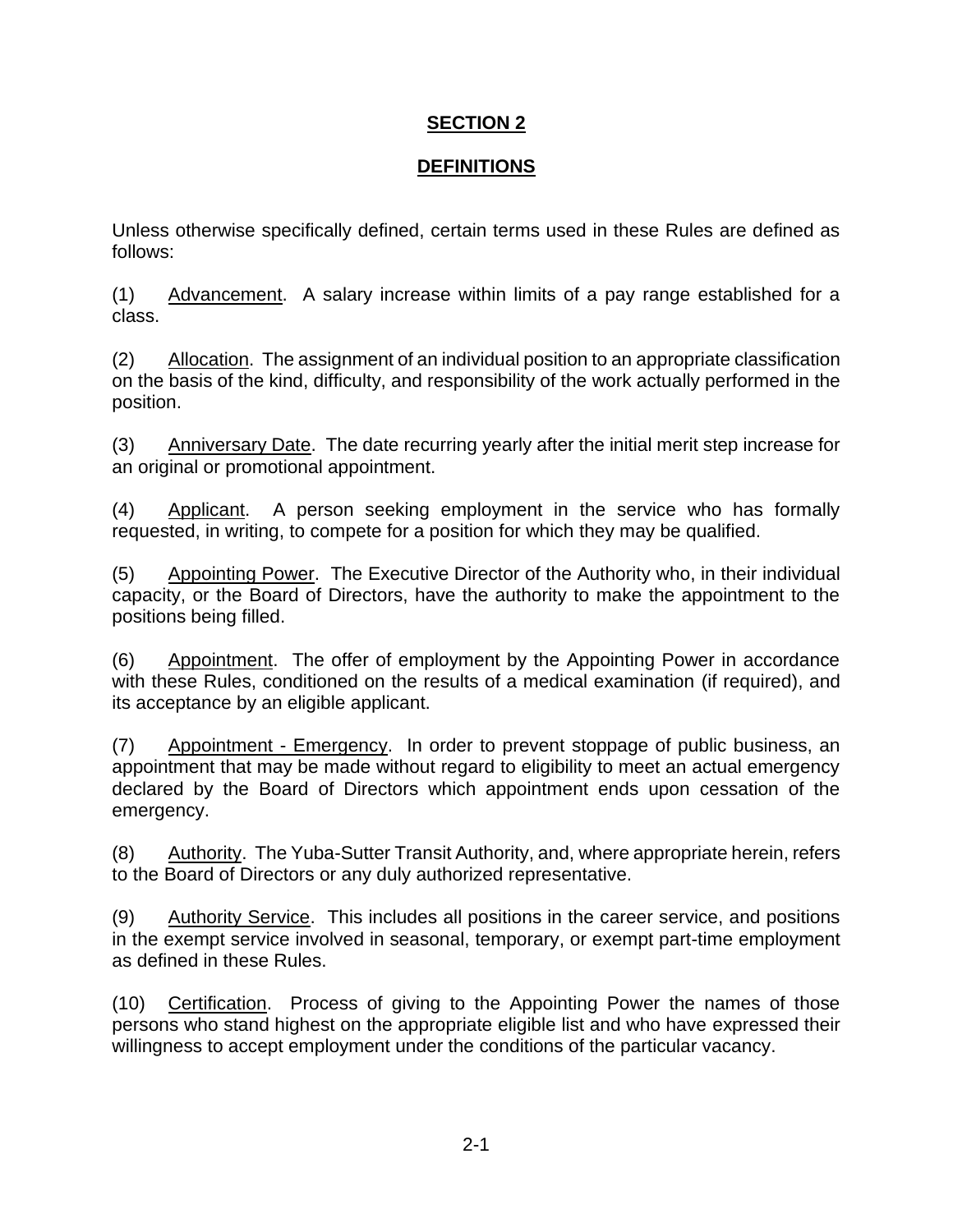(11) Class. All positions sufficiently similar in duties, authority, and responsibility, to permit grouping under a common title and the application with equity of common standards of selection, transfer, promotion and salary.

(12) Class Specifications. A statement of the essential facts which identify and distinguish one class from all other classes. The essential parts of this statement are: the title; the statement of duties and responsibilities; examples of work performed; and the statement of minimum qualifications.

(13) Compensation. Salary, wage, allowances, and all other forms of valuable consideration, earned by or paid to any employee by reason of service in any position, but does not include any reimbursement of expenses as incidents to employment.

(14) Confidential Employee. An employee, who, in the course of their duties, is required to develop or present management positions with respect to employer-employee relations or whose duties normally require access to confidential information contributing significantly to the development of Authority management positions affecting employeremployee relations.

(15) Day. Calendar day unless expressly stated otherwise.

(16) Demotion. The movement of an employee from a position in one class to a position in another class having a lower salary range. A voluntary demotion is a demotion initiated by an employee. An involuntary demotion is a demotion initiated by the Appointing Power.

(17) Dismissal. The involuntary and permanent separation of an employee from their position and the service.

(18) Eligible. A person who has successfully passed all examinations for a class and whose name is placed on an eligible list.

(19) Eligible List. A list of the names of persons arranged in order of examination percentage who have qualified through competitive examination for employment in a class.

(20) Employee. A person legally occupying a position in the Authority service.

(21) Employee Relations Officer. Executive Director of the Yuba-Sutter Transit Authority.

(22) Employee - Permanent. An employee who has (1) been certified and is thus entitled to the legal benefits and rights accorded them by the provisions of these Rules, and (2) completed a probationary period.

(23) Employee - Probationary. An employee who has been certified and appointed from an eligible list, or has been reinstated after resignation, or has been transferred,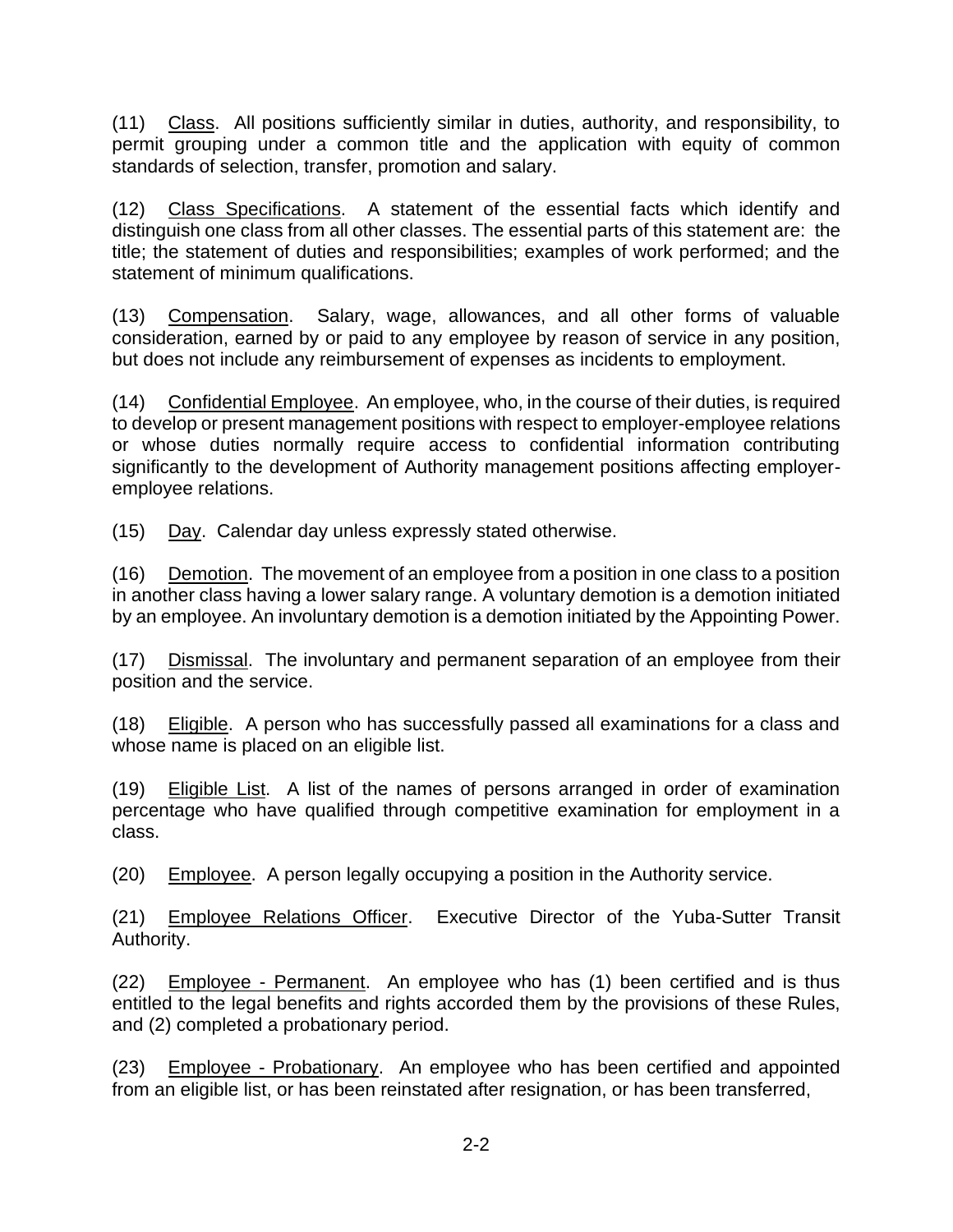promoted or demoted, but who (1) has not completed the probationary period provided in these Rules, and (2) has not been certified as a permanent employee.

(24) Employee - Limited-Term. An employee who has been engaged for work which will continue for a limited continuous period not longer than one (1) year, except as provided in these Rules.

(25) Employee - Temporary. An employee who:

(a) Fills a regularly authorized position during the absence of the incumbent, or where there is no incumbent for the position.

(b) Is employed to perform a specific mission in a given period of time. Temporary employment shall not exceed a period of six (6) months, unless a longer period is specifically authorized by the Board of Directors. Such employee may be full-time or part-time.

(26) Executive Director. The administrator of the Authority who is responsible to the Board of Directors for proper administration of all affairs placed in their hands.

(27) Exempt Service. Those positions identified in Rule 1.04.03, who are not included in the career or executive services.

(28) Exempt Employee. All management employees designated by the Board to be employed on an at-will non-tenured basis, including but not limited to the Executive Director, and positions filled on a contract or fee basis. Persons in such positions serve at the pleasure of the Board and may be removed at any time without cause or right to hearing or appeal. These employees are not eligible for overtime under the Fair Labor Standards Act.

(29) Hourly Rate. The amount of individual wages, for an hour's service, calculated by dividing the annual salary by 2080 hours.

(30) Layoff. The separation of an employee from the service because of lack of funds, lack of work, abolition of a position, for reasons of economy or for other reasons or causes unrelated to the employee's job performance.

(31) Management Employee. An employee having responsibility for formulating, administering or managing the implementation of Authority policies or programs.

(32) Minimum Qualifications. The minimum qualifications of education, experience, ability, knowledge, licenses and other requirements established for entrance examinations, for appointments, or for promotion.

(33) Month. A calendar month.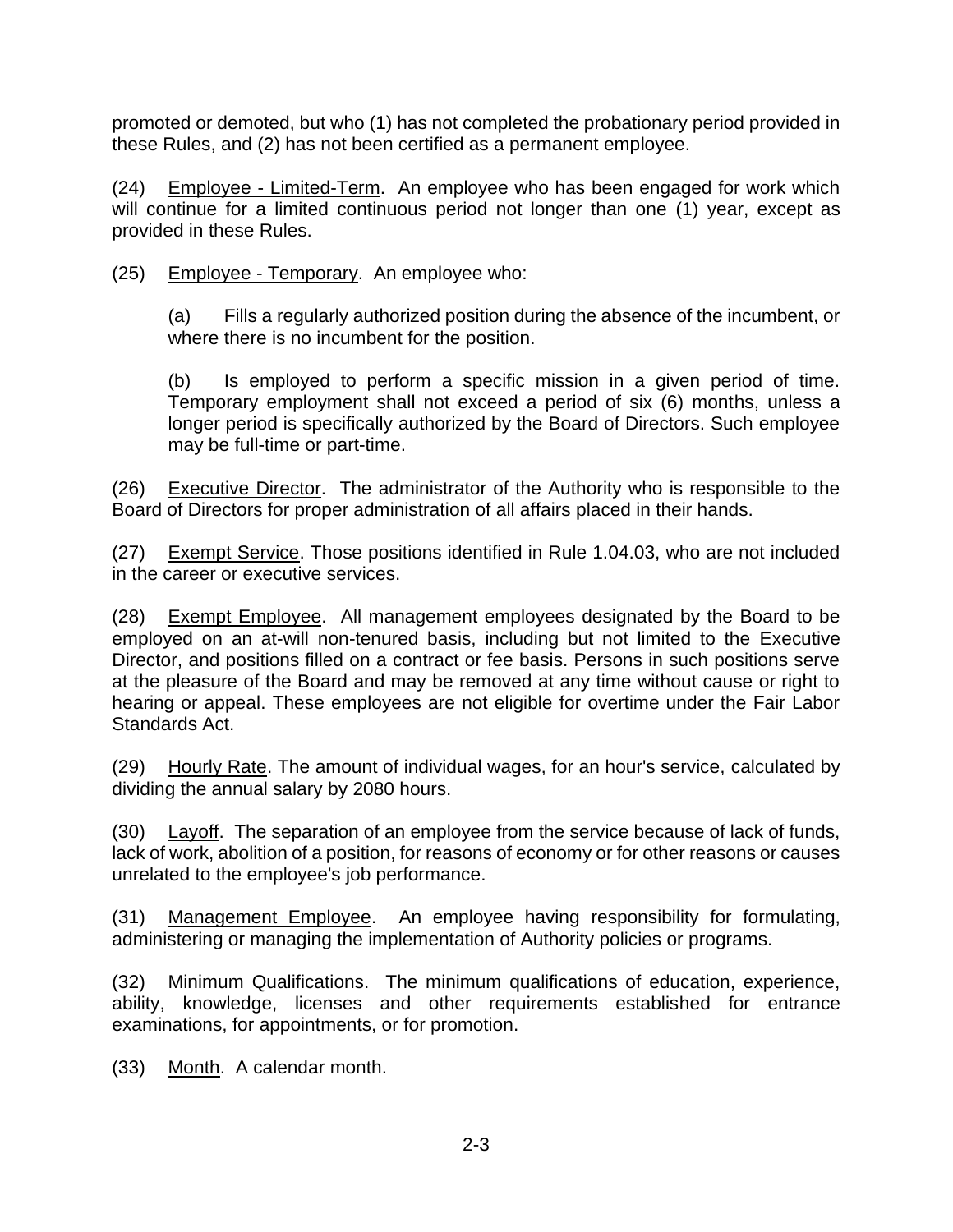(34) Non-Exempt Employee. Non-exempt employees shall mean an employee designated by the authority as non-exempt for the purpose of complying with the Fair Labor Standards Act. Non-exempt employees are eligible for overtime.

(35) Pay Period. An established number of days which regularly recur during which records of work are maintained and after completion of the period an employee is paid compensation earned.

(36) Personnel Action. Any action taken with reference to appointment, compensation, promotion, transfer, layoff, dismissal, or any other action affecting the status of employment.

(37) Personnel File or Personnel Records. Those records maintained by the Executive Director relating specifically to the employee.

(38) Position. A group of current duties and responsibilities assigned or delegated by competent authority and requiring the full or part-time services of an employee.

(39) Probationary Period. A working test period during which an employee is required to demonstrate their fitness for the duties to which they are appointed by actual performance of the duties of the position.

(40) Promotion. The movement of an employee from one class to another class having a higher maximum rate of pay.

(41) Promotional Eligible List. The names of employees who, by qualifying in a promotional examination, are eligible for appointment in a higher class.

(42) Range. A sequence of salary steps used to identify the minimum, maximum, and intermediate salary rates which may be paid to employees within a class.

(43) Reclassification. A change in allocation of an individual position by raising it to a higher class, reducing it to a lower class, or by moving it to another class at the same level on a basis of significant changes in the kind, difficulty, or responsibility of the work performed in such position. (See Section 3.03.02)

(44) Reemployment List. A list containing the names of persons previously having probationary or permanent status in a given class, who have been laid off.

(45) Reinstatement. The reemployment without examination of a former permanent or probationary employee.

(46) Selection Procedure. The process of testing, evaluating, and/or investigating the fitness and qualification of applicants based on merit procedures, validity, and reliability.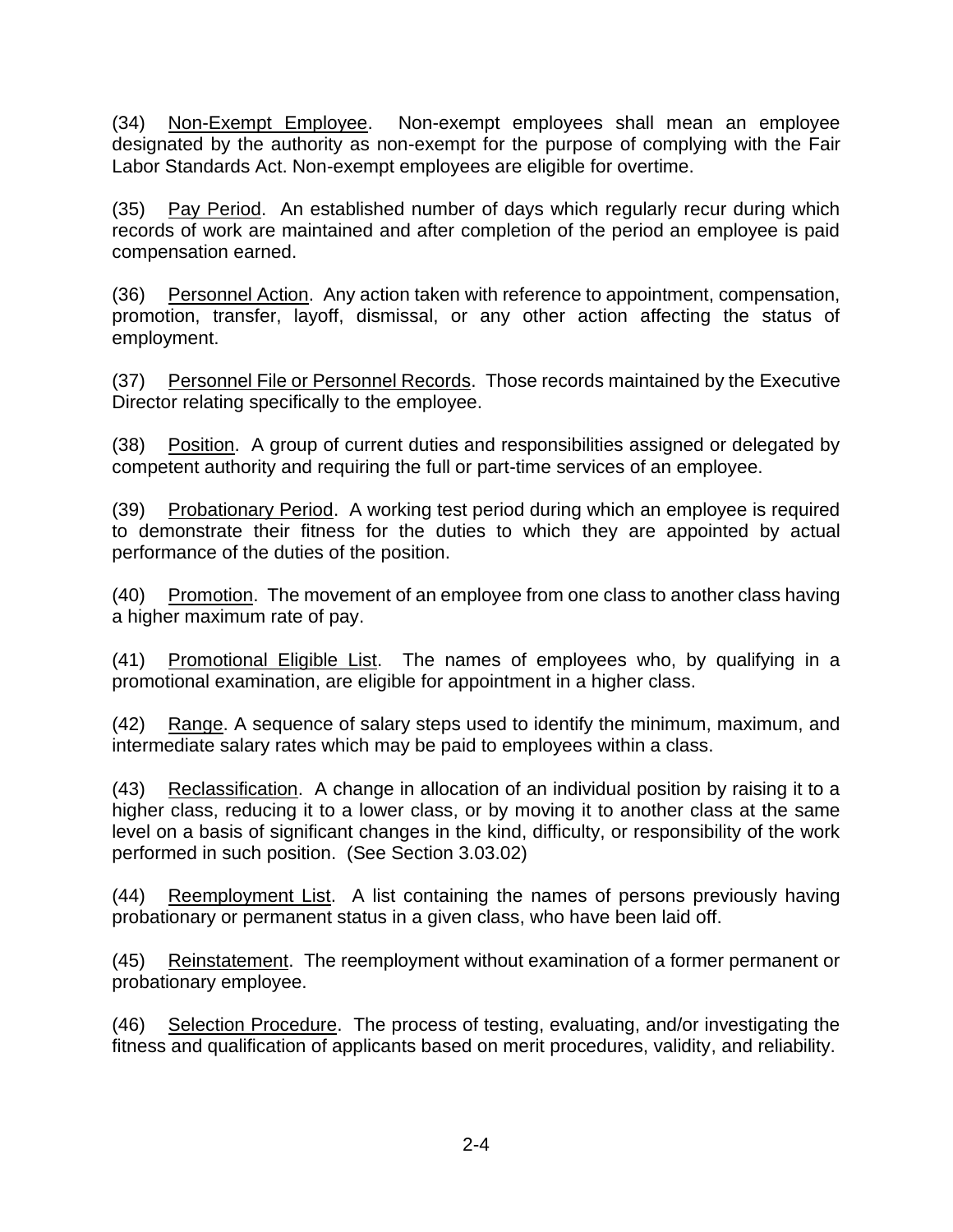(47) Separation. Any termination of employment. Termination may include death, dismissal, layoff, resignation, retirement, or work completion.

(48) Step. One of the salary rates identified by the Letters "A", "B", "C", "D", and "E", which are used to identify the specific compensation of an employee within the established range for their class.

(49) Supervisory Employee. Any employee having authority, in the interest of the Authority, to hire, transfer, suspend, layoff, recall, promote, discharge, assign, reward, or discipline other employees, or responsibility to direct them, or to adjust their grievances, or effectively to recommend such action, if, in connection with the foregoing, the exercise of such authority is not of a merely routine or clerical nature, but requires the use of independent judgment.

(50) Suspension. The temporary and involuntary separation of an employee from their position and the service (with or without pay) for disciplinary purposes.

(51) Tardiness. Arriving at the workplace after the designated shift time.

(52) Transfer. The movement of an employee from one position to another position of the same class or another class having essentially the same salary range, involving the performance of similar duties and requiring similar basic qualifications or the movement of an employee from one position to another within the same class, but to another department.

(53) Transit Manager. The former title of the administrator of the Authority. See Executive Director.

(54) Vacancy. An authorized position in the service for which funds are available which is not occupied.

(55) Week. A period of seven consecutive days starting at midnight on Saturday.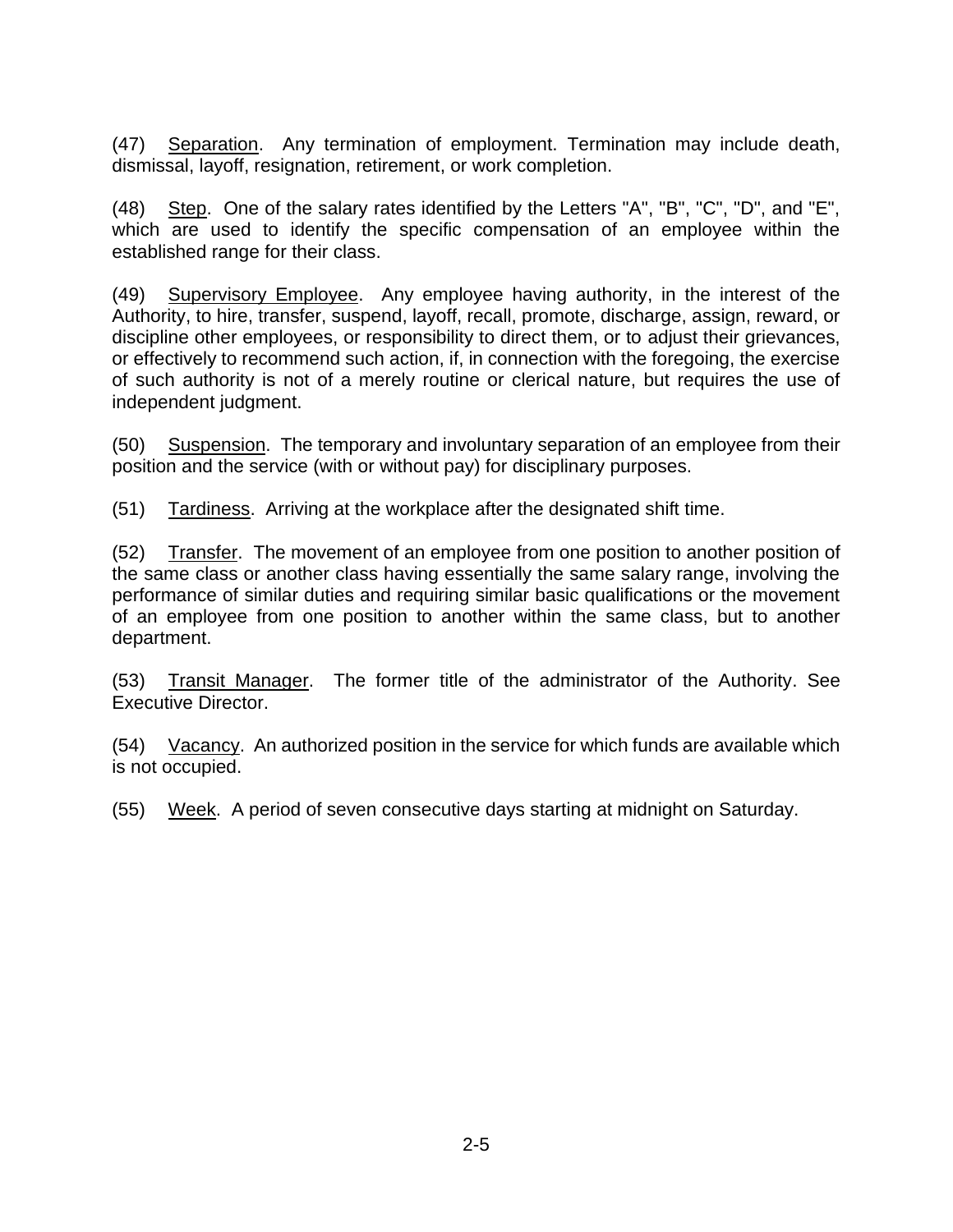# **POSITION CLASSIFICATION PLAN**

## 3.01 MAINTENANCE OF PLAN

The Executive Director shall be responsible for maintaining a position classification plan, which shall group all positions within the Authority into classes based upon their duties, authority, and responsibilities. The Executive Director shall, with consent of the Board of Directors, allocate positions to the appropriate class and make revisions in the classification plan, which may consist of additions, abolishment, consolidations, divisions, or amendments to existing classes.

## 3.02 PURPOSE

The purpose of the position classification plan is, in effect, an occupational inventory of the positions within the Authority. It is a fundamental of personnel administration since it makes possible standardization of class titles for purposes of personnel record keeping, examining, pay administration and related personnel administration objectives.

# 3.03 ALLOCATION OF POSITIONS

3.03.01 New Positions. When the Executive Director desires to establish the classification of a new position, a description of the duties and responsibilities of the position, as well as the recommended classification, shall be submitted to the Board of Directors for approval.

3.03.02 Reclassification of Positions. When the Executive Director desires to make any permanent and substantial changes in the duties, authority, or responsibilities of a position, written notification of the proposed change shall be submitted to the Board of Directors for approval.

## 3.04 AMENDMENT OF PLAN

Recommendations for amendments of the classification plan may be suggested by any interested person and shall be submitted to the Executive Director. The Executive Director shall make classification studies of the requests or make studies on their own initiative. If the Executive Director finds that substantial change in organization, creation or change of position, or other pertinent conditions make necessary the addition, abolishment, consolidation, division, or amendment of the classification plan, such recommendation shall be submitted to the Board of Directors.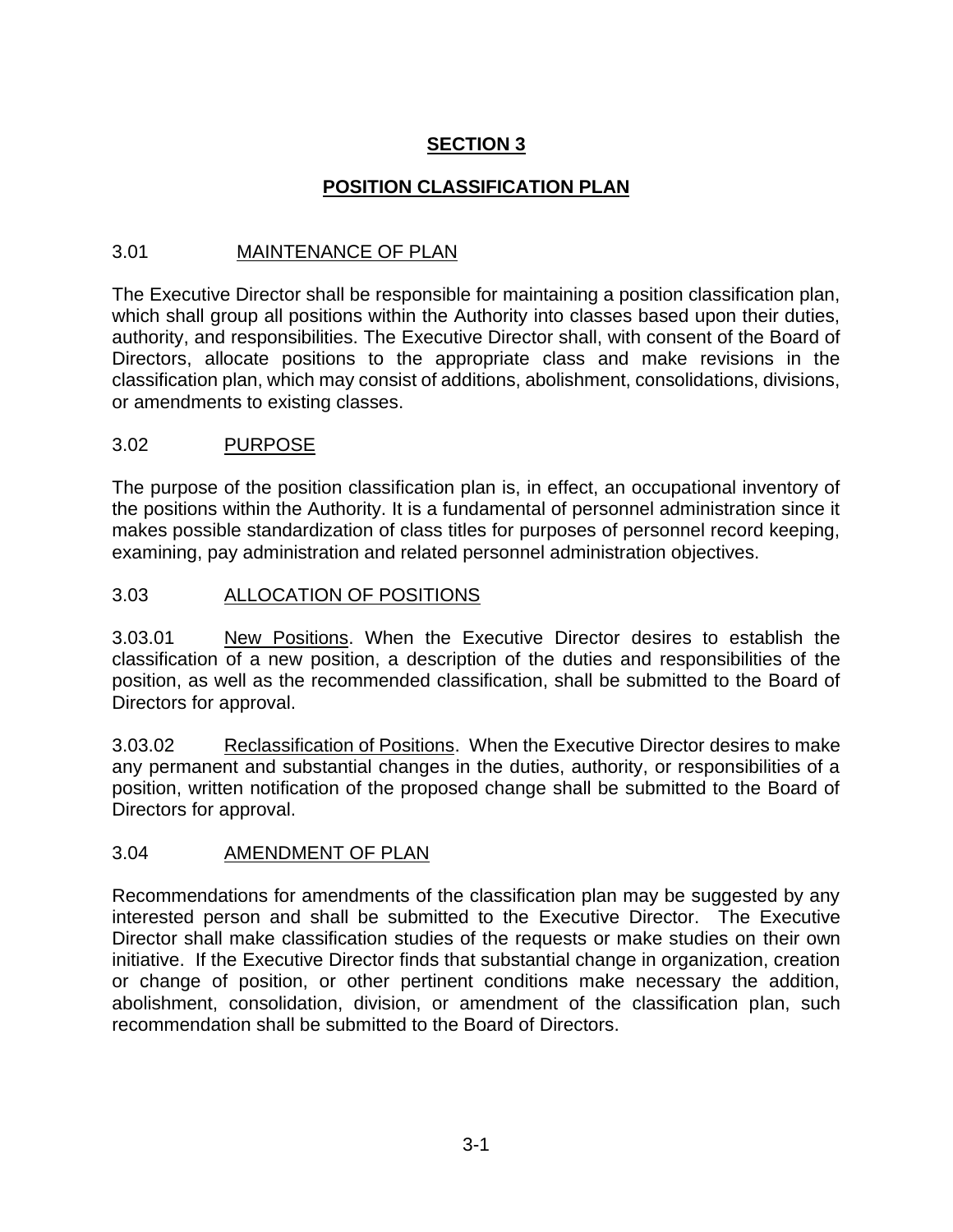## 3.05 CLASS SPECIFICATIONS

3.05.01 Content of Specifications. Each class specification shall include the class title, examples of the duties and responsibilities of the work, and a statement of the desirable qualifications a person should possess to perform the work with reasonable prospects of success.

The specifications shall not include sex designations except where sex is a bona fide occupational qualification.

3.05.02 Interpretation of Specifications. The definitions in class specifications are descriptive and not restrictive. They are intended to indicate the kinds of positions that are allocated to the several classes, as determined by duties and responsibilities, and are not to be construed as declaring what the duties or responsibilities of any position may be, or as limiting or modifying the power of the Executive Director to assign, direct, and control the work of employees under their supervision. The use of a particular expression or illustration as to duties shall not be held to exclude others not mentioned that are of similar kind or quality, nor shall any specific omission necessarily mean that such factor is not included.

3.05.03 Use in Allocation. In determining the class to which any position should be allocated, the specification describing each class shall be considered as a whole. Consideration shall be given to the general duties, specific tasks, responsibilities, qualification requirements and relationship to other classes, as a composite description of the kind of employment which the class is intended to embrace.

3.05.04 Minimum Qualifications Statements. Personal qualifications commonly required of an employee in any class, such as good citizenship, honesty, loyalty, sobriety, industry, amenability to supervision and suggestions of superiors for improvement of service, and willingness to cooperate with associates, shall be implied as qualifications required for entrance to every class, even though such traits may not be specifically mentioned in the specifications. The desirable qualifications enumerated in a class specification shall relate to the reasonable standards of experience and training required at the time of original appointment of a new employee.

# 3.06 USE OF CLASS TITLES

The class title shall be the official title of every position allocated to the class for the purpose of personnel actions and shall be used on all payrolls, budget estimates, and official records and reports pertaining to the position. Any other working title desired and authorized to be used by the Executive Director may be used as a designation of any position for purposes of internal administration or in contacts with the public.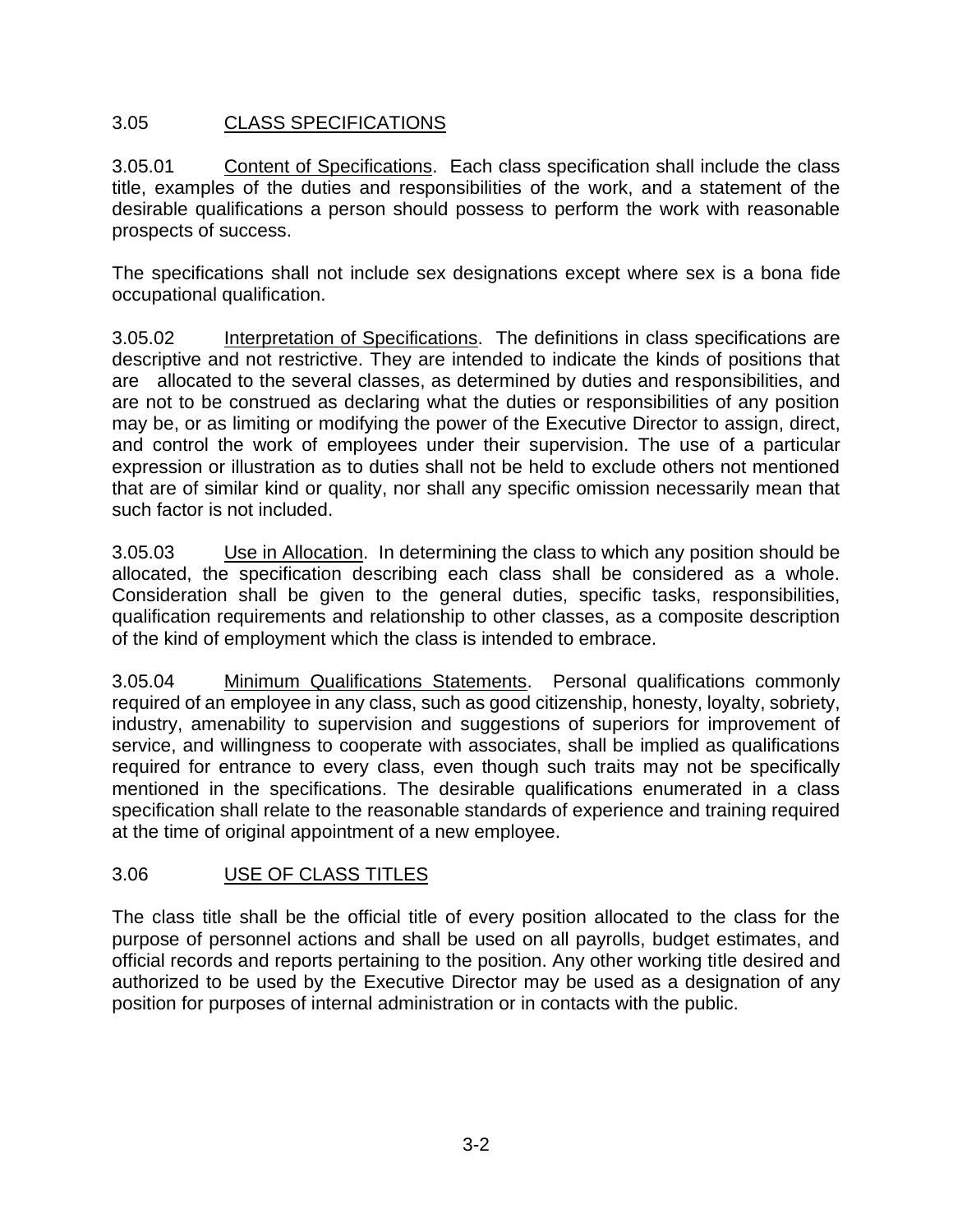## **APPLICATION, EXAMINATIONS AND ELIGIBLE LISTS**

## 4.01 CONTRACTING AGENCY

The Authority will contract with one of its member agencies (the respective cities and counties) to recruit and acquire new employees. The rules regarding the announcement, applications, examinations, scoring, eligible lists, and other related matters will be those followed by the contracting agency. In addition to these rules, eligibility may also be conditioned upon a satisfactory DMV record and credit check.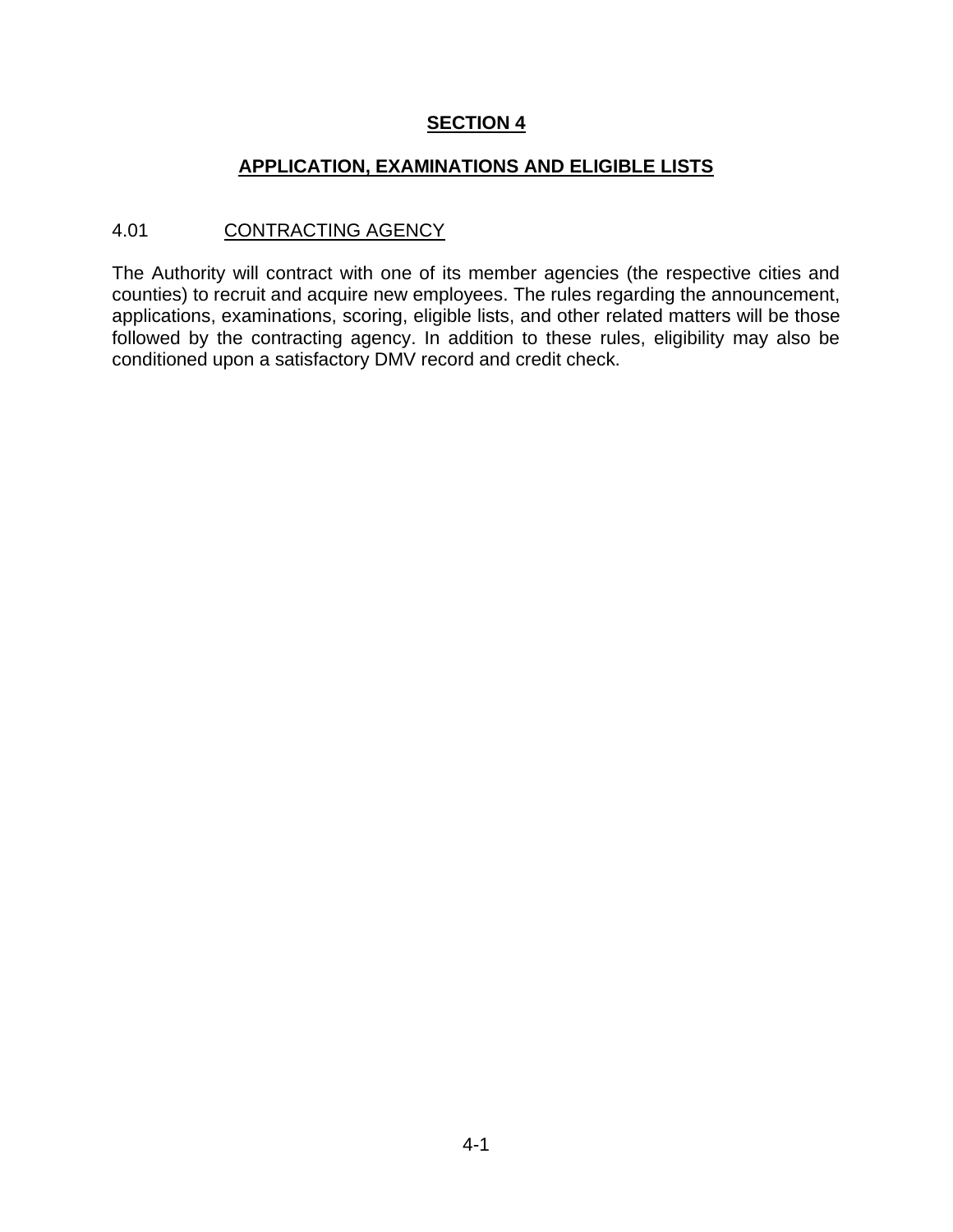# **PRE-EMPLOYMENT MEDICAL AND PSYCHOLOGICAL EXAMINATIONS**

## 5.01 EXAM REQUIRED

In order to be eligible for employment with the Yuba-Sutter Transit Authority, eligibles may be required to pass certain physical examinations, the character of which shall be job related and in accordance with procedures established by the Executive Director.

Following notification of any employee that they have been selected for a promotion or transfer to a job class in a category requiring greater physical qualifications than the employee's present job class, conditioned on the results of the appropriate medical examinations, the employee shall undergo said medical examinations.

## 5.02 PHYSICIAN

All physical examinations required under the provisions of this section shall be performed by a licensed physician graduated from a medical school recognized by the Industrial Commission of the State of California.

## 5.03 MEDICAL EXAMINATIONS (IF REQUIRED)

Following notification of an applicant that they have been selected conditional on the results of a medical examination, but prior to appointment, all applicants for employment in the Authority service, including seasonal or temporary part-time and permanent parttime, are subject to a medical examination which may include x-rays, psychological evaluation, back evaluation, drug screening, hearing test or any other examination or evaluation required or deemed necessary by the Executive Director. Failure of an applicant to achieve the minimum standard will disqualify the applicant, and the applicant's name will be removed from the list of eligibles.

## 5.04 COST OF EXAM

The Authority shall pay the cost of any examination required under this section.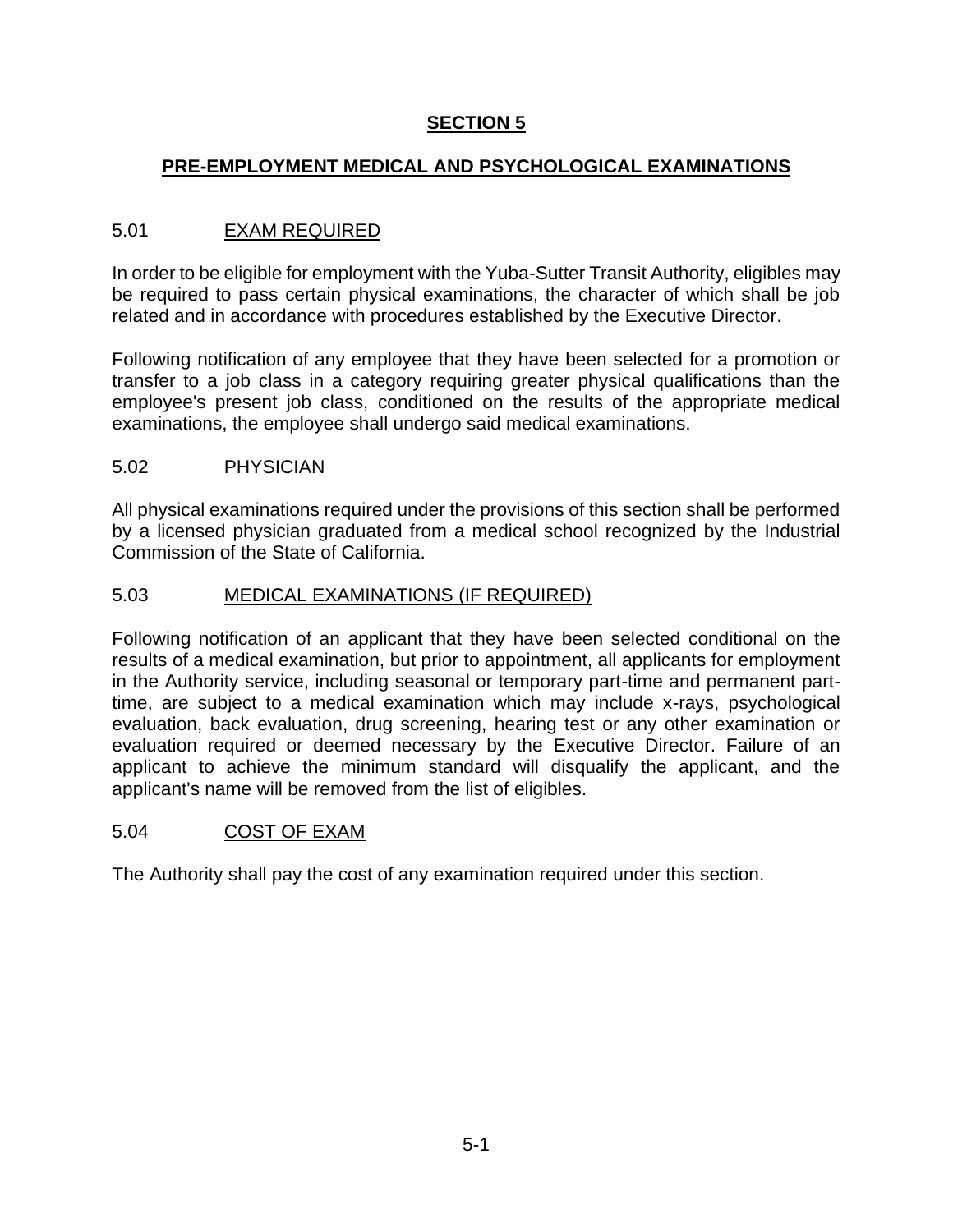## **APPOINTMENTS, PROMOTIONS, REAPPOINTMENTS AND TRANSFERS**

## 6.01 APPOINTING AUTHORITY

The Executive Director is the Appointing Power and shall appoint all employees to positions authorized by the Board of Directors.

6.01.01 Executive Service. The Board of Directors is the Appointing Power and shall appoint all employees in the executive service.

## 6.02 FILLING VACANT POSITIONS

All vacancies in career service positions shall be filled as provided in these Rules. Whenever the Executive Director desires to fill a vacant position, they will direct the filling of the vacant position be placed before the Board of Directors for ratification. Appointments will be made with the objective of obtaining for the Authority service the best-qualified person or persons available. If operations from another governmental entity are consolidated with the Authority, the employees of the unit absorbed may be inducted into the Authority service without the requirement of a competitive examination.

## 6.03 CERTIFICATION OF ELIGIBLES

#### 6.03.01 Order of Use Eligible Lists

Upon receipt of a request for certification of eligibles, the Executive Director shall certify the proper number of available eligibles from an appropriate list. Certification shall be made from lists in the following order:

- (a) Reemployment List
- (b) Internal Promotion List
- (c) Entrance List

#### 6.03.02 Order and Number of Names Certified

The number of names certified to the Appointing Power for one vacancy shall not be more than the names of those applicants having the five (5) highest scores. When more than one vacancy exists, the next highest score shall be certified for each additional vacancy.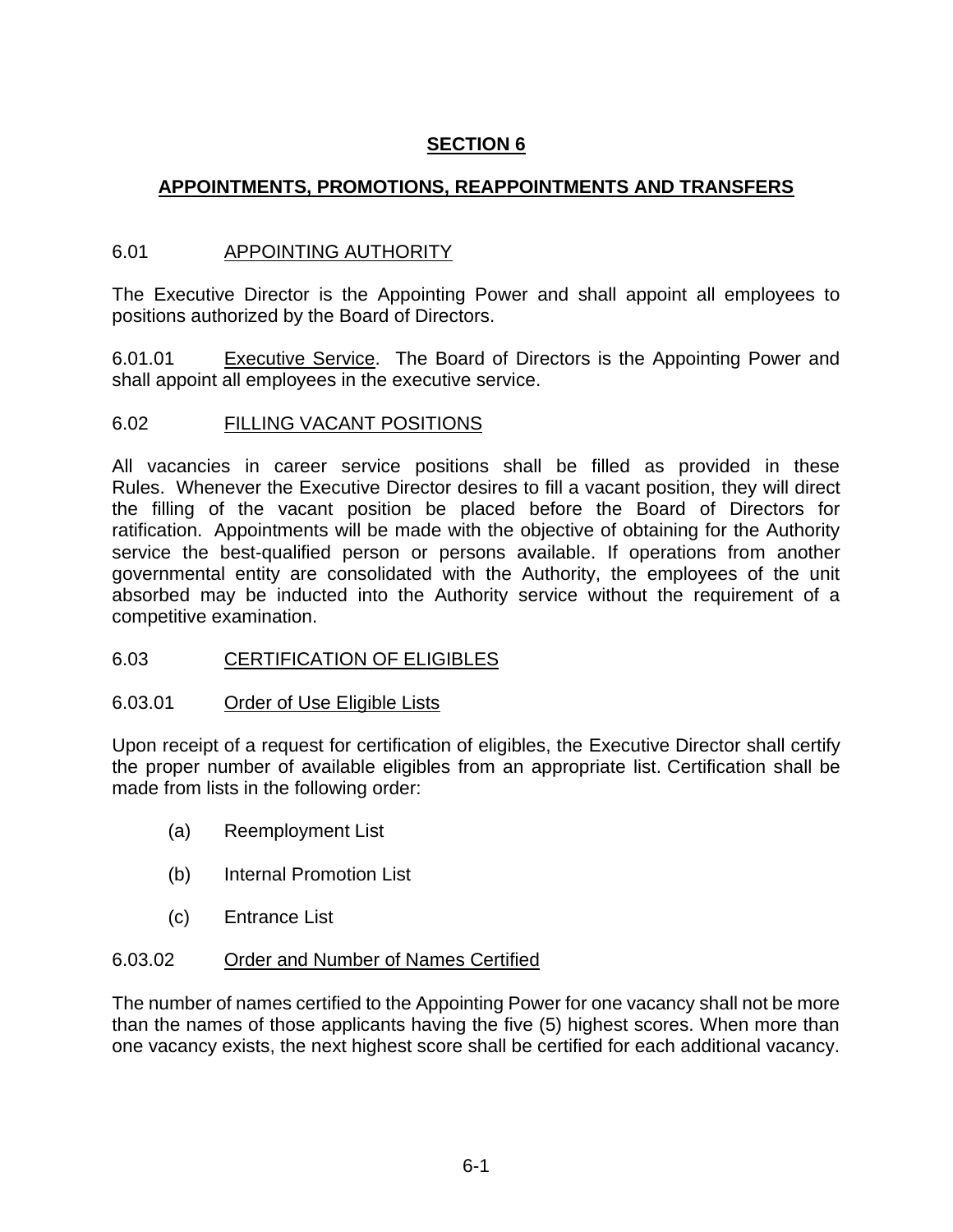## 6.03.03 Additional Certification to a Vacancy

The Executive Director may certify additional names to a vacancy upon submission of a written report to the Board of Directors that justifies a finding that one or more of the eligibles certified would not be suitable for the position that is to be filled. Additional certification shall not exceed a total of five (5) eligibles for a single vacancy.

## 6.04 TYPES OF APPOINTMENTS

#### 6.04.01 Probationary Appointment

An appointment made as a result of promotion, reinstatement or entrance shall be considered a probationary appointment. Appointments may be subject to Section 7.05 of these Rules.

#### 6.04.02 Limited-Term Appointment

- (a) A limited-term appointment is an appointment with a time limitation to a position for a person who meets the minimum employment standards for the position and who has been appointed to the position in the absence of an eligible list.
- (b) A limited-term appointment may be made for up to one (1) year, unless extended by the Board of Directors. A limited-term appointment shall not extend beyond two (2) months after an appropriate eligible list is established.
- (c) No special credit shall be allowed in meeting any qualifications or in giving any examination or in establishing any open or promotional eligible list for services rendered under a limited-term appointment. Time spent on a limited-term appointment shall not constitute part of the probationary period.
- (d) Except for a permanent employee who has received a limited-term appointment, a person serving on a limited-term appointment shall not receive credit for vacation, sick leave, holiday pay, or any other fringe benefit.

#### 6.04.03 Permanent Appointment

After successful completion of a probationary period, a permanent appointment shall be made carrying with it the rights, privileges, and protection extended to career service employees by these Rules.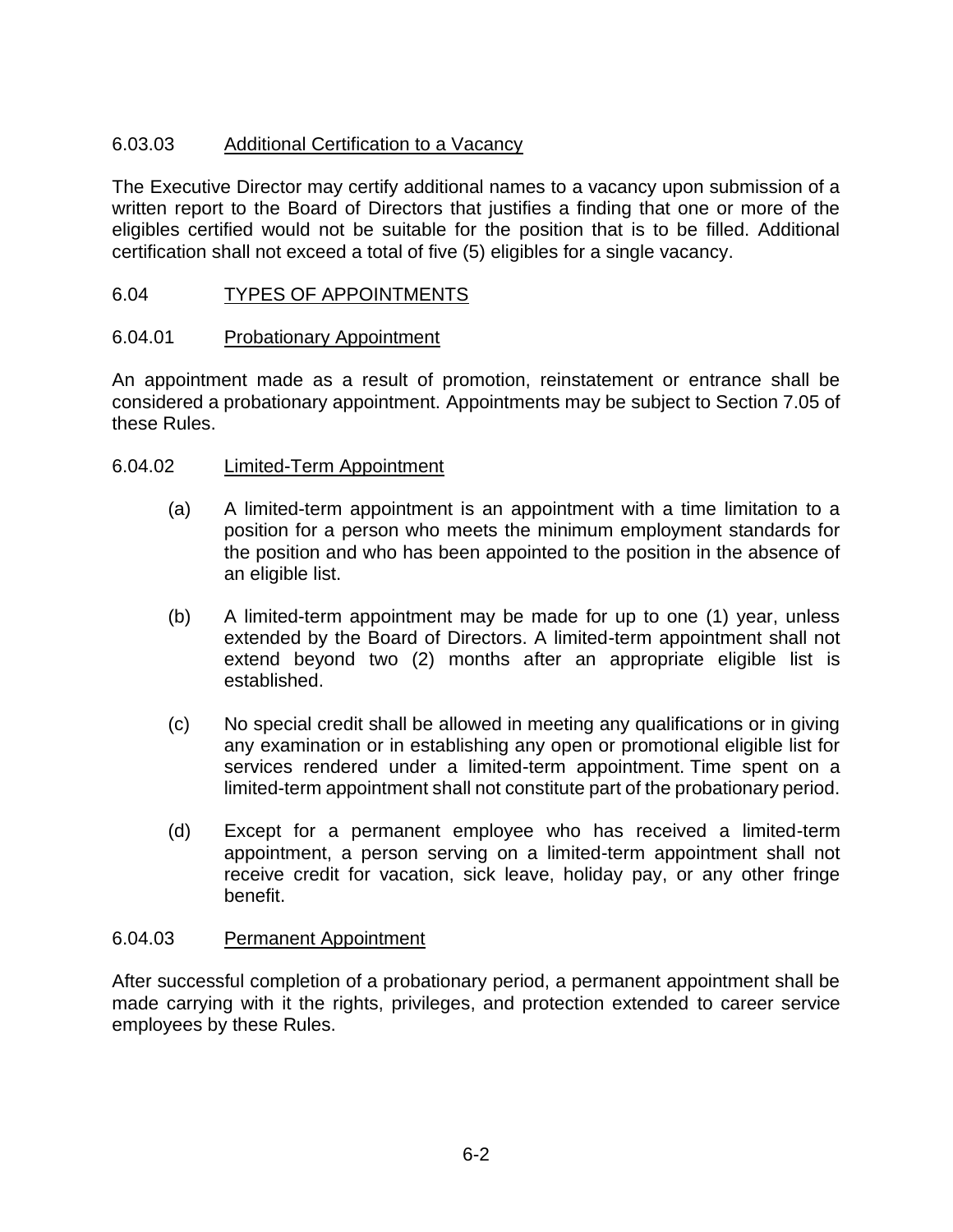## 6.04.04 Temporary Appointment (Casual or Seasonal)

- (a) A temporary appointment is an appointment with time limitations to a position in the Authority service of a person who meets the minimum employment standards for the position. Temporary appointments may be full time or part-time.
- (b) A temporary appointment shall not extend beyond six (6) full calendar months in any one (1) calendar year, unless the term is extended by action of the Board of Directors.
- (c) A temporary appointment shall be made from appropriate eligible lists, if available.
- (d) No special credit shall be allowed in meeting any qualifications or in giving any examination or in establishing any open or promotional eligible list for service rendered under a temporary appointment. Time spent on a temporary appointment shall not constitute part of the probationary period.
- (e) A person serving in a temporary appointment except regular employees on special projects or temporary assignment shall not receive annual leave, holiday pay, or any other fringe benefits.

#### 6.04.05 Regular Part-Time Appointment

A regular part-time appointment may be made where positions require someone less than full time on a daily, weekly or monthly basis. A regular part-time employee works at least half of the number of hours normally worked in the class by full time employees and is employed for uninterrupted year-round service. A regular part-time employee shall be considered in the career service with the rights, privileges and protection extended to career service employees by these Rules.

#### 6.04.06 Temporary Part-Time Appointment

A temporary part-time appointment may be made where positions require someone less than full time on either a daily, weekly, or monthly basis. Temporary part-time employees work less than half the number of hours normally worked in the class by full time employees or have part-time employment which is periodically interrupted for periods of two (2) or more months. Temporary part-time employees shall not accrue benefits.

#### 6.05 TRANSFER

When a vacancy exists, an employee may request a transfer to another position. No employee shall be transferred to a position for which the employee does not possess the minimum qualifications.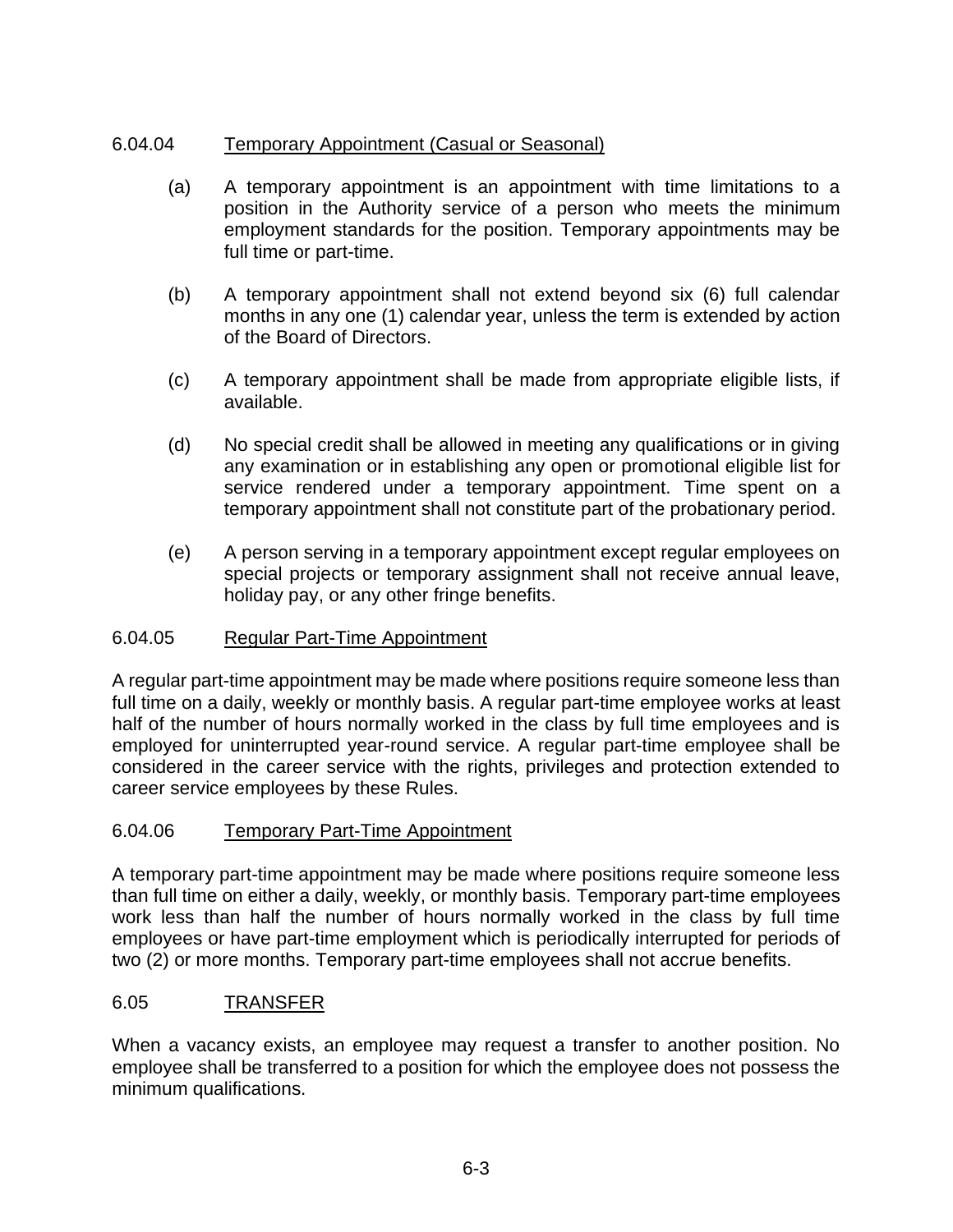Upon approval of the Executive Director, an employee may be transferred at any time from one position to another position in a comparable class. For transfer purposes, a comparable class is one which has the same maximum salary, involves the performance of similar duties, and requires substantially the same basic qualifications.

## 6.06 REINSTATEMENT FROM RESIGNATION

An employee whose name is on a Reemployment List (Section 10.03) may be reinstated to a vacant position in their former class or a comparable class without competitive examination.

A medical examination may be required of any person requesting reinstatement.

Upon reinstatement from resignation, the employee, for annual leave purposes, shall be entitled to include prior years of service.

# 6.07 EMPLOYMENT OF RELATIVES

6.07.01 Any Appointing Power shall not appoint or promote any of their relatives to any position within the Authority which would create any of the situations specified in subsection 6.07.03 below.

6.07.02 Hiring, reinstatement, promotion, or transfer, which will result in relatives of employees working in the same office may be permitted, but only where the Executive Director finds that such action will not create any of the situations in subsection 6.07.03 below. If such a condition is created by marriage of two employees, immediate steps shall be taken by the appointing authority to transfer or reassign either employee to alleviate the condition.

6.07.03 In deciding whether to hire, reinstate, promote or transfer a relative of a person already working in the office, the Appointing Power will not take such action if to do so would tend to create the following conditions:

- (a) Adverse office working conditions;
- (b) Jeopardize confidentiality;
- (c) Possible conflicts of interest;
- (d) Lessened employee morale; and
- (e) Direct supervision of one relative by another.

6.07.04 For purposes of this Section, relative shall mean spouse, son, daughter, brother, sister, mother, father, aunt, uncle, niece, nephew, grandson, granddaughter, grandmother, grandfather, either by blood, adoption or present marriage.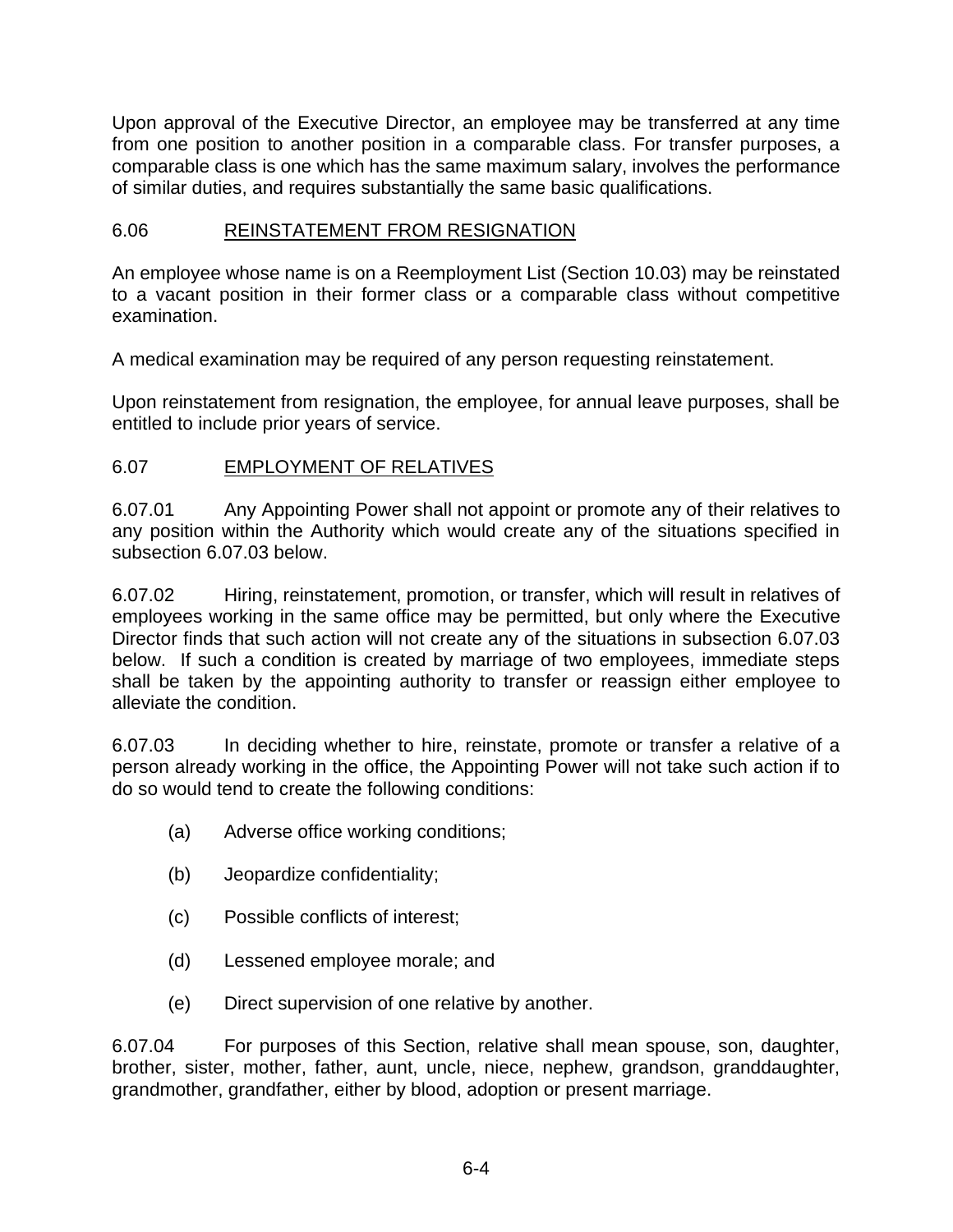## 6.08 CONTINUOUS SERVICE DATE DEFINED

The continuous service date is the date a new employee is appointed on a probationary appointment in the career service. Time spent in the exempt service as a part-time, seasonal, temporary, or limited-term employee (except promotional) shall not be included in determining an employee's continuous service date.

#### 6.08.01 Use of Continuous Service Date

The continuous service date shall be used for determining annual leave accumulation, length of service in connection with layoff, and any other matters involving length of service, except those permanent part-time positions shall have these benefits pro-rated based on the actual number of hours worked.

#### 6.08.02 Adjustment of Continuous Service Date

An employee who leaves Authority service for military service shall receive credit equivalent to the actual time spent for such service upon returning to Authority employment. Credit also shall be accumulated while on authorized leave with pay.

#### 6.08.03 Restoration of Service Credit

An employee who has been re-employed following a layoff or authorized leave of absence without pay shall receive credit for previous time spent in the career service in the determination of their continuous service date.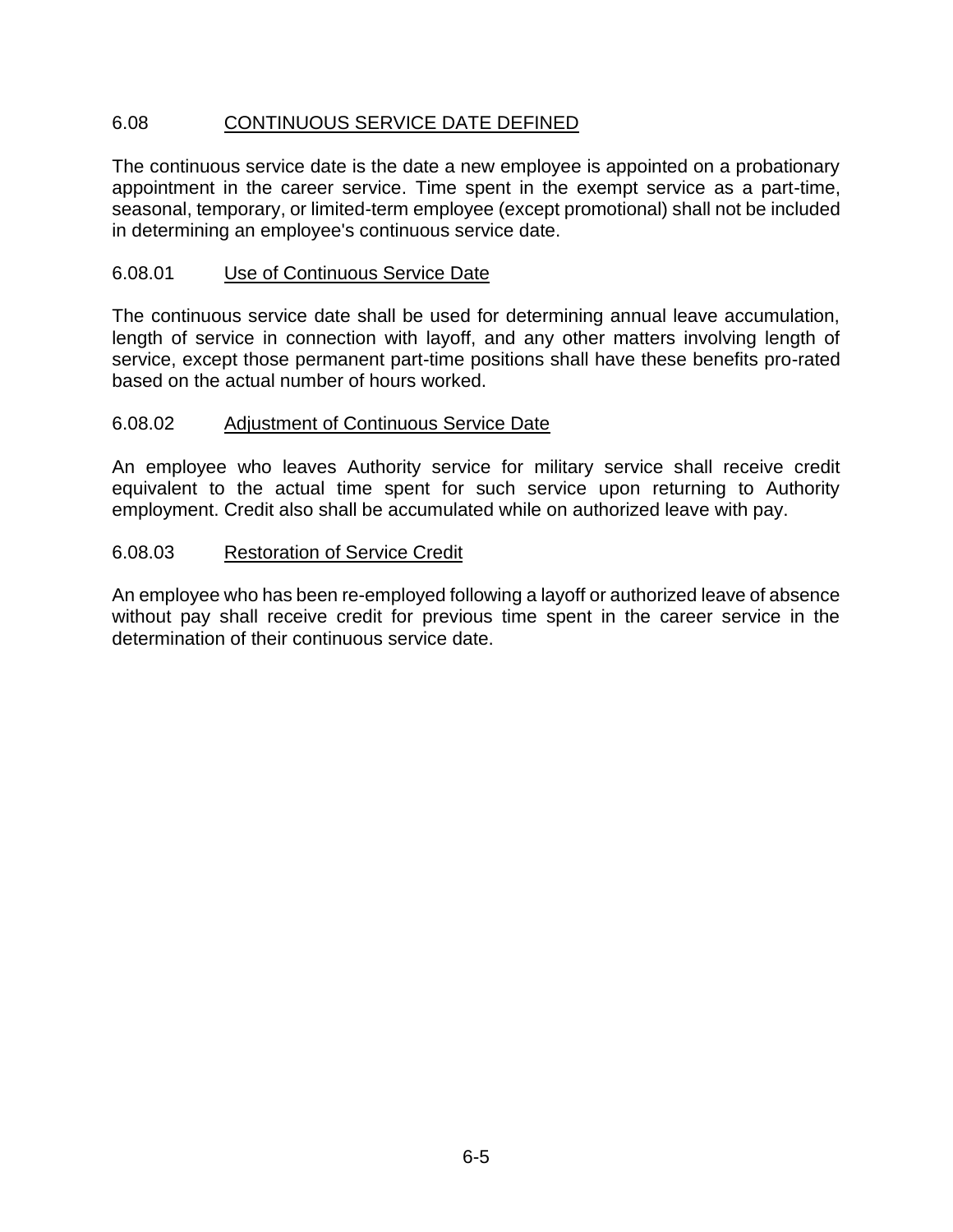## **PROBATIONARY PERIOD**

## 7.01 PURPOSE

The probationary or working test period is an integral part of the examination process and provides an opportunity to observe closely the employee's work, to secure the most effective adjustment of a new or promoted employee whose performance or personal qualifications do not meet the required standards.

#### 7.02 DURATION

7.02.01 Original Appointment. Except as provided in this section, all original appointments to a position in the classified service shall be subject to a probationary period of one (1) year from the date of appointment.

7.02.02 Promotional Appointments. All promotional appointments shall be subject to a probationary period of one (1) year.

#### 7.03 REPORT OF PROBATIONERS

The Appointing Power shall be responsible for preparing and submitting the required performance evaluation reports (Section 9.02).

#### 7.04 UNSATISFACTORY PERFORMANCE DURING PROBATIONARY PERIOD

An employee who is unable or unwilling to perform the duties of the position satisfactorily or whose habits and dependability do not merit his continuance in the service may be rejected and terminated at any time during the probationary period. The Appointing Power shall have thirty (30) days following the expiration date of the probationary period to review the employee's performance and make a permanent appointment or terminate the employee. An employee disciplined or terminated during the probationary period does not have the right of appeal or hearing.

#### 7.05 UNSATISFACTORY PERFORMANCE FOLLOWING PROMOTION

An employee rejected during the probationary period following promotion or transfer shall be reinstated at the employee's former salary step to the employee's former position or a position in the class from which the employee was promoted or transferred unless the reason for the employee's rejection is cause for dismissal. If no vacancy exists in this class, the employee with the least amount of time in this class shall be demoted to the most recent class in which the employee has served satisfactorily. If an employee who holds regular status in the career service is caused to be terminated by such action the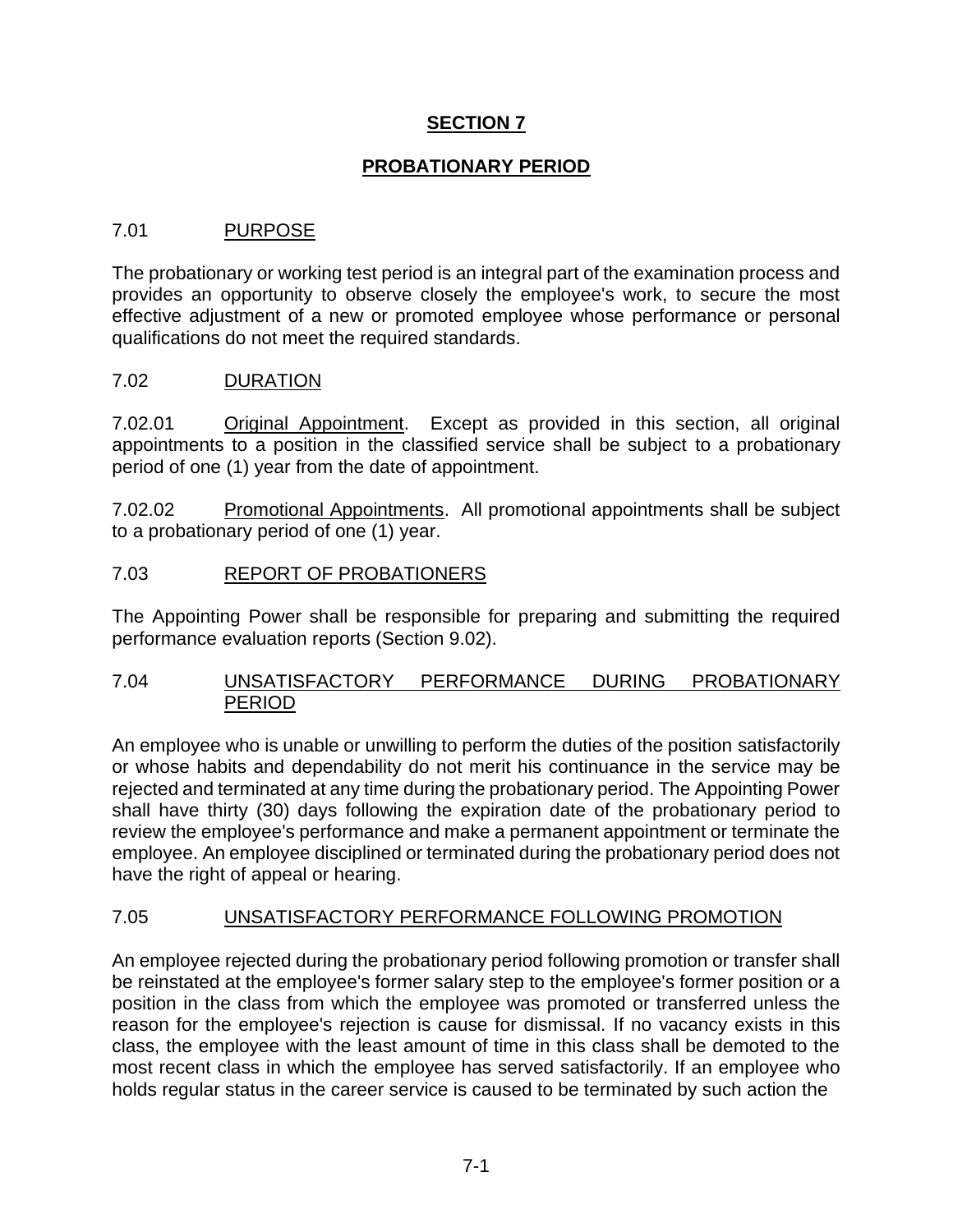employee's name shall be placed on a Reemployment List for the classification from which the employee was terminated. An employee who previously held regular status in the career service and who is dismissed during a probationary period following promotion shall retain the right to appeal the dismissal from the Authority but not the right to appeal the rejection from the position to which the employee was promoted.

## 7.06 FRINGE BENEFIT STATUS DURING PROBATIONARY PERIOD

This section applies only to new employees serving a probationary period. It does not apply to employees who are serving a probationary period as a result of being promoted.

7.06.01 Accrual of Leave. Annual leave benefits based upon or earned in connection with time worked shall accumulate during an employee's probationary period.

7.06.02 Annual Leave. Annual leave may be utilized during the probationary period in accordance with Section 15.

7.06.03 Health and Welfare. A probationary employee for a permanent position may enroll in the health and welfare insurance programs offered through the Authority to be effective as permitted by the Authority's insurance program.

7.06.04 Retirement Program. A probationary employee for a permanent position shall be automatically enrolled in the Authority retirement program at the time of the probationary appointment.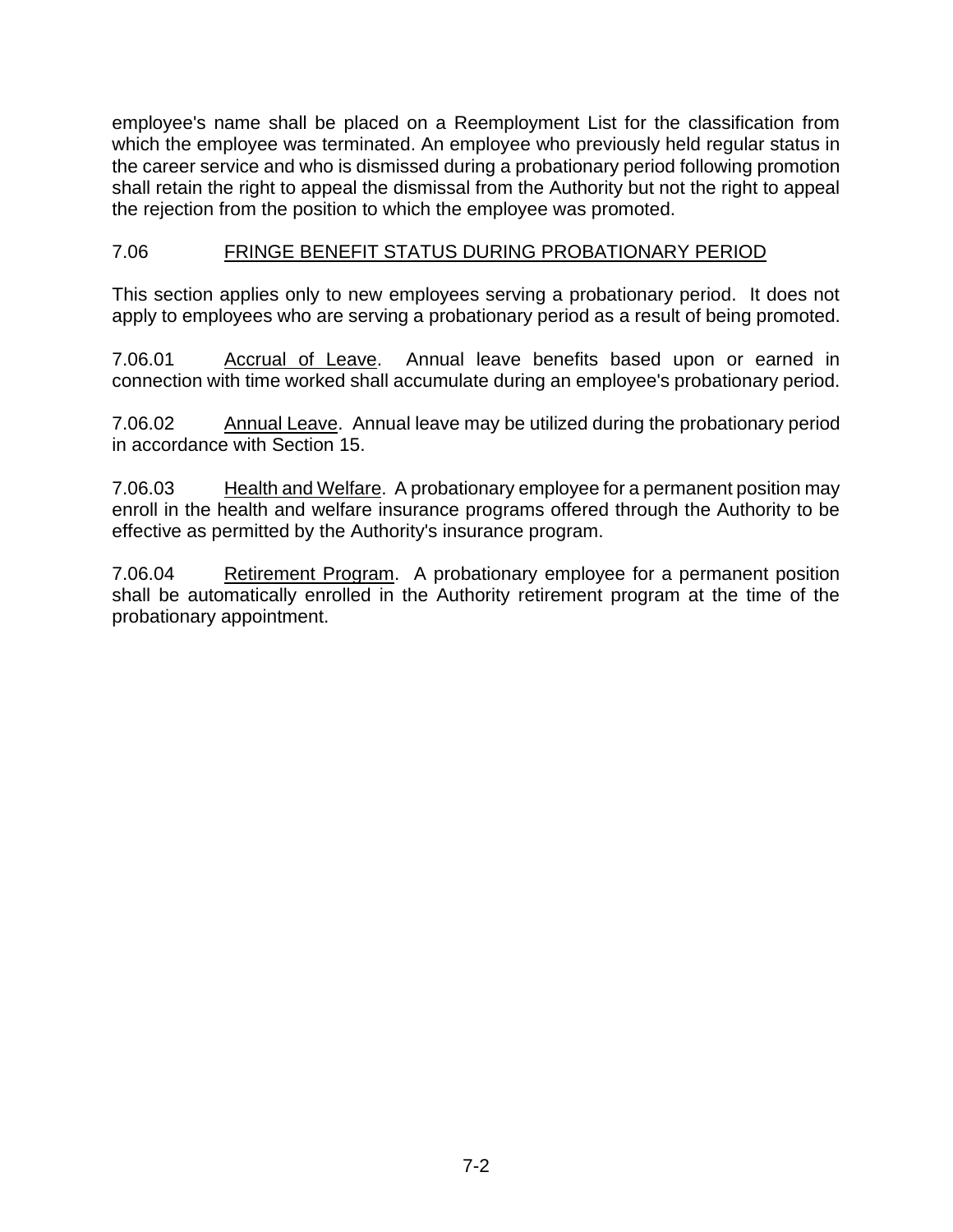## **CONDUCT, DISCIPLINE, HEARINGS, AND RESIGNATIONS**

#### 8.01 EMPLOYEE CONDUCT GENERALLY

The expected standard of conduct for all employees in the service of the Yuba-Sutter Transit Authority shall be in the public interest as opposed to individual interests. Therefore, to render the best possible service to the general public and to reflect credit on the Authority service, high standards of conduct are deemed essential. The tenure of every employee shall be conditioned on good behavior and satisfactory performance of duties.

#### 8.02 IMPROPER EMPLOYEE CONDUCT

The term "improper conduct" shall mean not only any improper action by an employee in the employee's official capacity, but also any conduct by an employee not connected with the employee's official duties which brings the Authority service into discredit, or which affects the ability to perform the employee's duties officially, or any improper use of the position of an employee for personal advantage. Improper conduct shall be cause for disciplinary action. In addition, improper conduct also includes the following:

- (a) Conviction of a felony. A plea of guilty, or a conviction following a plea of nolo contendere is deemed to be a conviction.
- (b) Being under the influence of intoxicating beverages or non-prescribed narcotics while on duty.
- (c) Insubordination.
- (d) Offensive conduct or language toward the public or toward fellow Authority employees or officers thereof.
- (e) Inefficiency or incompetence.
- (f) Inattention to duty, tardiness, indolence, carelessness, or damage to or negligence in the care and handling of Authority property.
- (g) Improper or unauthorized use of Authority vehicles or equipment or misappropriation of supplies.
- (h) Dishonesty, including the falsification of an employment application or other Authority records.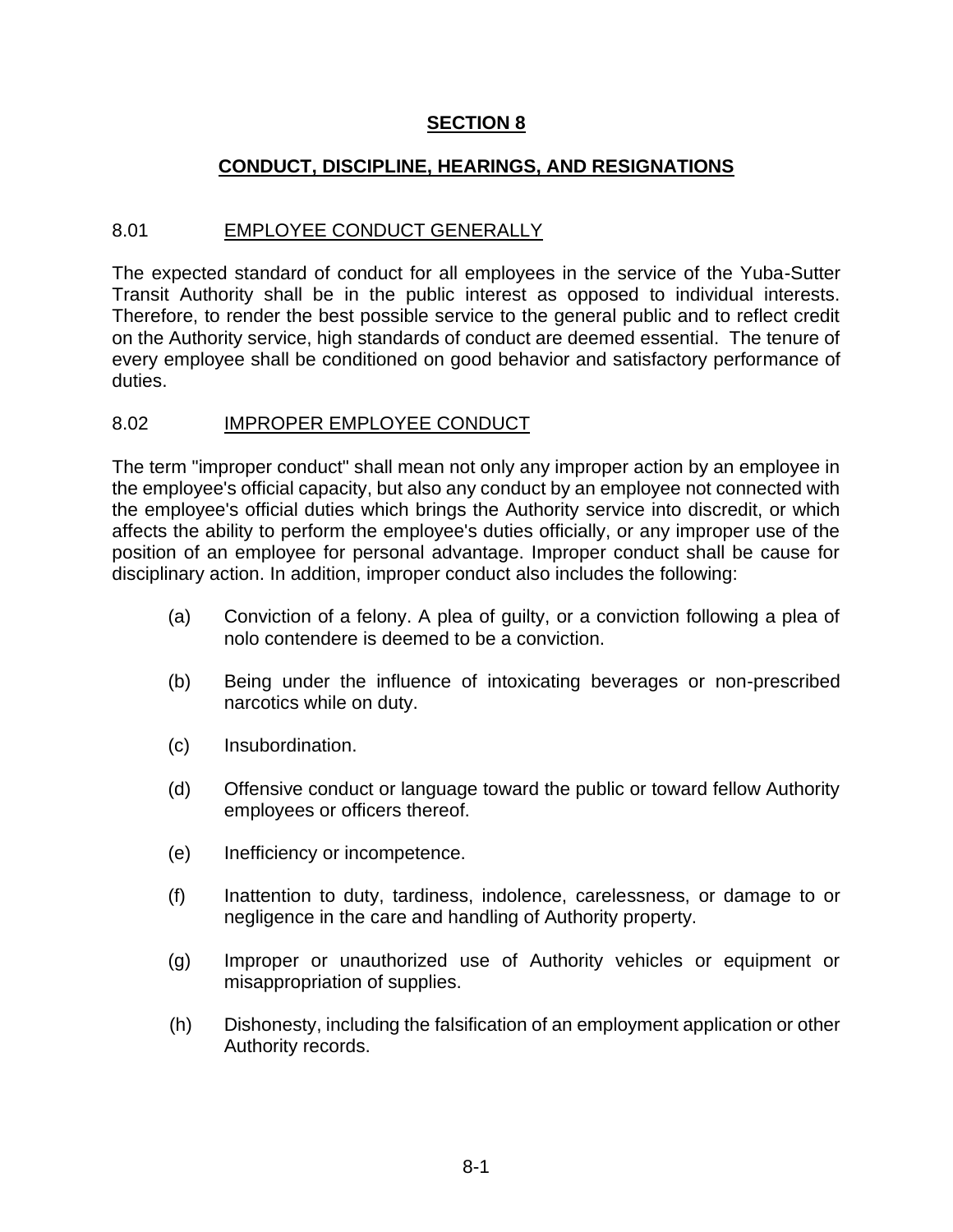- (i) Absence from duty without leave, failure to report after leave of absence has expired or after such leave of absence has been disapproved or revoked and canceled.
- (j) Willful violations of these Rules or any written rules or regulations which may be prescribed by the Board of Directors or Executive Director.
- (k) Acceptance by an employee of any bribe, gratuity, kickback, or other form of remuneration in addition to regular compensation given with an attempt to influence action, vote or opinion by an employee in the performance of their duties, from any source whatsoever.
- (l) Solicitation of the public, in an official capacity or as an employee of the Authority, for money, goods, or services not specifically authorized by the Board of Directors or Executive Director.
- (m) Violation of the Safety Policy (Section 19).
- (n) Taking an active part in any political campaign during duty hours.
- (o) Violation of the Code of Ethics (Section 23).
- (p) Any action which reflects discredit on the service or is a direct hindrance to the effective performance of Authority functions.
- (q) Outside work which creates a conflict of interest with Authority work, causes discredit to Authority employment, or detracts from the efficiency of the employee in the employee's Authority work.
- (r) Excessive points on the employees DMV pull notice.

## 8.03 PRIOR NOTICES AND HEARINGS

Before an Appointing Power disciplines a permanent employee, or subjects any office or employee to disciplinary action for which the law mandates prior notice and an opportunity for a hearing, the employee shall be given notice of the proposed action, the reasons for the proposed action, a copy of the charges and materials upon which the proposed action is based, and the right to respond, either orally or in writing, within a specified period of not less than five (5) days. The notice shall include a statement advising the employee of the right to be represented. Allowance for temporary leave with pay may be made at the discretion of the Executive Director. An employee who fails to respond, either orally or in writing, within the time specified in such notice shall be deemed to have waived any and all rights to appeal or otherwise contest or challenge the proposed disciplinary action. Any order imposing disciplinary action shall advise the employee of the right to appeal.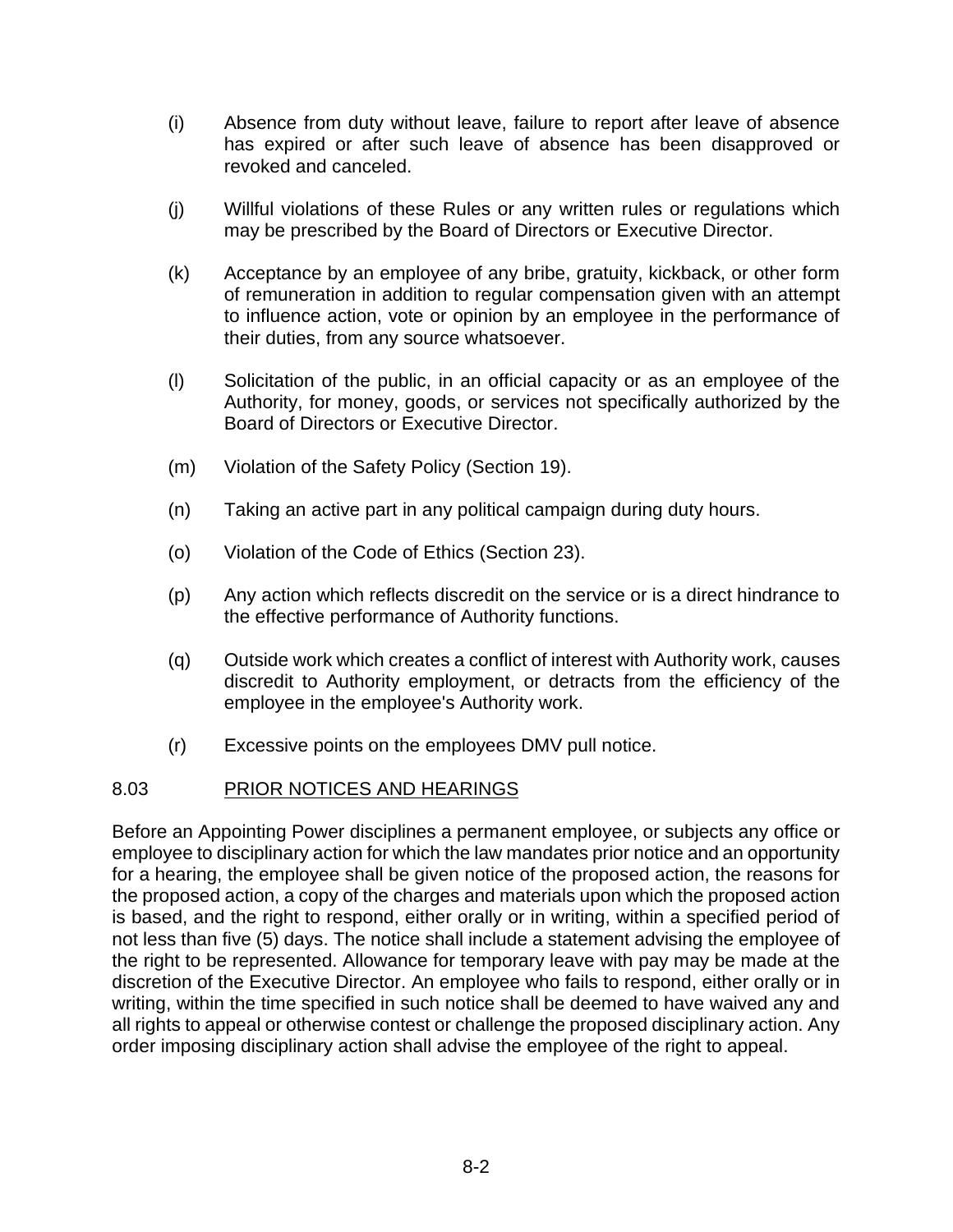## 8.04 APPEALS

Unless waived for failure to respond as provided in Section 8.03 above, or for any other reason provided by law, a permanent employee who is discharged, suspended, or subjected to a disciplinary demotion or reduction in pay, or any officer or employee subjected to disciplinary action for which the law mandates an opportunity for a hearing, and who has exercised the right to respond, may appeal the action by filing a written appeal to the Board and demand for hearing with the Appointing Power within ten (10) days after the date of the order imposing, affirming or modifying the disciplinary action of the Appointing Power. The filing of a written appeal within the time prescribed by this section is jurisdictional; if it is not filed within that time, the employee shall be deemed to have waived the right to appeal or otherwise contest or challenge the disciplinary action and no proceedings shall be taken upon the appeal. The decision of the Authority's Board shall be the final decision of the Authority, subject to any applicable rights of judicial review.

# 8.05 RESIGNATION

An employee wishing to leave the career service in good standing shall file with the Executive Director a written resignation giving at least two weeks' notice of intention to leave the service unless the Executive Director consents to the employee's leaving sooner. An employee who leaves the career service without filing a written resignation as prescribed above, shall have that fact entered on the employee's personnel record and may be denied entrance to any examination for which they may apply in the future.

## 8.06 RESIGNATION UPON ABSENCE WITHOUT APPROVAL

An employee who is absent from work for more than five (5) working days without prior approval, or without notifying their Supervisor, shall be deemed to have resigned unless the absence was caused by an event beyond the control of the employee.

An employee deemed to have resigned under this section may appeal such separation from the service within ten (10) working days of the effective date of such separation under the provisions of Section 8.04.

## 8.07 EXIT INTERVIEW

Upon separation from the Authority for any reason, employees will be required to participate in an exit interview with the Executive Director or their designee. The purpose of the exit interview is to assemble complete information regarding the employee's tenure with the Authority, review the reasons for their separation for the Authority, review the status of annual leave, health and medical insurance, and to assure that all employee obligations are cleared and verify receipt of all Authority equipment, keys, or other items. Approval to issue the employee's final paycheck will conclude the exit interview.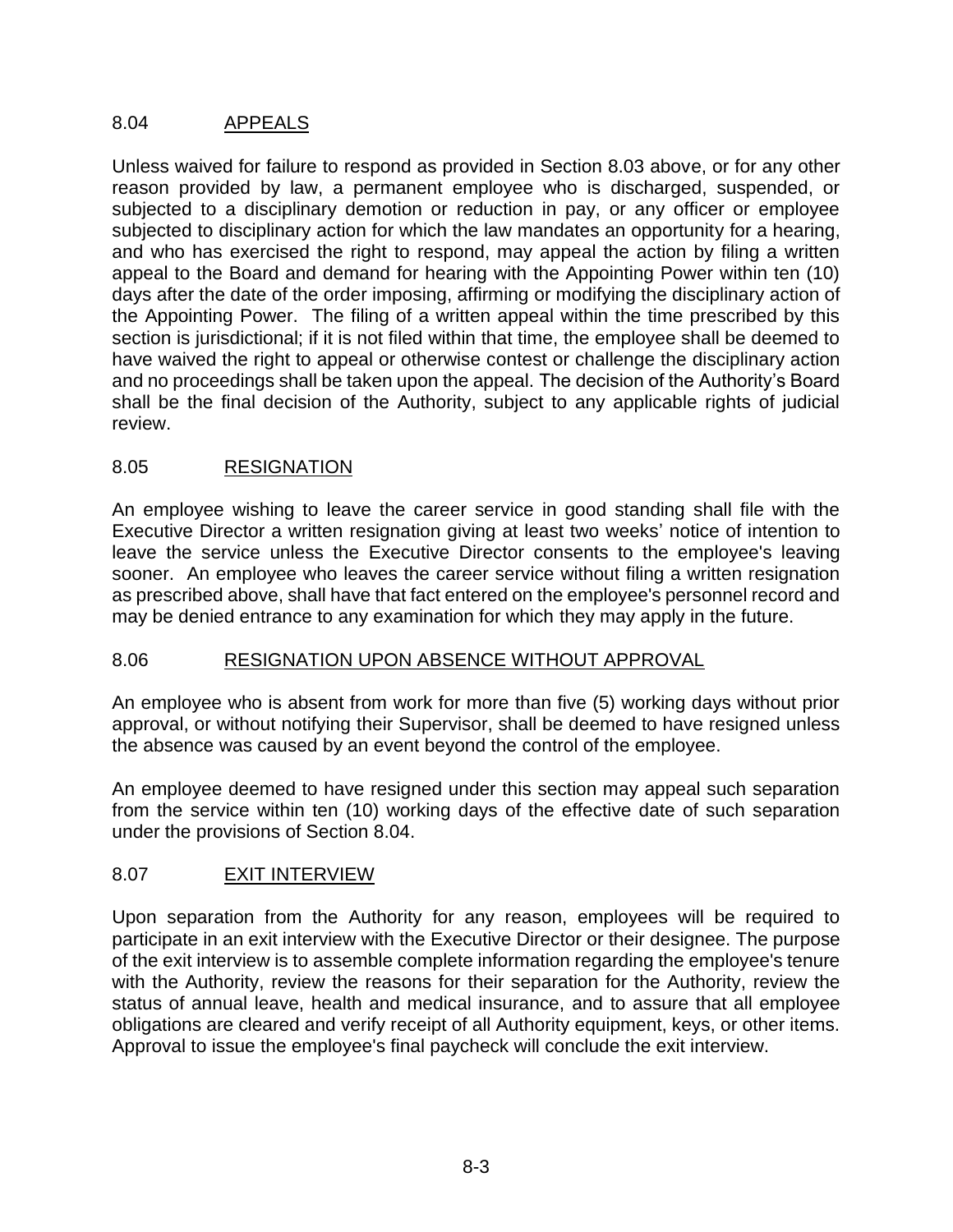# **PERFORMANCE EVALUATION**

## 9.01 PERFORMANCE REPORTS

The Executive Director shall maintain a system of service ratings based on standards of performance. The standards shall have reference to the quality and quantity of work done, the manner in which the service is rendered and the responsibility of employees to their duties. Employee performance reports shall be developed so that they can be used as a guide in determining disciplinary measures, layoffs, transfers, step advancements, and potential promotion. The performance report of each employee shall be reviewed with the employee by their Supervisor in order that improvement may be recommended if required and commendation provided when warranted. Performance reports, after filing by a confidential employee, may be examined by the employee, by the employee's Supervisor, by the Executive Director, and by the confidential employee, but shall not be open to any other person. The original signed copy of each performance report shall be filed with the Executive Director and a copy given to the employee.

## 9.02 REPORTS ON PROBATIONERS

During the probationary period of each employee, the immediate Supervisor shall investigate thoroughly the employee's adjustment, capacity and general acceptability to determine whether they are fully qualified for permanent status. During the probationary period one performance report shall be made during the first six months after appointment and one performance report shall be made prior to permanent appointment to the position.

#### 9.03 REPORTS ON PERMANENT EMPLOYEES

Performance reports shall be made annually or as required by the Executive Director for use in transfer, layoff, or for any step increase requested.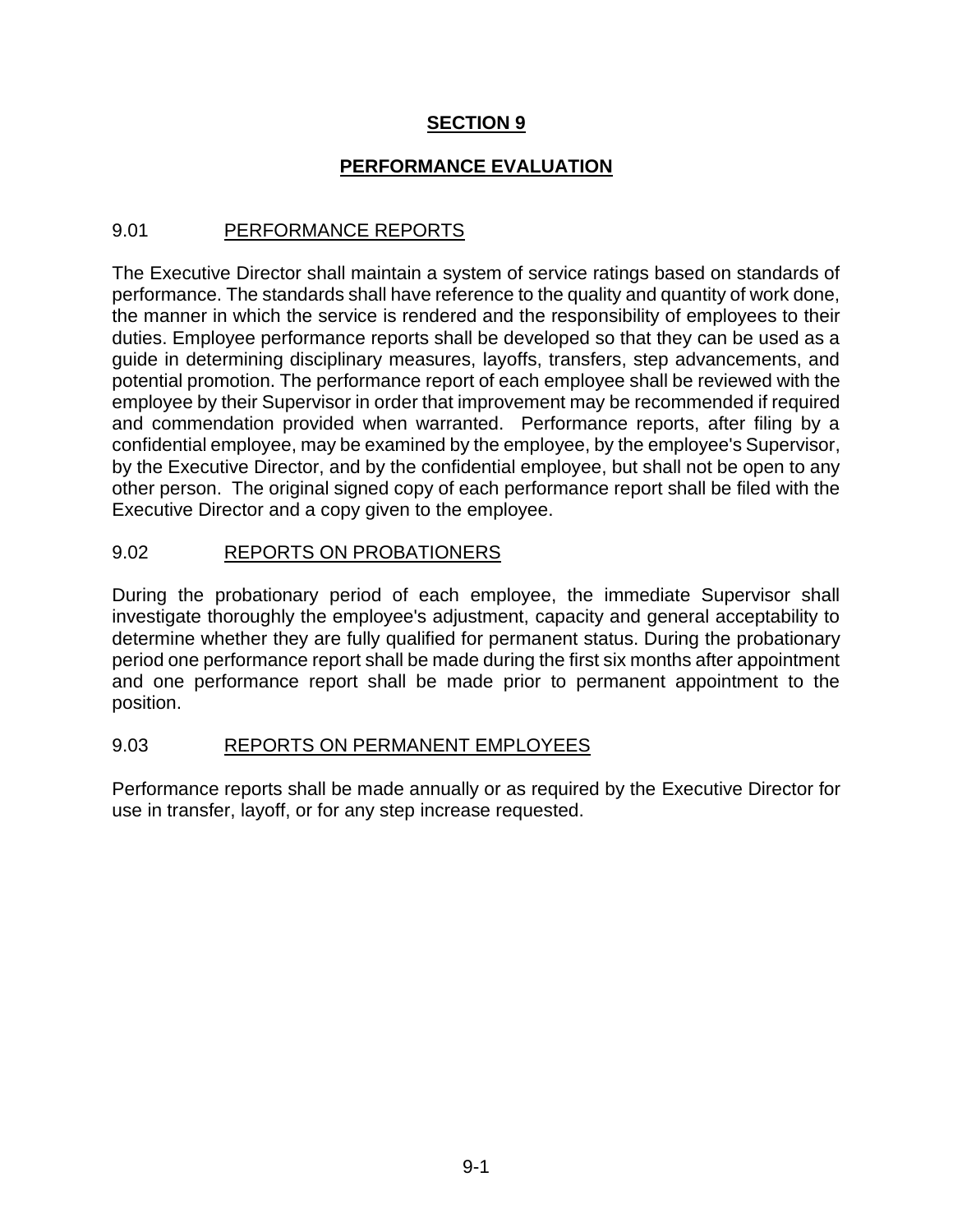## **LAYOFF PROCEDURE**

## 10.01 LAYOFFS

Any career service employee may be separated without prejudice because of lack of work, curtailment of work, lack of funds, or for other just cause. Such decision to lay off employees will be determined by the Board of Directors upon the recommendation of the Executive Director, who will recommend the department(s), classification(s), and number of positions to be deleted.

10.01.01 Policy. The Authority will make every effort to accommodate those employees who may be subject to layoff through the process of normal attrition. In the event of a reduction in work force, existing vacancies shall be used to the maximum extent possible to relocate affected employees.

10.01.02 The Authority shall notify affected employees as early as possible of any reduction in force, and shall provide a minimum of two (2) weeks' notice or two (2) weeks' pay in lieu of notice at the sole discretion of the Executive Director.

10.01.03 In the event of layoff, the affected employees shall immediately receive pay for all accumulated overtime or compensatory time they are due and may choose to receive payment for accumulated leave time.

10.01.04 Layoffs shall be made by specific classification, and not by classification series.

10.01.05 Employees will not continue to accumulate seniority, annual leave or any other service related benefits during the period they are laid off, but will retain only seniority benefits accumulated to the day of layoff.

10.01.06 Layoffs by Least Seniority. Within a given class, employees will be laid off based upon seniority; employees with the least seniority shall be laid off first.

10.01.07 Seniority Defined. For the purpose of layoffs and the establishment of reemployment lists, seniority shall be determined by continuous service with the affected classification, as calculated to the effective date of the layoff. Seniority shall be lost in the event of resignation, discharge, retirement, or layoff for a period of more than two (2) years.

10.01.08 Layoff Priority. The layoff priority of employment categories shall be as follows: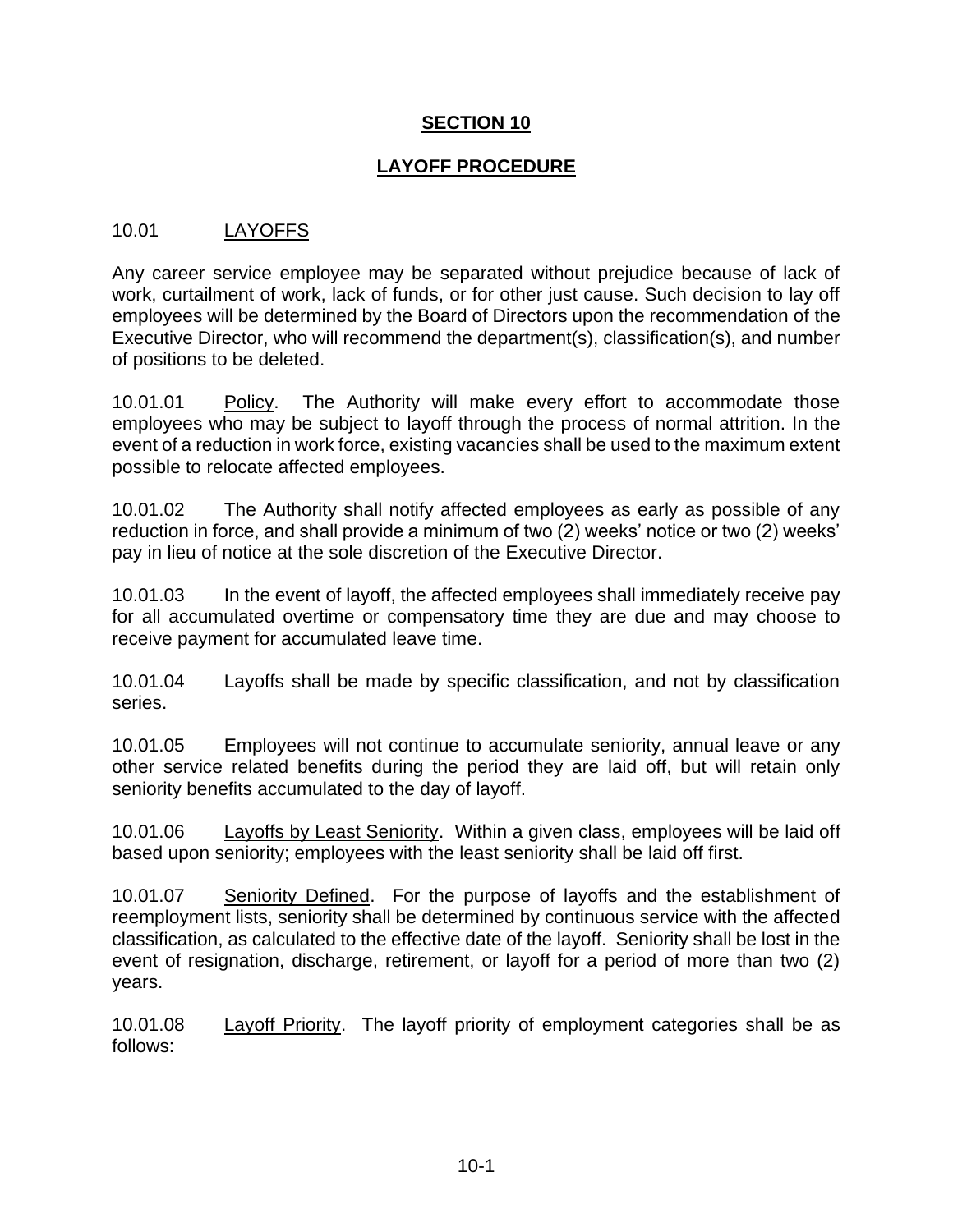- (a) Casual and seasonal temporary
- (b) Temporary part time
- (c) Limited time
- (d) Probationary employees
- (e) Regular part-time employees
- (f) Permanent regular employee

Exceptions to this layoff priority may be determined by the Executive Director for extraordinary circumstances or for positions funded by grants from other governmental or private organizations.

#### 10.02 ALTERNATIVES TO LAYOFF

In the event of a layoff, an employee so affected may elect to:

10.02.01 Accept a vacant position in the lateral or lower class for which the employee is qualified, provided that the employee has the highest seniority of those requesting to fill the vacant position and the Appointing Power for the position approves the appointment; or

10.02.02 Accept a position in a lateral or lower class in which the employee has previously served, or a position in a lateral or lower class within the same series containing the class from which the employee is being laid off, provided that they are qualified and is more senior than the least senior employee in such lateral or lower class and the Appointing Power for the position approves the appointment.

10.02.03 If this action creates a "bumping down" situation, this process will be repeated in the next classification level where an employee "bumps in" and creates an overage in that classification. When the "bumping" reaches the lowest classification in the series, determination for layoff will be made by seniority only.

10.02.04 For the purpose of this section, "qualified" means: the employee is physically able to perform the required duties, and meets the minimum qualifications of education, experience, training, and the physical standards of the position.

10.02.05 Departments other than the one in which the layoff occurred are not obligated to accept the laid off employee.

10.02.06 Employees that accept a position in a lateral or lower class shall retain the same anniversary date as in their previous position. A position in a lateral class shall mean a position in a class with the same salary range. A lower class shall mean a class with a lower salary range.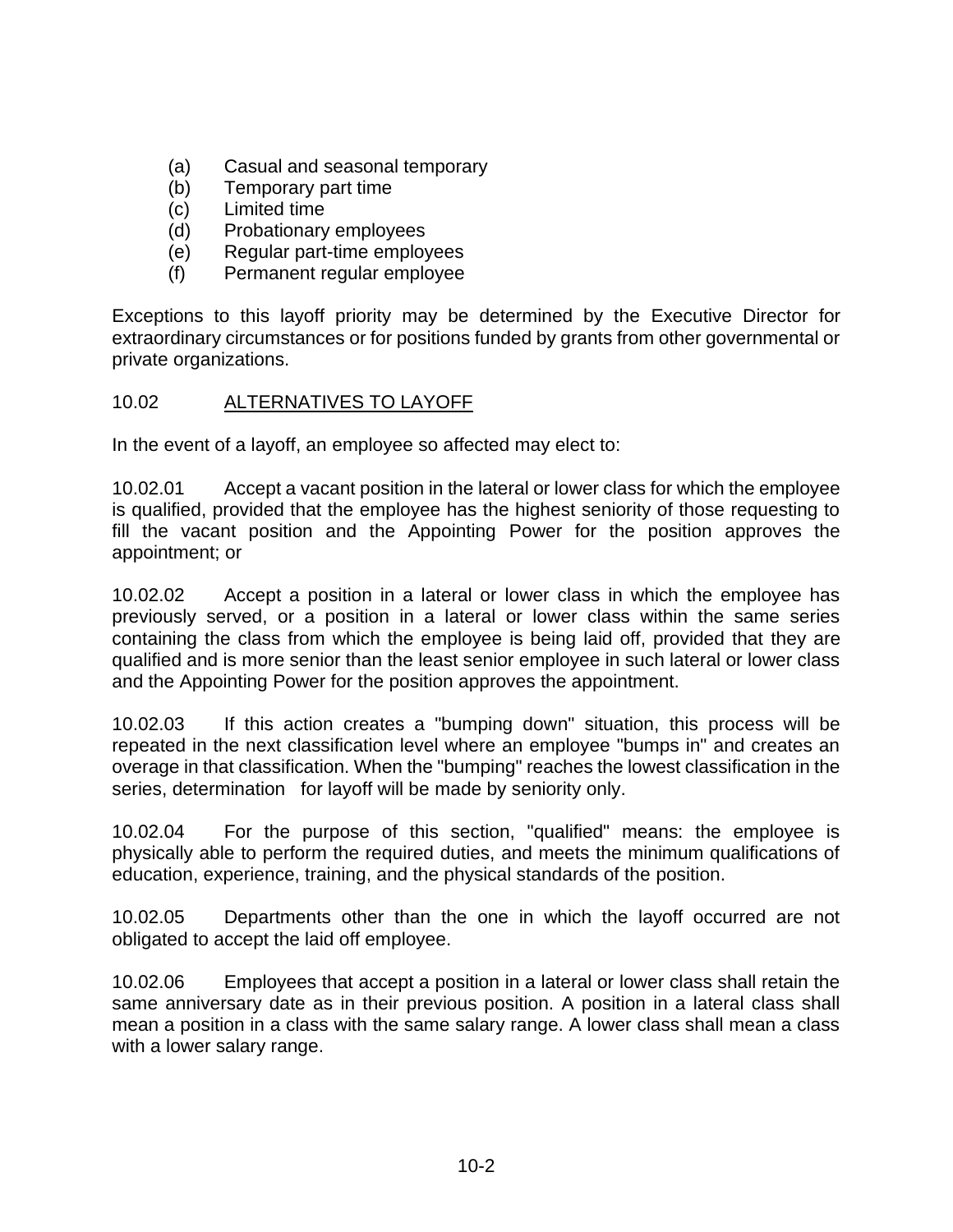10.02.07 In no case shall an employee subject to an impending layoff be transferred to a position in a higher range, unless their name is on the appropriate eligible list in accordance with these Rules.

# 10.03 REEMPLOYMENT LISTS

10.03.01 For each class where there are permanent employees who have been laid off through no fault or delinquency on their part and persons who have resigned in good standing there shall be established a reemployment list containing the names of such employees.

10.03.02 Provided their overall efficiency has been satisfactory, any permanent employee in the classified service who is laid off because of temporary or permanent abolishment of the employee's position shall have their name automatically placed on the reemployment list for the class from which the employee has been laid off.

10.03.03 Any permanent employee in the classified service who resigns in good standing may make application for reinstatement within one (1) year after the date of resignation. Such employee will be placed on a reemployment list for the class of position from which they resigned. Such application must be made within one (1) year after the effective date of resignation.

10.03.04 The names of persons laid off shall precede the names of persons granted reemployment privileges after resignation. The names of persons requesting reemployment after resignation shall be placed on the appropriate eligible list in the order of date of application for employment.

10.03.05 The names of any person laid off shall continue on the appropriate reemployment list for a period of two (2) years after it is placed thereon. Names of all other eligibles requesting reemployment shall be automatically removed from said list at the expiration of one (1) year, unless extended by the Board of Directors.

## 10.04 DETAILED PROCEDURE OF LAY-OFF REINSTATEMENT

10.04.01 The names of such persons laid off in accordance with the provisions of Section 10.01 of these Personnel Rules shall be placed upon a reemployment list in inverse order of seniority, i.e., the person with the greatest seniority on the reemployment list for the classes affected shall be offered reinstatement when a vacancy exists in the affected class. In the event the person refuses the offer of reinstatement, such person's name shall be removed from the reemployment list.

10.04.02 In the event an employee accepts reinstatement to a lower class to which they are entitled, such person's name shall remain on the reemployment list for reinstatement to a lateral class provided such person, except for lack of seniority, would have been otherwise entitled to such lateral class at the time of the most recent layoff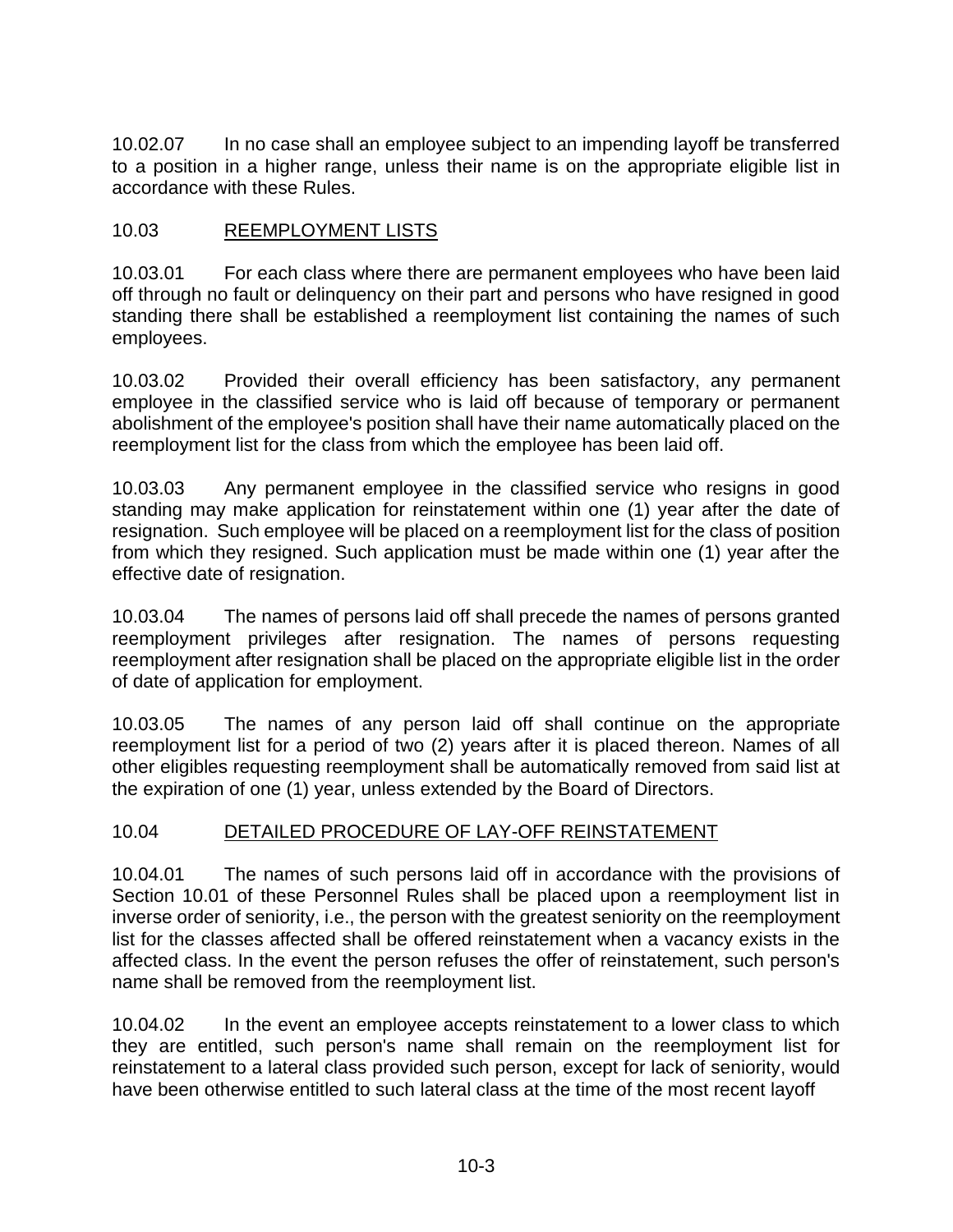10.04.03. Any person who is reinstated to a class which is the highest class to which they would have been entitled at the time of the layoff shall have their name removed from the reemployment list.

10.04.04 In the event the person on layoff cannot be contacted by the Authority through usual and customary channels within ten (10) working days such person's name shall be removed from the reemployment list, providing, however, that such person within the two year period specified herein may request that their name be replaced on the reemployment list and such person's name may, on the sole discretion of the Executive Director, be returned to the reemployment list.

10.04.05 In no event shall the name of any person laid off remain on a reemployment list for a period longer than two years from the effective date of such person's most recent layoff.

10.04.06 Upon reinstatement to any classification to which the employee is entitled, all benefits acquired by the employees prior to his layoff shall also be reinstated. An employee shall not receive credit for time spent on layoff in computing time for any benefit entitlement.

## 10.05 REINSTATEMENT FROM LAYOFF OR VOLUNTARY DEMOTION IN LIEU OF LAYOFF

10.05.01 An employee whose name is on a Reemployment List due to layoff through no fault or delinquency on the part of the employee or an employee whose name is on a Reemployment List due to acceptance of a voluntary demotion in lieu of layoff shall be reinstated to their former class or a comparable class without competitive examination when a position becomes vacant.

10.05.02 A medical or psychological examination may be required prior to reinstatement pursuant to Section 5.

10.05.03 Upon reinstatement, the employee shall be assigned to the appropriate range and the employee's former step for the class and shall retain their former anniversary date for the purposes of merit step increases. If the employee's anniversary date occurred during the period of absence, the employee's new anniversary date shall be the first day of the next pay period following reinstatement.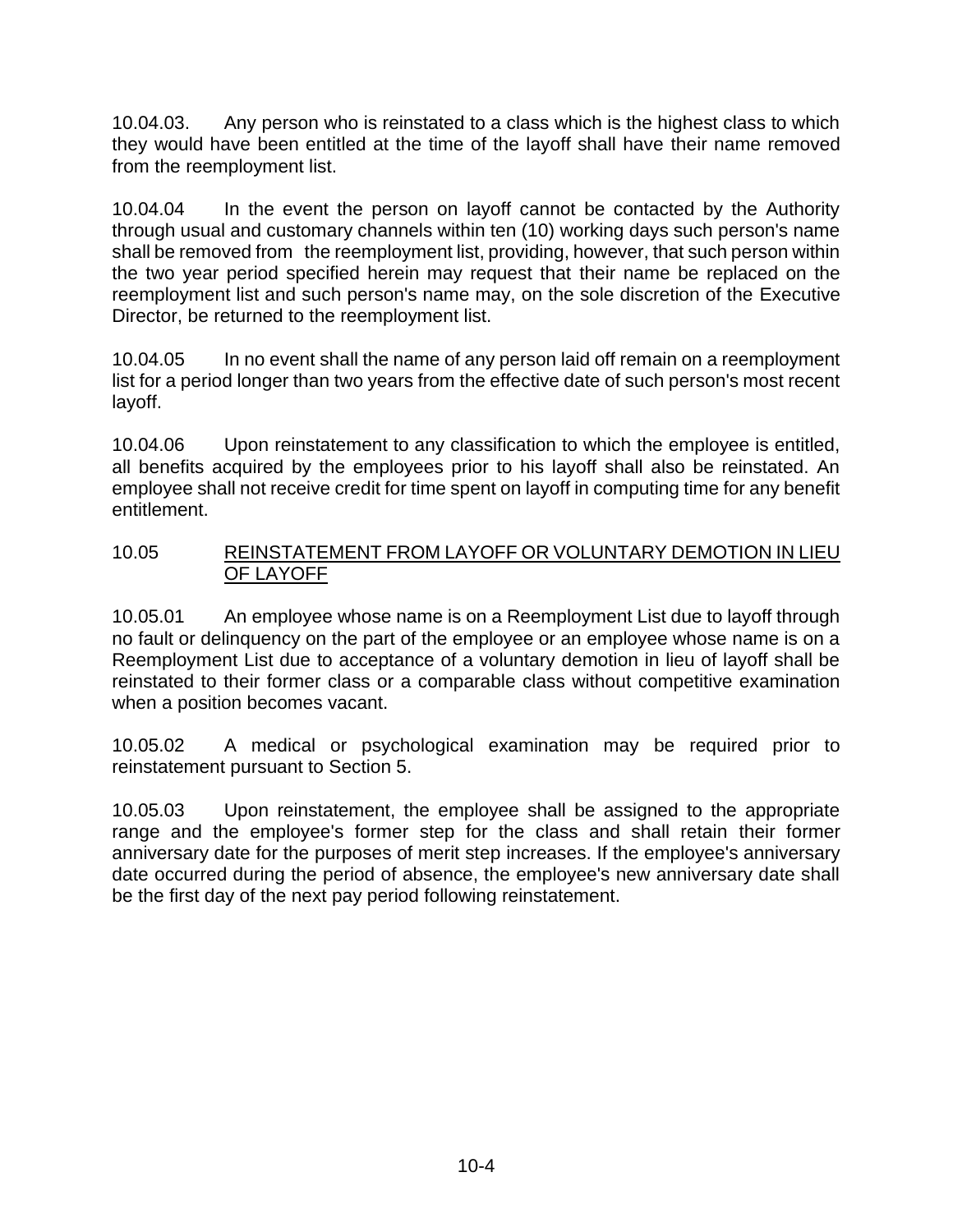## **GRIEVANCE POLICY**

## 11.01 POLICY

The Authority wishes to provide each employee fair and impartial treatment. Accordingly, it has established the following grievance procedure that is available to all nonsupervisory employees who have completed their probationary period. A grievance procedure is intended to provide an orderly process whereby employees in the career service may have their problems and complaints considered as fairly and rapidly as possible without fear or reprisal. Nothing in this grievance procedure is intended to create an express or implied agreement that alters the employment relationship. Every effort should be made to find an acceptable solution by informal means at the lowest possible level of supervision.

## 11.02 GRIEVANCE DEFINED

A grievance will be considered to exist when an unresolved problem, complaint, misunderstanding or disagreement exists; and an employee or group of employees have a factual complaint relating to employment or working conditions; or an employee or group of employees believe an injustice has been done because of lack of Authority policy, a deviation from a policy or a disagreement with another employee or supervisor. A grievance does not concern formal discipline nor complaints about the disciplinary process. A grievance is not available to effect changes in the established wage rates and fringe benefits.

## 11.03 PROCEDURE

Any deviation from the procedures in Levels 1 and 2 below, shall be approved in advance by the Authority and the grievant; otherwise the grievance shall have been considered abandoned by the employee and no longer subject to grievance or appeal.

11.03.01 Level 1 - Executive Director. Any career service employee or group of career service employees having a grievance shall first discuss the grievance with the Executive Director within ten (10) working days of the occurrence which caused the grievance. The Executive Director shall prepare and deliver a written response to the grievant by the end of the sixth (6) working day from the date of the meeting. If the Executive Director's answer to the grievance does not satisfactorily adjust the grievance, in the opinion of the employee(s), the employee(s) shall proceed within six (6) working days, from the date of the Executive Director's response, to the next step in the grievance procedure.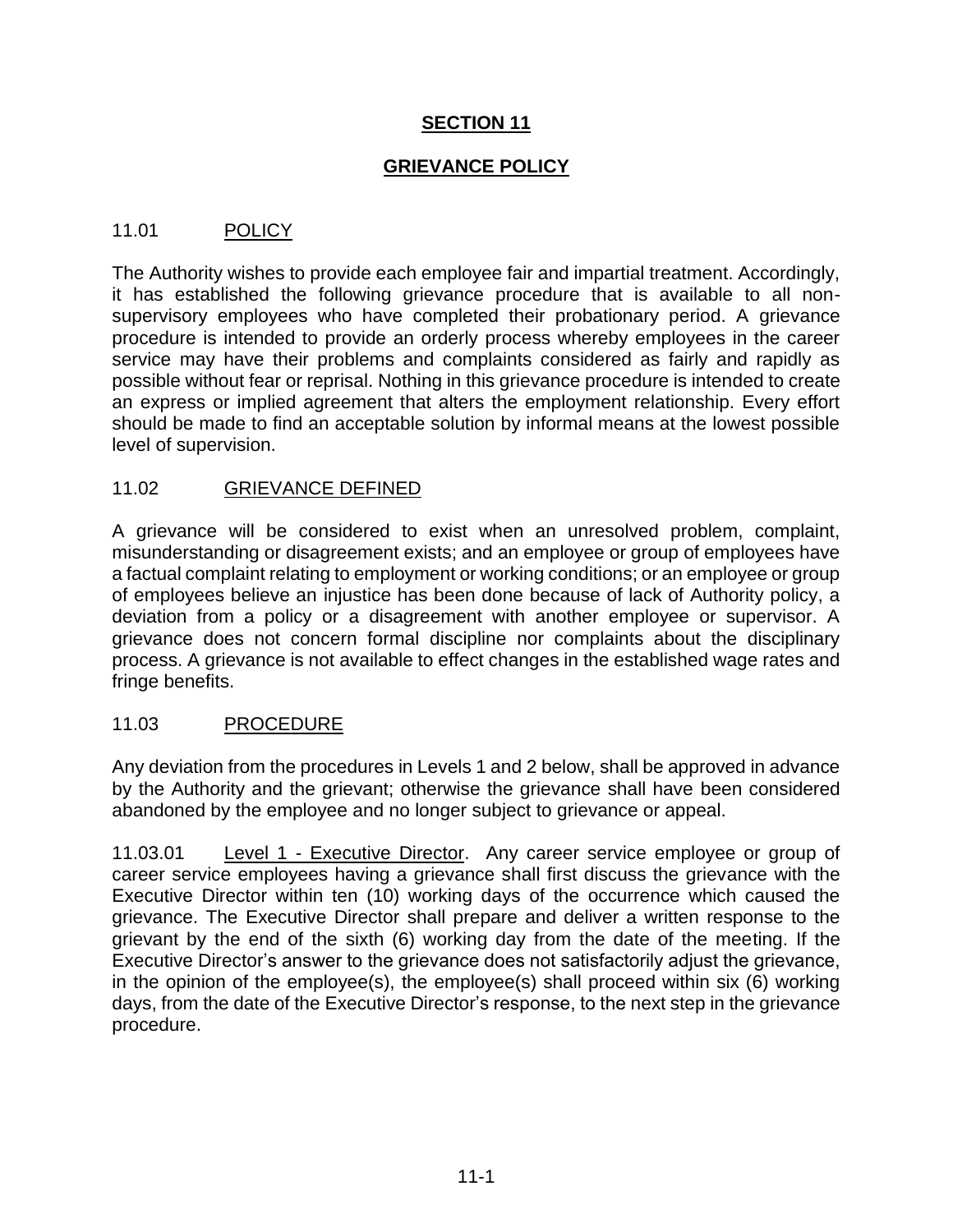11.03.02 Level 2 - Board of Directors. In the event the employee is not satisfied with the decision of the Executive Director, they may appeal the decision to the Board of Directors within ten (10) calendar days from the date of the Executive Director's written response.

(a) Method of Appeal: The appeal shall be addressed to the Board of Directors and filed with the Board Secretary. The appeal shall explain in detail the matter being appealed; set forth the specific action(s) desired; list reasons for the desired action; and reasons why the Board of Directors should overrule the Executive Director.

When an appeal has been filed, the Board Secretary shall forward it to the Board of Directors for their review along with any other appropriate information.

(b) Findings. When an appeal has been filed, the Board of Directors shall make such investigation of the matter as they deem necessary, which, at the discretion of the Board of Directors, may include: (i) hearing, (ii) review of existing data only, or (iii) any other information gathering process appropriate.

If a hearing is held on the grievance, the Board of Directors shall cause the hearing to be recorded by electronic means, i.e., an electronic recorder, provided by the Authority.

After reviewing the information gathered, the Board of Directors shall render its written decision on the appeal. The Board of Directors' decision concerning a grievance on all matters shall be final and shall represent the final step in the grievance procedure. The grievant, after reaching this step, shall have exhausted all administrative procedures of the Authority.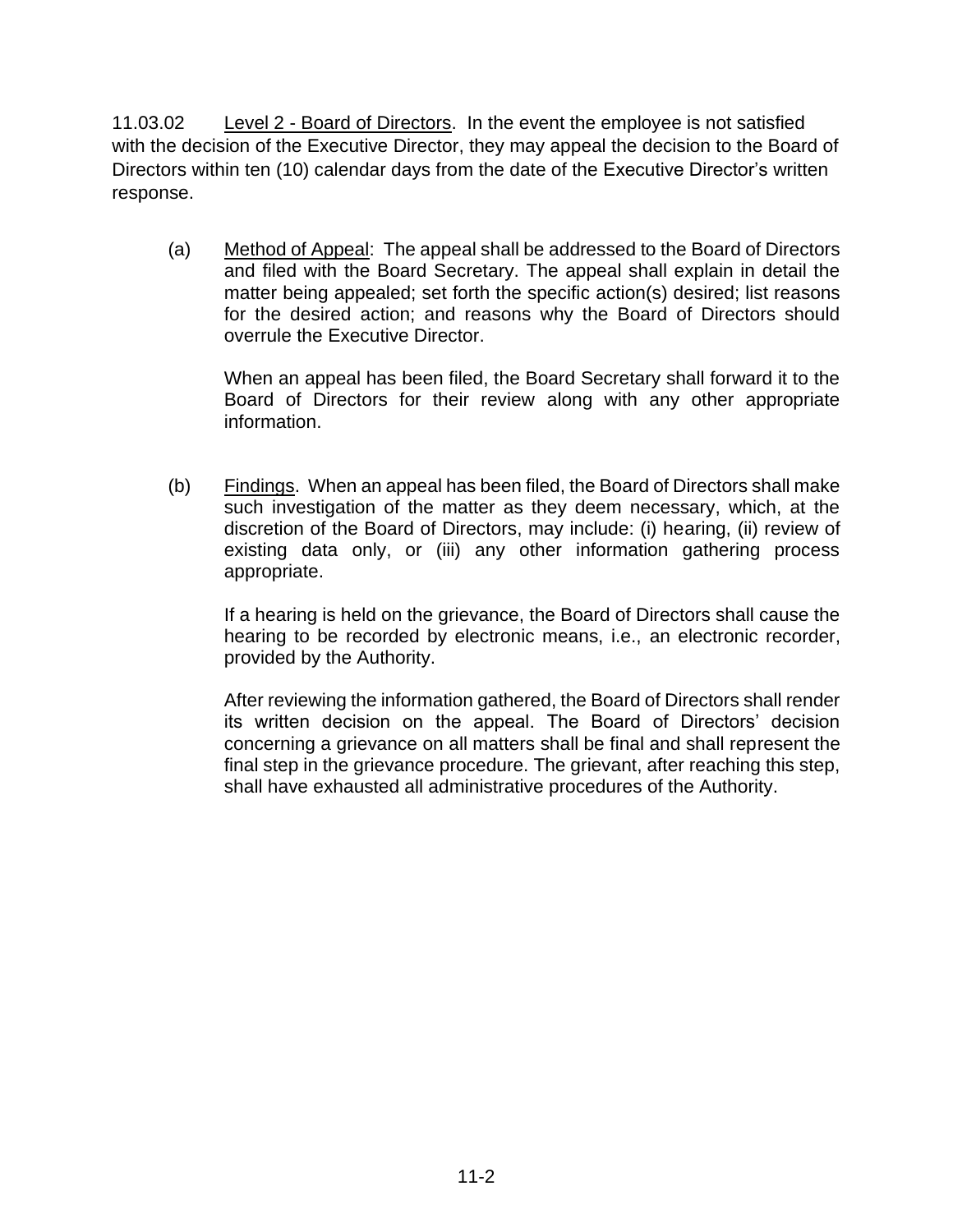# **THE COMPENSATION PLAN**

## 12.01 MAINTENANCE OF PLAN

The Executive Director shall periodically recommend for adoption by the Board of Directors a compensation plan. The compensation plan shall include for each class a minimum and maximum rate and such intermediate rates as are considered necessary or equitable. Flat rates may be used instead of salary ranges where appropriate. The rate or pay range assigned to each class shall be such as to reflect fairly the differences in the duties and responsibilities between it and other classes and shall take into account rates paid by other employers for comparable work in both public and private employment, the Authority's financial condition and polices, unusual problems of recruitment and turnover, and other relevant factors.

#### 12.02 ADMINISTRATION OF PLAN

12.02.01 Rates of Pay. Each employee in the career service shall be paid a rate of pay within the salary range for the class in which employed.

Monthly salaries for all employees, detailed by position, range, steps, and effective date, are found in Appendix A of these Personnel Rules. (Note: The salary for the Executive Director is not subject to ranges and step but is solely determined by action of the Board of Directors). Appendix A may be replaced, as necessary, from time to time.

12.02.02 Entrance Salary. An employee shall be appointed at the entrance rate for the class (Step A), except when the Appointing Power believes it is necessary to make an appointment or reinstatement above the entrance rate. Authorization for appointment above the entrance rate must be obtained from the Executive Director for Step B, and from the Board of Directors for Steps C, D or E. In determining such requests, the Executive Director shall give consideration to unusually high qualifications of the candidate, outstanding experience, availability of applicants, and the resulting salary relationship with other similar positions. The reemployment of employees who have been laid off through no fault of their own will normally be made at the same step the employee held at the time of layoff.

12.02.03 Merit Salary Increases. Merit salary increases are not automatic. The Executive Director shall approve merit increases only for those employees who have demonstrated appropriate standards of work performance.

12.02.04 Eligibility for Merit Salary Increases. A new employee, promoted employee, or employee reclassified to a class having a higher salary range shall be eligible for a merit increase on the first pay period following satisfactory completion of twelve (12) months service, and thereafter shall be eligible for an additional salary increase upon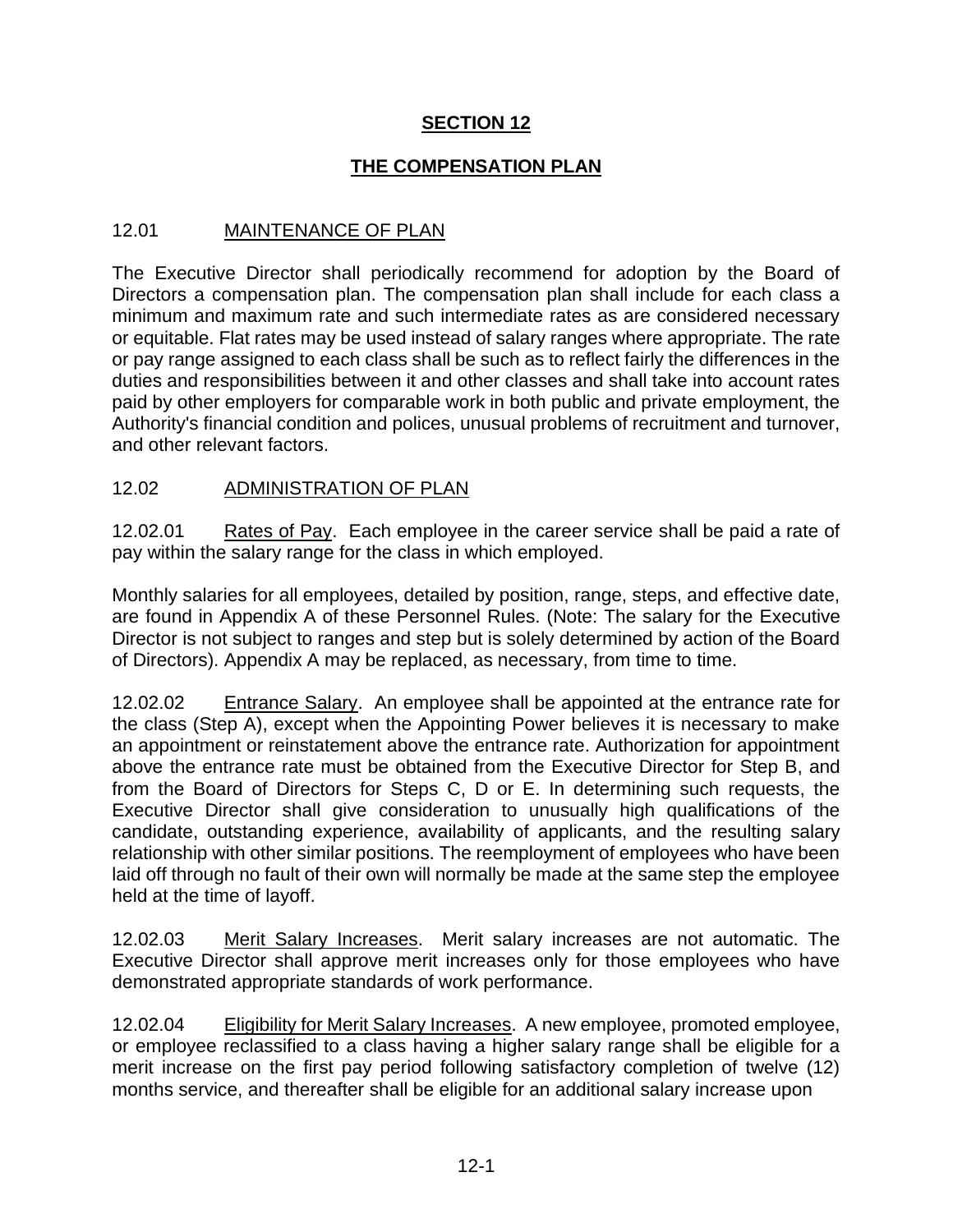satisfactory completion of twelve (12) months of service following any merit salary adjustment until the maximum rate authorized for the class is attained. Work performance and employee conduct shall guide Supervisors in determining whether step advancements have been earned. The Executive Director may deny or delay a merit increase until such time as the employee demonstrates appropriate standards of work performance. For a permanent employee, the Executive Director shall give written notice in accordance with Section 8.03. A permanent employee may appeal such denial or delay in the manner prescribed in these Rules. An employee shall be eligible for a merit salary increase during any authorized and compensated leave; provided, however, that if said leave continues for more than sixty (60) consecutive working days, except for approved paid vacation or paid educational leave, the employee shall not be eligible for a merit salary increase until the first day of the month following the employee's return to work.

12.02.05 Movement to a Higher Classification. When a career service employee is promoted or reclassified to a class having a higher salary range, the employee shall be paid at the first step of the assigned range, except that if the first step is lower than the employee's current salary, the employee shall be paid at the salary step which is one step higher than the employee's current salary. If the date of the promotion or reclassification occurs on or before the 15th day of the month the new anniversary date shall be the 1st day of the month for purposes of merit pay increases. If the date of the promotion or reclassification occurs after the 15th day of the month the new anniversary date shall be the 1st day of the succeeding month for purposes of merit pay increases.

12.02.06 Working Out of Class. When an employee is temporarily assigned to work in excess of eighty (80) hours in a higher classification, the employee shall be paid at the wage rate of the classification to which the employee is temporarily assigned, at a step that is at least 5% higher than the employee's current rate, but in no event higher than the top wage rate of the temporary classification. In this context, assigned to work does not include merely filling in to cover the most important job duties of the open position, but signifies the substantial performance of the entire job. This temporary assignment must exceed eighty (80) hours and be initiated by a personnel form approved by the Executive Director. Limited term appointments in a vacant position shall not exceed 960 hours worked within each fiscal year.

12.02.07 Demotion Without Cause. An incumbent career service employee, reclassified to a lower job classification for reasons which do not reflect discredit on the employee's employment record, shall retain their rate of pay and anniversary date for purposes of merit pay increases; or shall be placed in the step of the lower salary schedule closest to the employee's rate of pay.

12.02.08 Demotion for Cause. An incumbent employee who is demoted for cause shall be placed in the step of the lower salary schedule that will provide a reduction in pay of not less than five (5) percent. The employee shall be given a new anniversary date for purposes of merit pay increases which will be the effective date of such demotion.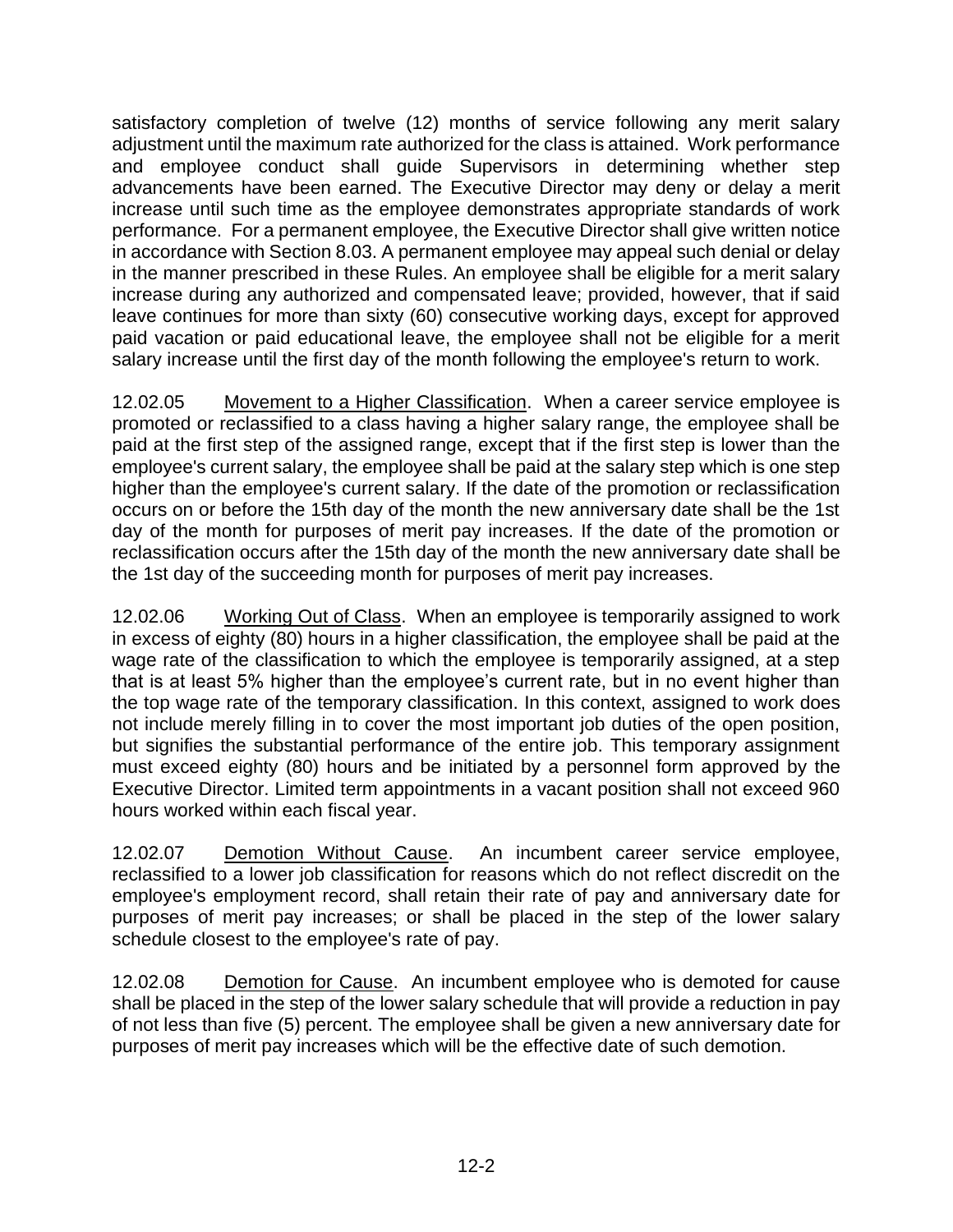12.02.09 Transfer. When an employee is transferred from one classification to another classification having the same salary range, the employee's pay and anniversary date for merit pay increases shall remain the same.

# 12.03 COST OF SALARY INCREASES

The Executive Director must certify that sufficient funds are available to cover the cost of salary increases as provided in these Rules and that no budgetary deficiency will thereby be created.

# 12.04 SALARY RANGE ADJUSTMENTS

Salary range adjustments shall be effective on the date specified by the Board of Directors. Salary range adjustments are to be distinguished from merit salary increases, as they are not intended to give recognition to length or quality of service. The salary rate of an employee whose salary range is adjusted will be adjusted to the same step in the revised salary range. Such adjustments will not change an employee's eligibility for merit salary increases.

# 12.05 PAY PERIOD

Regular compensation for all employees shall be paid on or before noon on the 5<sup>th</sup> calendar day after the conclusion of the preceding month. If the  $5<sup>th</sup>$  day falls on a weekend or holiday, the pay day shall be the final working day before that weekend or holiday.

Except as otherwise provided by law or contractual obligation, whenever an employee terminates their employment, a final paycheck will be prepared for the employee for all compensation earned through the date of termination. Such final paycheck will be issued to the employee on the regular payday date.

# 12.06 PARTIAL PAY PERIOD

Salary for employees working less than a complete schedule in a pay period shall be computed at the hourly rate of pay for the appropriate classification. The hourly rate of pay is calculated by dividing the annual salary by 2080 hours. Holidays shall be considered as workdays, providing the employee is on the payroll the workday before and the workday after the holiday.

# 12.07 OTHER COMPENSATION

12.07.01 *Jury Pay.* If an employee is required to report for jury duty, the Authority will continue to pay the employee their regular salary, with no deduction to Annual Leave, up to a total of ten (10) working days. Any compensation received for jury duty for those ten days shall be reimbursed by the employee to the Authority.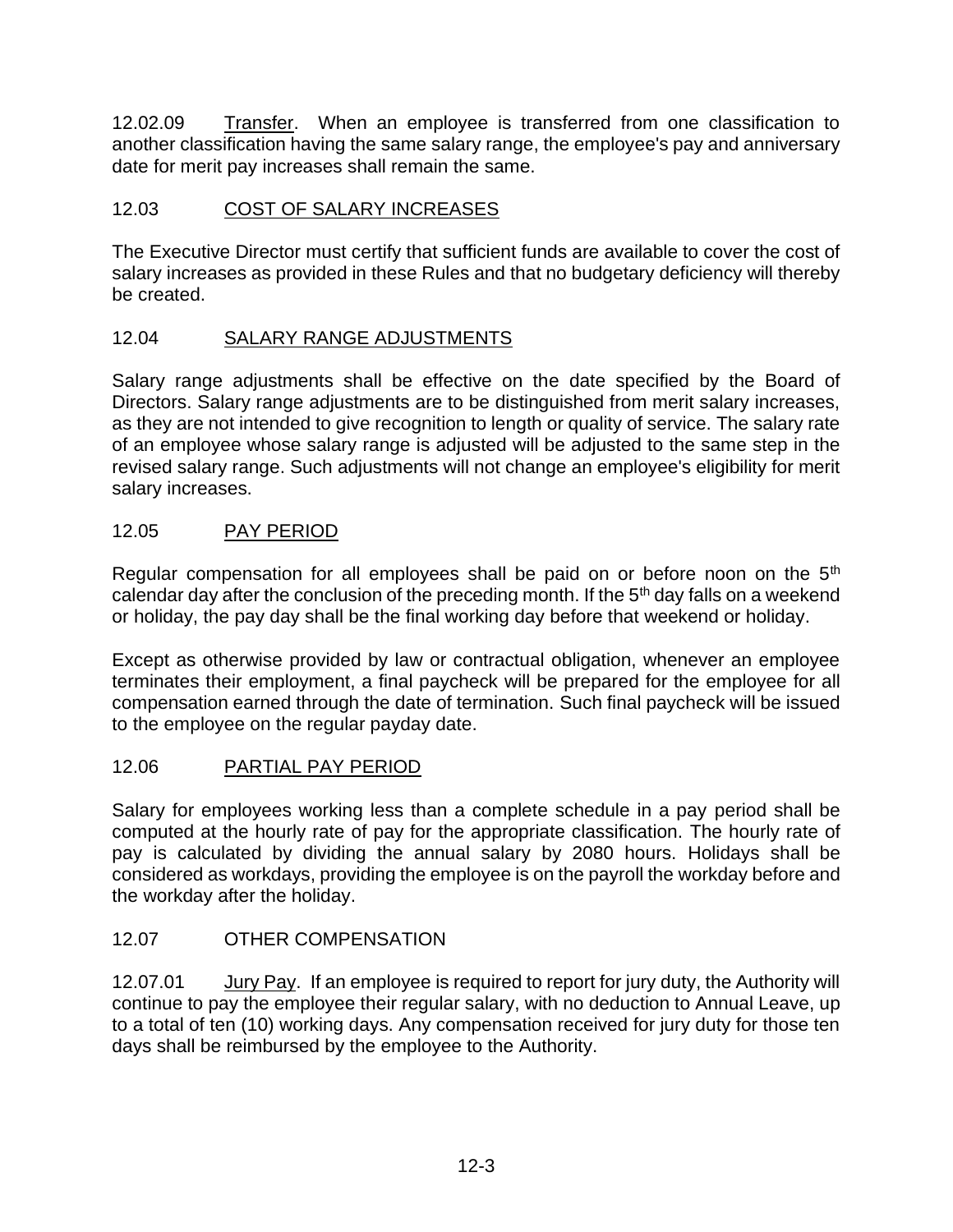12.07.02 Car Allowance. The Executive Director shall receive a monthly car allowance of \$300 in return for the unlimited use of their personal automobile for Authority business within fifty (50) highway miles of Yuba-Sutter Transit's Administrative Office. Any travel beyond this distance will be substantiated and reported by the Executive Director and compensated by the Authority at current IRS mileage rates.

All other employees will be compensated for use of their personal automobile for Authority business at the current IRS mileage rate. Employees using their personal automobile for Authority business must maintain a valid California drivers' license and minimum auto insurance of \$100,000 per person, \$300,000 per accident, and will provide and regularly update proof of this coverage to the Authority.

12.07.03 Longevity Pay: The Authority will provide longevity pay for full time permanent employees (except for the Executive Director position) under the following circumstances:

- (1) An employee shall receive a five percent (5%) adjustment above their base salary after seven (7) continuous years of full-time service to the Authority if at least three (3) of those seven (7) years were at the top step of the applicable pay range within their classification (for example: Step E of the Administrative Assistant II range) while maintaining satisfactory performance evaluations.
- (2) An employee, after twelve (12) continuous years of full time service shall be receive an additional five percent (5%) adjustment above their base salary provided that at least seven (7) of those twelve (12) years were at the top step of the applicable pay range within their current classification while maintaining satisfactory performance evaluations. The maximum adjustment following twelve (12) years of continuous full time service pursuant to this Section shall be a maximum of a ten percent (10%) adjustment if the employee was eligible for a five percent (5%) adjustment after seven (7) years of continuous service as specified in paragraph 1, above. If the employee did not meet the criteria for a five percent (5%) adjustment after seven (7) years of continuous service as specified in paragraph 1 above, the maximum adjustment pursuant to this Section after twelve (12) years of continuous service shall be five percent (5%) of base salary.
- (3) An employee, after twenty (20) years of continuous full time service shall be entitled to a five percent (5%) adjustment above base salary, provided that at least seventeen (17) of those twenty (20) years of service were at the top step of the applicable pay range within their current classification while maintaining satisfactory performance evaluations. The maximum upward adjustment after twenty (20) years of continuous full time service shall be fifteen percent (15%) above base salary, provided that if an employee was not eligible for an increase pursuant to either subparagraphs 1 or 2 above, then, in such event, the adjustment after twenty (20) years of continuous full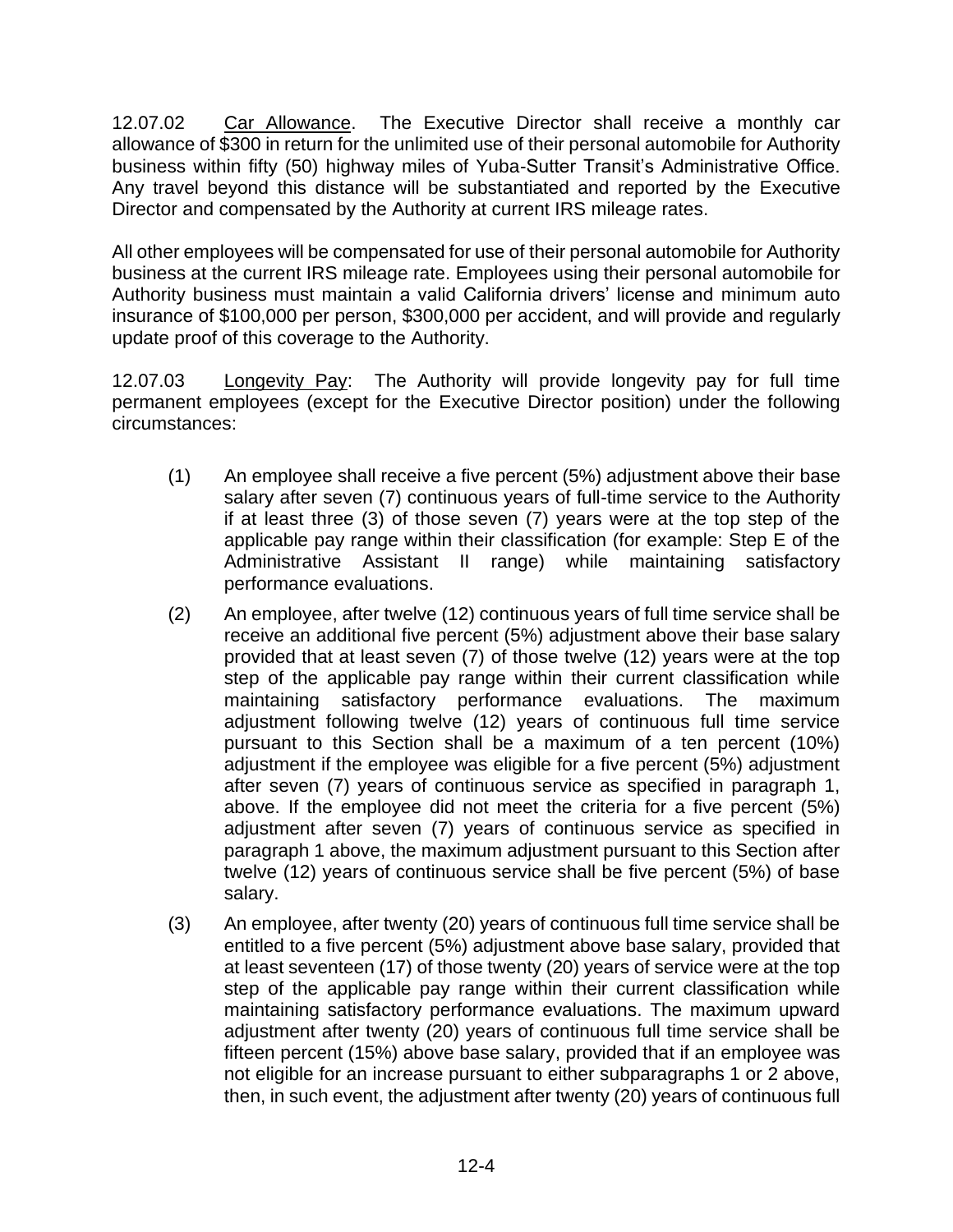time service could be a total of ten percent (10%) above base salary or five percent (5%) above base salary depending upon whether or not the employee met the eligibility requirements for adjustments after seven (7) years of continuous full-time service and twelve (12) years of continuous full-time service as specific in subparagraphs 1 and 2 above, respectively.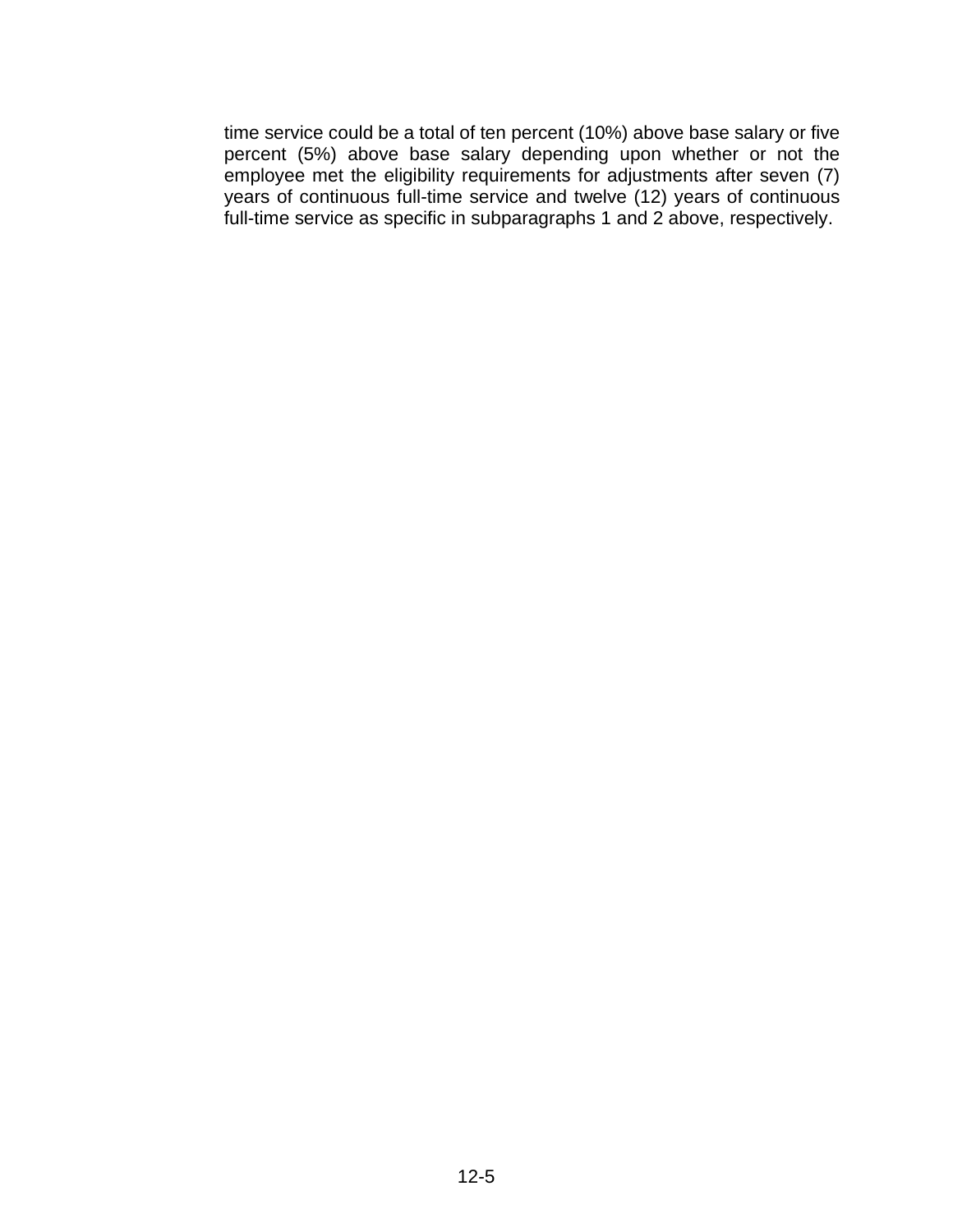## **HOURS OF WORK AND PAYMENT OF WAGES**

## 13.01 HOURS OF WORK - GENERAL

13.01.01 Hours of Work. The basic work schedule for all employees, except the Executive Director, is defined as forty (40) hours, consisting of five (5) consecutive eight (8) hour days, Monday through Friday. A non-paid lunch period shall be provided near the middle of the work period. All employees will be entitled to one 15-minute break during mid-morning, and one 15-minute break during mid-afternoon.

The Executive Director, in order to provide the best service to the public, may establish work schedules which vary employees work days and hours, as long as the basic work week is not in excess of forty (40) hours. Offices will generally be open to serve the public from 8:00 a.m. to 12:00 noon, and from 1:00 p.m. to 5:00 p.m., unless the Executive Director has given prior approval to close the office.

13.01.02 Overtime Compensation. All employees, except the Executive Director, are eligible for overtime compensation. Overtime work and compensation shall be approved by the Executive Director. Compensation for overtime shall be computed and paid as follows:

- (a) Time worked in excess of eight (8) hours in a work day, or forty (40) hours in a work week. Hours worked shall be defined as all hours within the service of the Authority. Annual leave, holidays, and other compensatory time off (CTO) hours are not actually hours worked and they do not count towards overtime pay;
- (b) Time worked on a non-work day, unless other time off is granted during the same work period; and
- (c) Time worked on a holiday shall be at straight time (8 hours for the holiday, plus straight time for hours worked).

Employees who are eligible for overtime compensation shall be paid at a rate equivalent to one and one-half (1 1/2) times the employees' regular rate of pay or, with the prior approval of the supervisor, may accrue compensatory time off (CTO). CTO for any overtime shall be accrued at a rate of one and one-half (1 1/2) CTO hours for each hour worked. CTO may be accumulated to a maximum of 40 hours. All overtime earned beyond this maximum shall be subject to cash payment, but the method of payment (i.e., CTO or cash) shall be approved by the Executive Director before the work is undertaken. Overtime shall be computed to the nearest one-quarter (1/4) hours. An employee cannot use a combination of work hours and leave time within an eight (8) hour day to create overtime for himself or herself without prior approval of the Executive Director.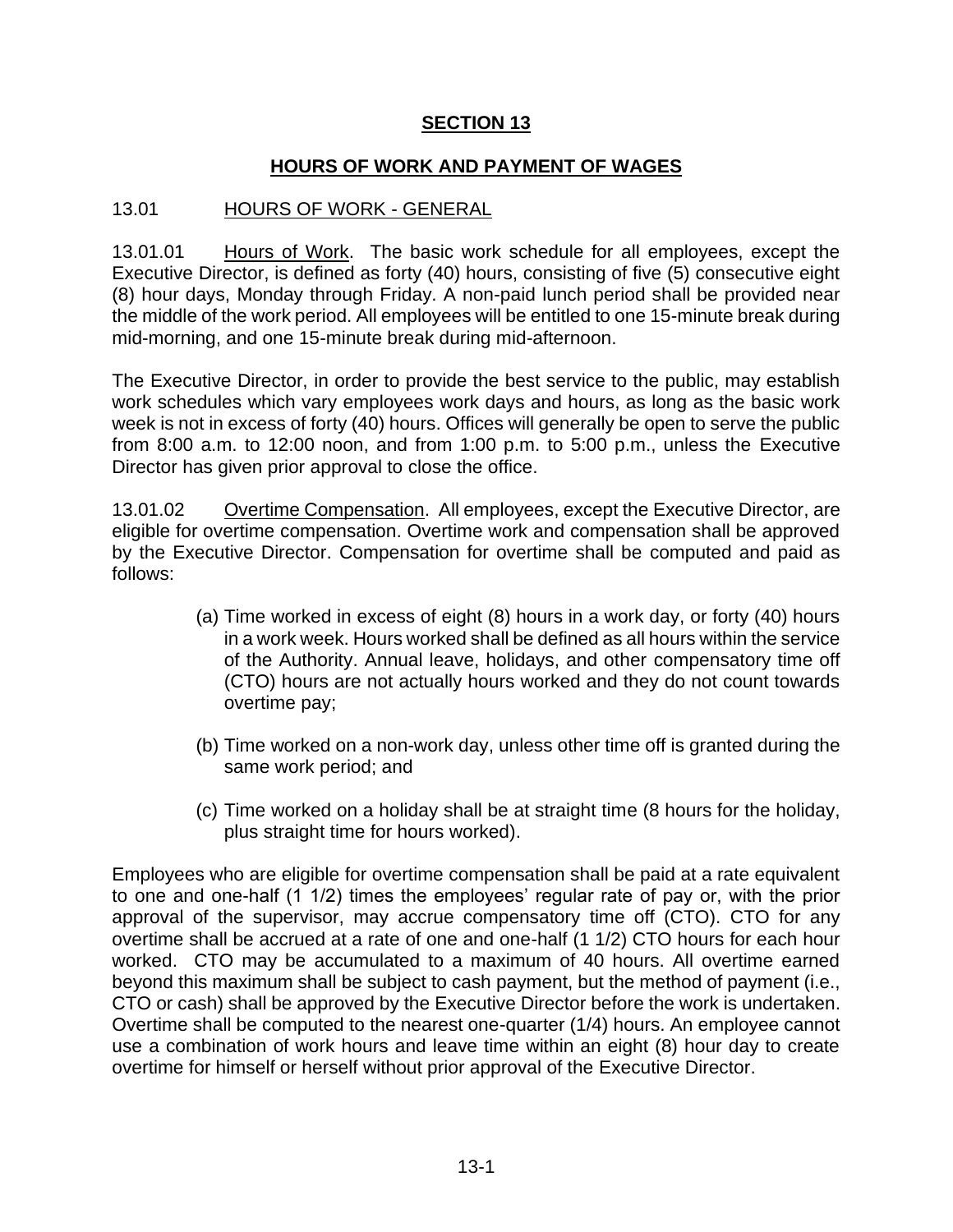13.01.03 Tardiness Policy. At the discretion of the Executive Director, those employees who fail to report to work fifteen (15) minutes after their normal reporting time shall have a quarter of one hour reduced from their pay for that pay period; employees who fail to report within thirty (30) minutes of their required reporting time shall have deducted one-half of one hour of pay from their pay for the pay period. Any employee who fails to report to work beyond thirty (30) minutes on one work day shall have deducted from their pay one hour of compensation and one additional hour of compensation for each hour thereafter late on any one day. Repeated tardiness shall not be tolerated or excused, and will be subject to disciplinary action.

# 13.02 PAYMENT OF WAGES

The Executive Director shall furnish the Fiscal Officer with payroll and attendance records for their personnel duly certified for payment and approved as to validity three (3) days in advance of the actual payday. The payday shall be in accordance with Section 12.05.

# 13.03 PAYROLL DEDUCTIONS

Deductions of authorized amounts may be made from employee's pay for the following purposes:

- (a) Federal Withholding Tax;
- (b) State Withholding Tax;
- (c) Contributions to Retirement Program under PERS;
- (d) Payment for medical insurance premiums, if any;
- (e) Deferred Compensation, if any;
- (f) Wage Garnishments or Court Orders, if any;
- (g) Other purposes authorized by the Board of Directors; and
- (h) Additional elections authorized by employee.

For all deductions not mandatory or a condition of employment, the Authority shall obtain written permission from the employee prior to a deduction being initiated, and shall be effective until revoked in writing.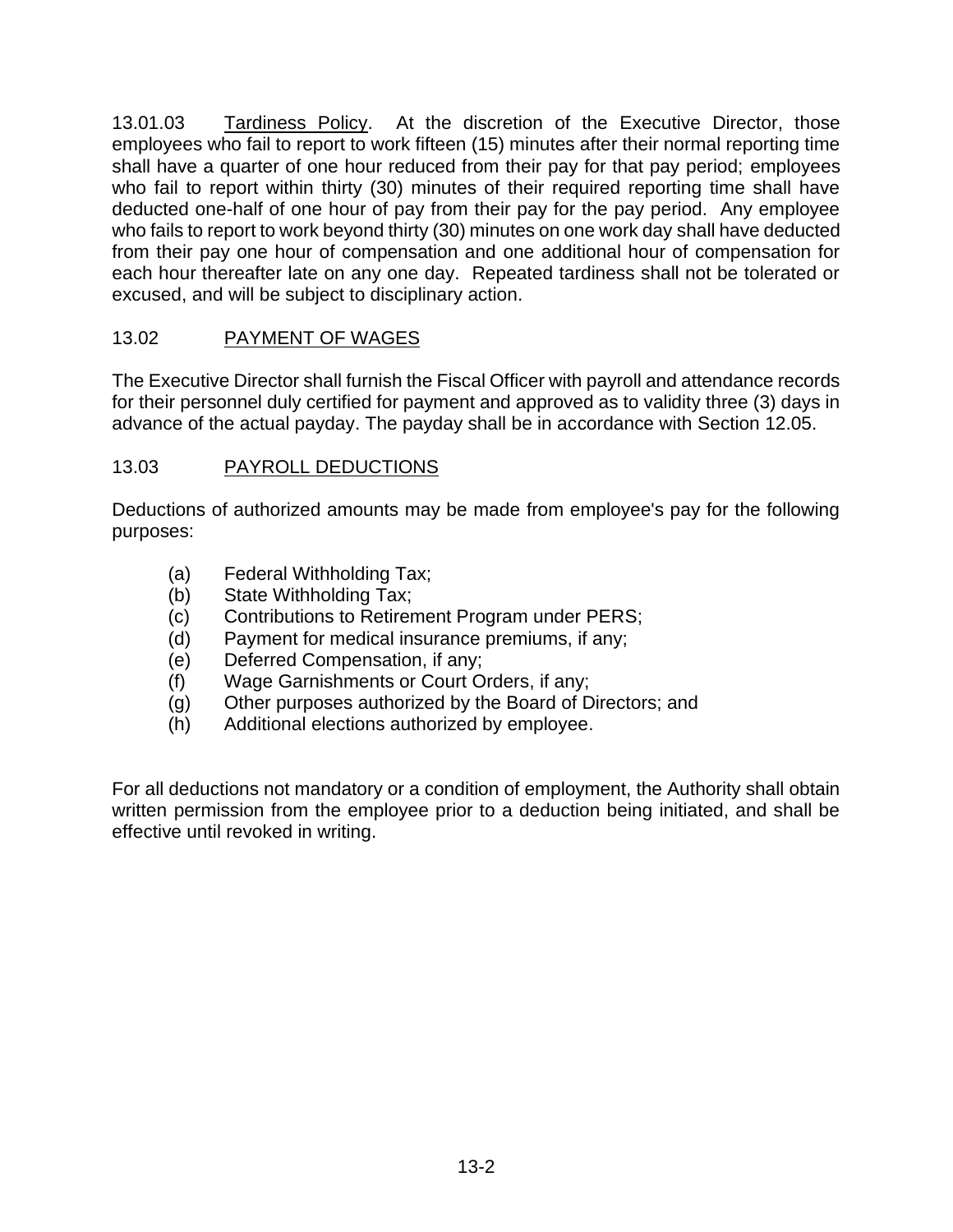#### **HOLIDAYS**

#### 14.01 HOLIDAYS - GENERAL

The following days shall be recognized as holidays, and permanent employees receive the following holidays off with pay:

New Year's Day Martin Luther King Jr. Day Presidents Day Memorial Day Independence Day Labor Day Veterans Day Thanksgiving Day The day following Thanksgiving Christmas Eve Christmas Day

Birthday (one day on the employee's birthday, or an equivalent time off on another subsequent day in lieu of the employee's birthday as approved by the employee's supervisor).

Every day appointed by the President or Governor, and approved by the Board of Directors, for a public holiday or in memorial, or such other temporary holidays as established by the Board of Directors.

Before the end of each calendar year, a schedule will be provided of the actual dates upon which the above holidays will be observed during the following year.

#### 14.02 HOLIDAY ELIGIBILITY

In order to be eligible for holiday pay, an employee may not be on suspension or unpaid leave on either the regularly scheduled workday immediately preceding or immediately following the observed holiday.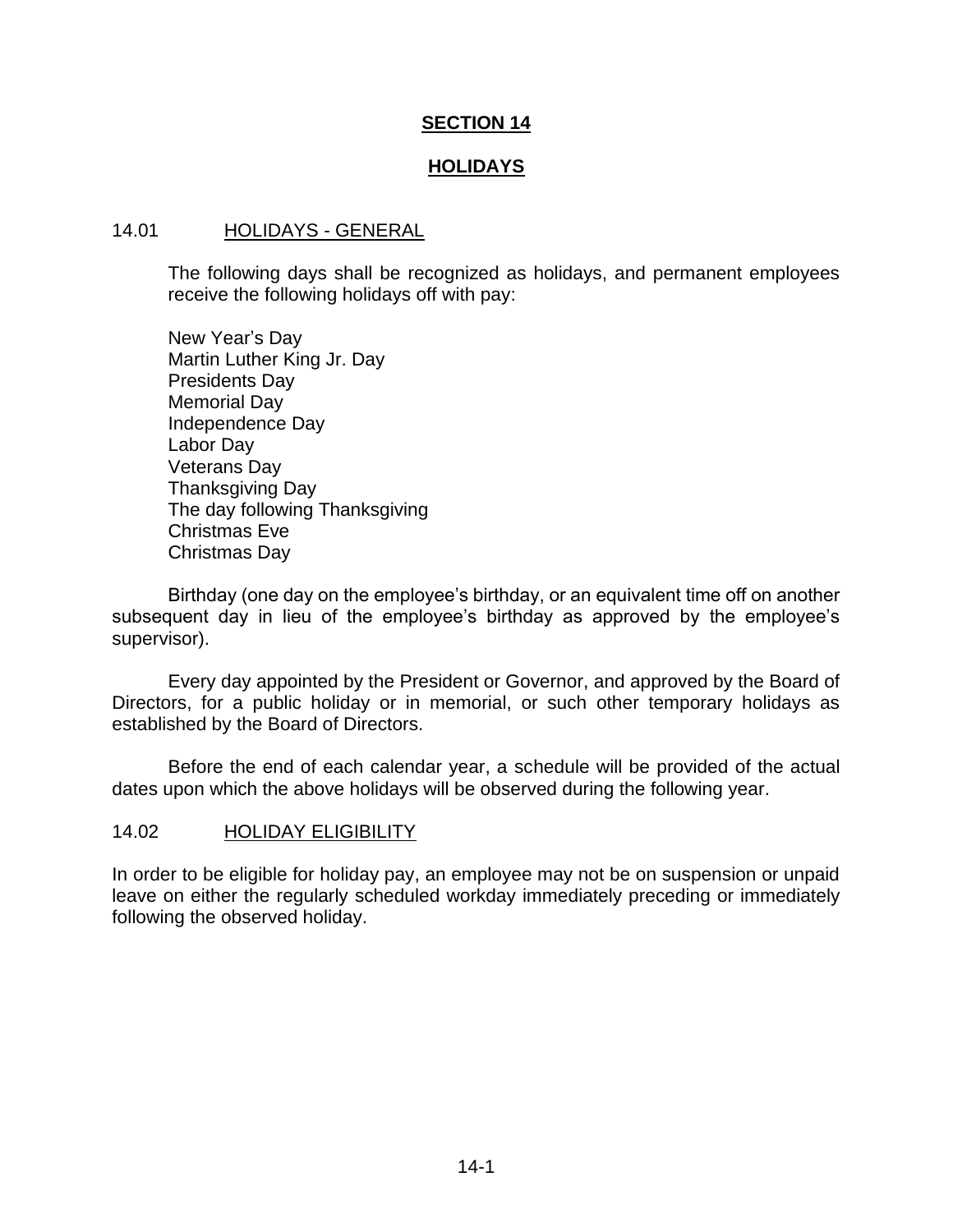## **ANNUAL LEAVE**

## 15.01 ACCRUAL OF ANNUAL LEAVE

Employees shall be entitled to the following Annual Leave accruals per month:

| <b>Years of Service</b>            | Hours Accrued per Month |  |
|------------------------------------|-------------------------|--|
| Less than 5 years                  | 16                      |  |
| At least 5 and less than 10 years  | 18                      |  |
| At least 10 and less than 15 years | 20                      |  |
| At least 15 and less than 20 years | 22                      |  |
| At least 20 years                  | 24                      |  |

Annual leave shall be credited on the last day of the month when annual leave is earned. An employee who starts work after the first day of the month shall not begin to accrue annual leave until the first day of the month following the month in which the employee begins work.

An employee shall continue to accrue annual leave during any authorized and compensated leave; provided, however, that if said leave continues for more than sixty (60) continuous days, no annual leave shall be accrued for any time on paid leave in excess of the sixty-day period. The employee shall not accrue annual leave during any unpaid leave of absence.

Accrued leave for an employee who leaves or is terminated prior to working a complete schedule in a pay period shall be computed at the hourly rate of leave for the appropriate years of service. The hourly rate of leave is calculated by dividing the number of hours worked in the period by the number of hours available to work, multiplied by employee's rate of hours accrued per month as shown in the table above. Holidays shall be considered as hours worked, providing the employee is on the payroll the workday before and the workday after the holiday and included in the number of hours available to work.

15.01.01 Regular Part-time Employees. A regular part-time employee (regularly scheduled more than 20 hours per week, 1040 annual) shall accrue Annual Leave in the proportion that the employees' actual hours of service bear to full-time hours of service. Such Annual Leave shall be earned for each full calendar month of part-time service based on the number of hours worked. Use of Annual Leave shall be on an hour for hour basis. A regular part-time employee who leaves or is terminated will be paid the regular hourly rate for all accrued leave as of the last day worked.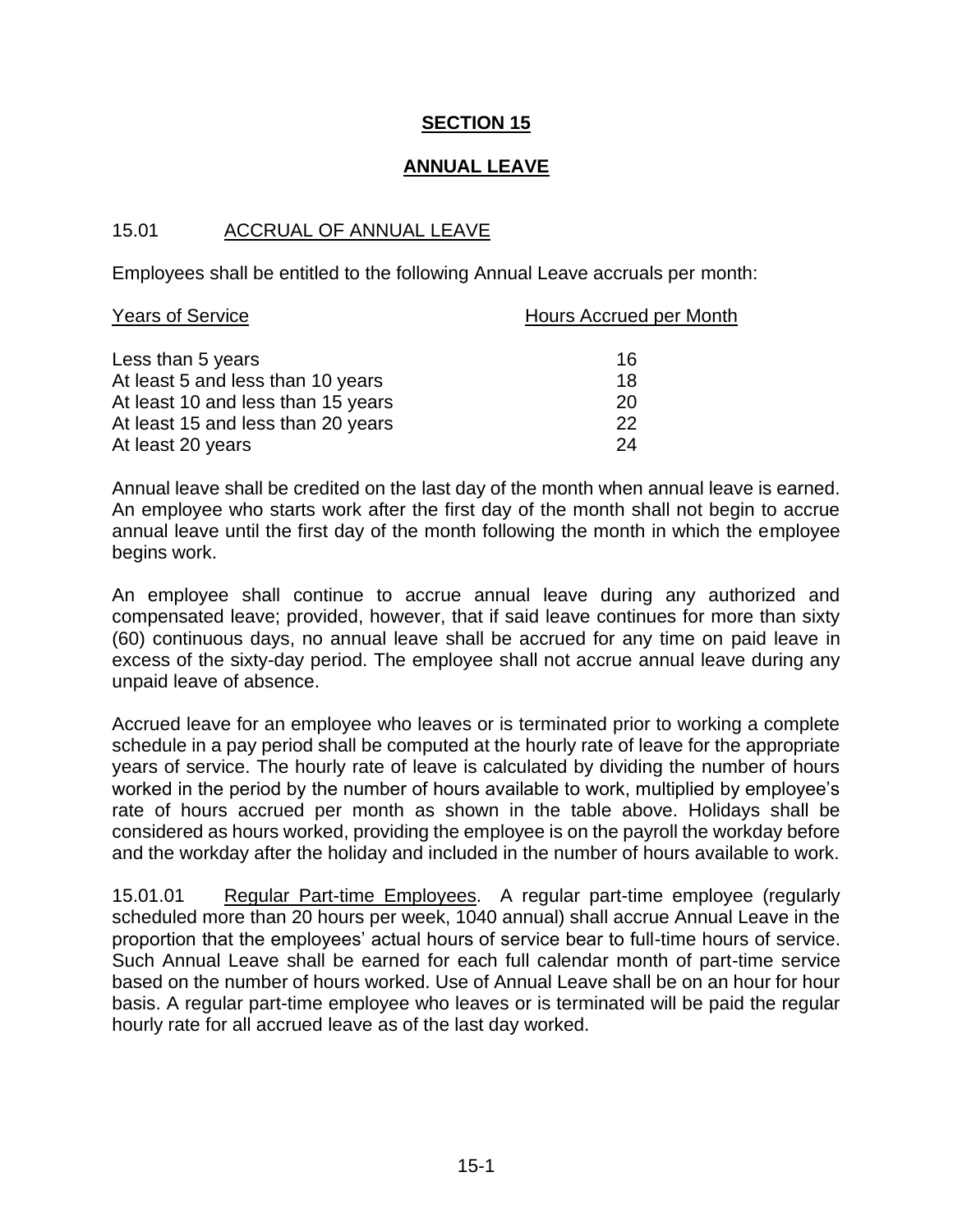## 15.02 USE OF ANNUAL LEAVE

Annual Leave may be used for vacation, illness, injury, death in the family, medical and dental care, maternity, or personal business. Annual Leave shall be scheduled in advance, except for sudden and unforeseen illness, injury, or family emergency. When the employee desires to use Annual Leave for other than sudden and unforeseen illness, injury, or family emergency, such time shall be scheduled by the Executive Director with due regard to the needs of the Authority, the desire of the employee, and the employee's seniority. Employees shall accrue, and may use, annual leave earned, if approved by the Executive Director. Each employee shall have eight (8) hours deducted from their accrued Annual Leave for each full day of Annual Leave taken. Annual Leave may be taken in increments of not less than 15 minutes (.25 hours), and all time taken off shall be recorded on the employee's time sheet.

Fringe benefits which the employee received while working will continue unchanged during the use of Annual Leave.

## 15.03 PAYMENT FOR UNUSED LEAVE

As of November 30<sup>th</sup> of any year, an employee may carry over unused Annual Leave up to a maximum of 384 hours (48 days). Any time accumulated in excess of 384 hours shall be paid to the employee. Furthermore, during the month of November, an employee may request pay in lieu of Annual Leave. Requests for such payments shall be granted, so long as the full-time employee has at least 80 hours of earned Annual Leave credits remaining after such sale. A regular part-time employee will be required to retain a minimum of 40 hours. Pay for either of these situations will be at the employee's regular hourly rate of pay and will be paid by December  $5<sup>th</sup>$ . The amount of this payment will be included in the employee's taxable income reported to the IRS.

A permanent employee who terminates or is terminated shall be paid at their regular hourly rate of pay for all accrued unused Annual Leave as of the last day worked. In case of death, compensation for accrued Annual Leave shall be paid in the same manner that salary due the descendent is paid.

## 15.04 FAMILY LEAVE

In accordance with the Federal Family and Medical Leave Act, and the California Family Rights Act, the Authority will grant job-protected unpaid family and medical leave to eligible employees.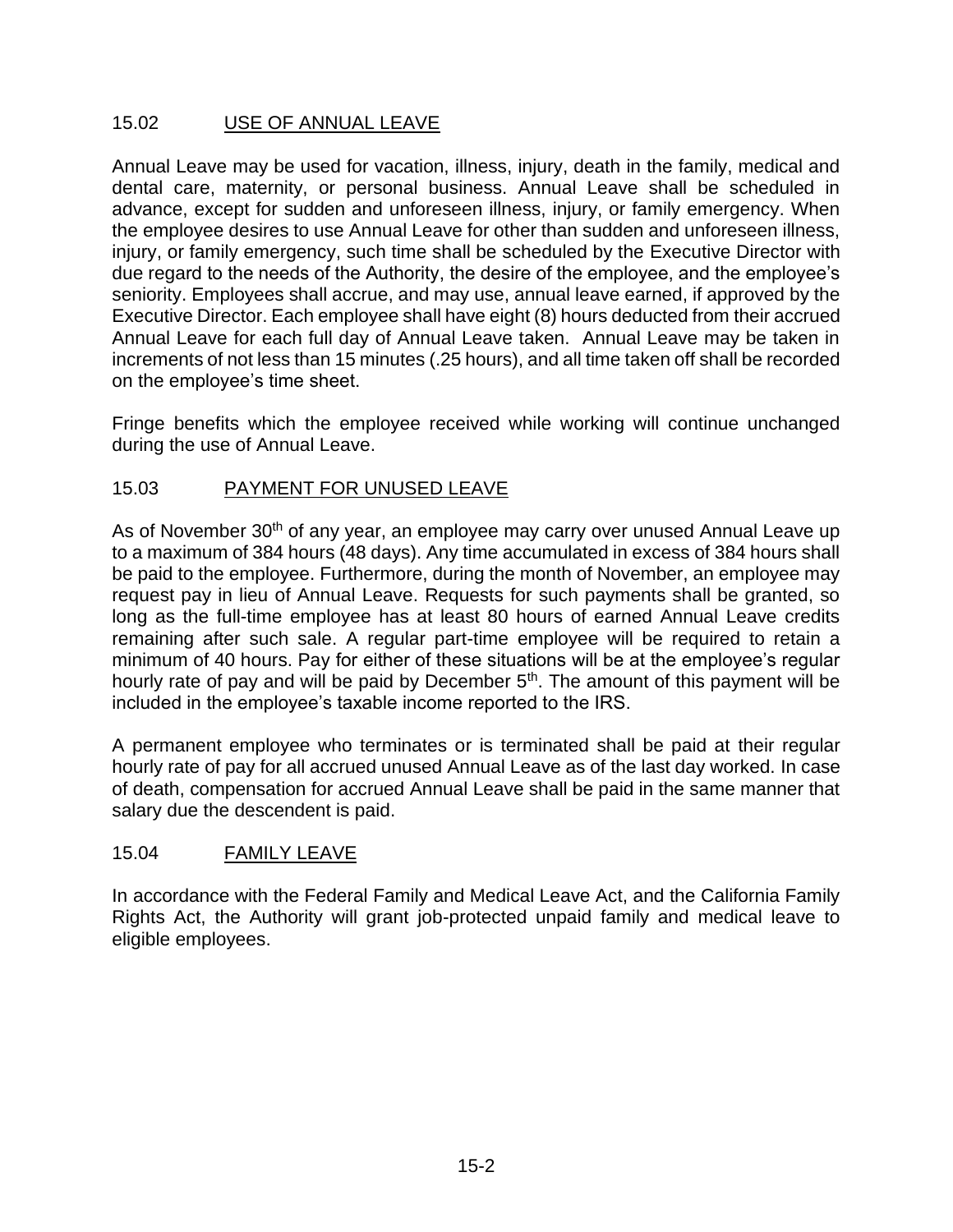## 15.05 ADMINISTRATIVE LEAVE

The Executive Director will receive Administrative Leave at a rate of 6.7 hours per month. This leave may be used in lieu of Annual Leave under the same circumstances as listed in Section 15.02 above. A balance may accrue from one year to the next but may never exceed 160 hours at any one time. Administrative Leave will be prorated on a daily basis upon termination from service with the Authority, calculated as shown in 15.01 above. Furthermore, Administrative Leave may be sold back to the Authority only upon termination at a rate calculated as shown in 15.03 above.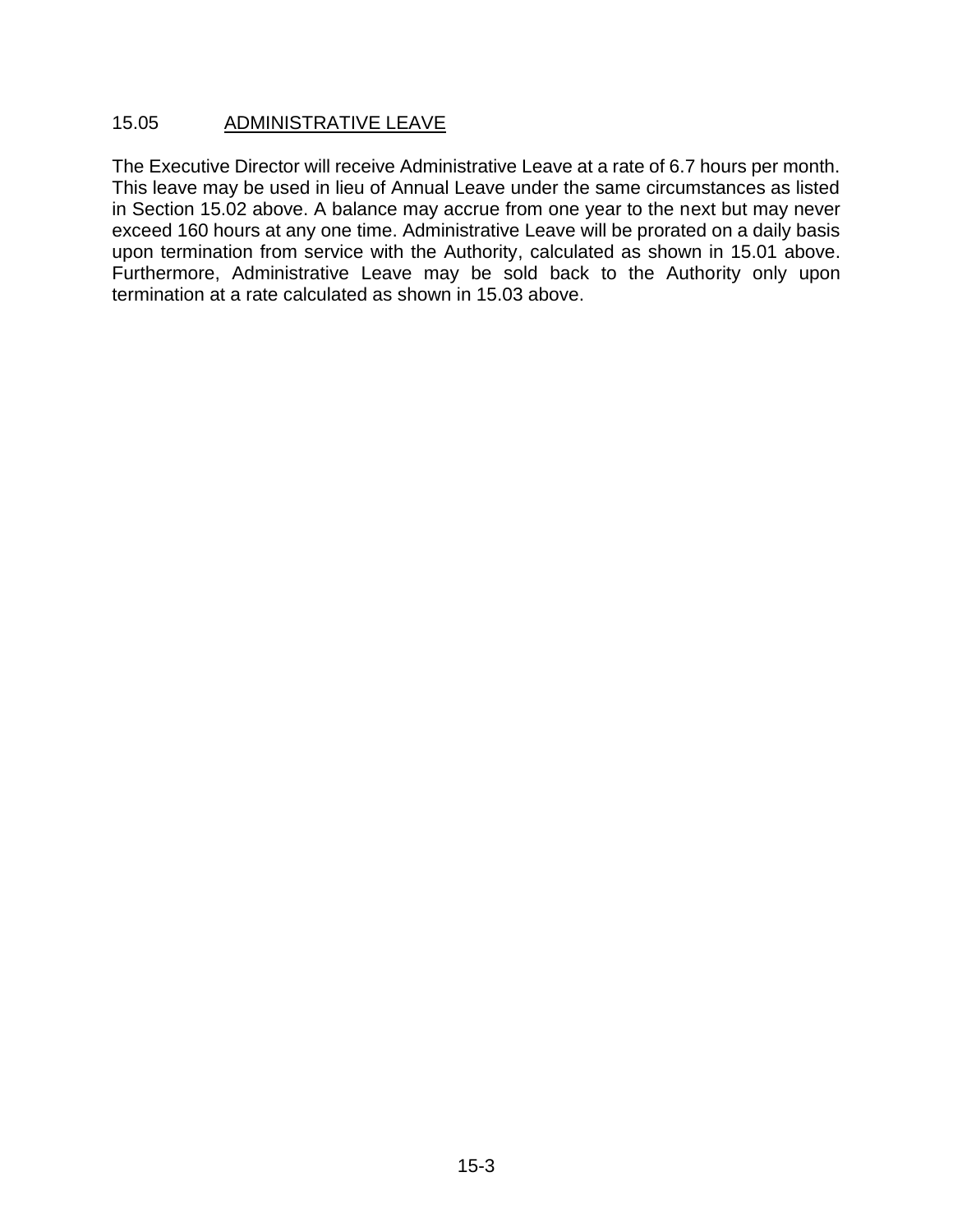# **BENEFITS**

# **SECTION 16**

# 16.01 HEALTH INSURANCE

The Authority will provide health insurance through the PERS Health Plan. The employee may choose any health care provider available through PERS at the rate established by PERS for each carrier and will be subject to the rules and allowances detailed within the PERS contract.

The Authority will pay for health insurance for the employee and their dependents at a rate of the lowest available HMO or PPO if no HMO is locally available. If the employee chooses a health care provider with a higher rate, the employee will reimburse the Authority for the difference in the rates through payroll deduction.

Employees may elect not to be covered under the PERS Health Plan. Should an employee make this election, the employee must provide to the Executive Director proof of medical insurance through another provider. Any employee electing not to receive medical insurance will receive a \$250 medical allowance, which will be included in the employee's taxable income reported to the IRS and included in the regular rate of pay for purposes of calculating overtime and leave payout.

## 16.02 DENTAL INSURANCE

The Authority will provide dental insurance for employees and their dependents at a level determined by the Board of Directors.

Detailed information regarding the dental plan should be obtained by reading the current plan document, which is incorporated herein by reference.

## 16.03 VISION INSURANCE

The Authority will provide self-insured vision benefits for employees and their dependents. The Authority will reimburse the employee (upon proof of expenditure) for all eligible costs, which include examinations, lens, frames, and contact lens. The maximum reimbursement per fiscal year will be \$250 per person (employee or dependent), and \$600 per family. Expenditures for examinations, lens or contact lens may be reimbursed once every fiscal year. Expenditures for frames may be reimbursed every two fiscal years.

## 16.04 LIFE INSURANCE

The Authority will provide \$100,000 in double indemnity life insurance for the Executive Director and \$50,000 for all other permanent employees. The imputed cost of coverage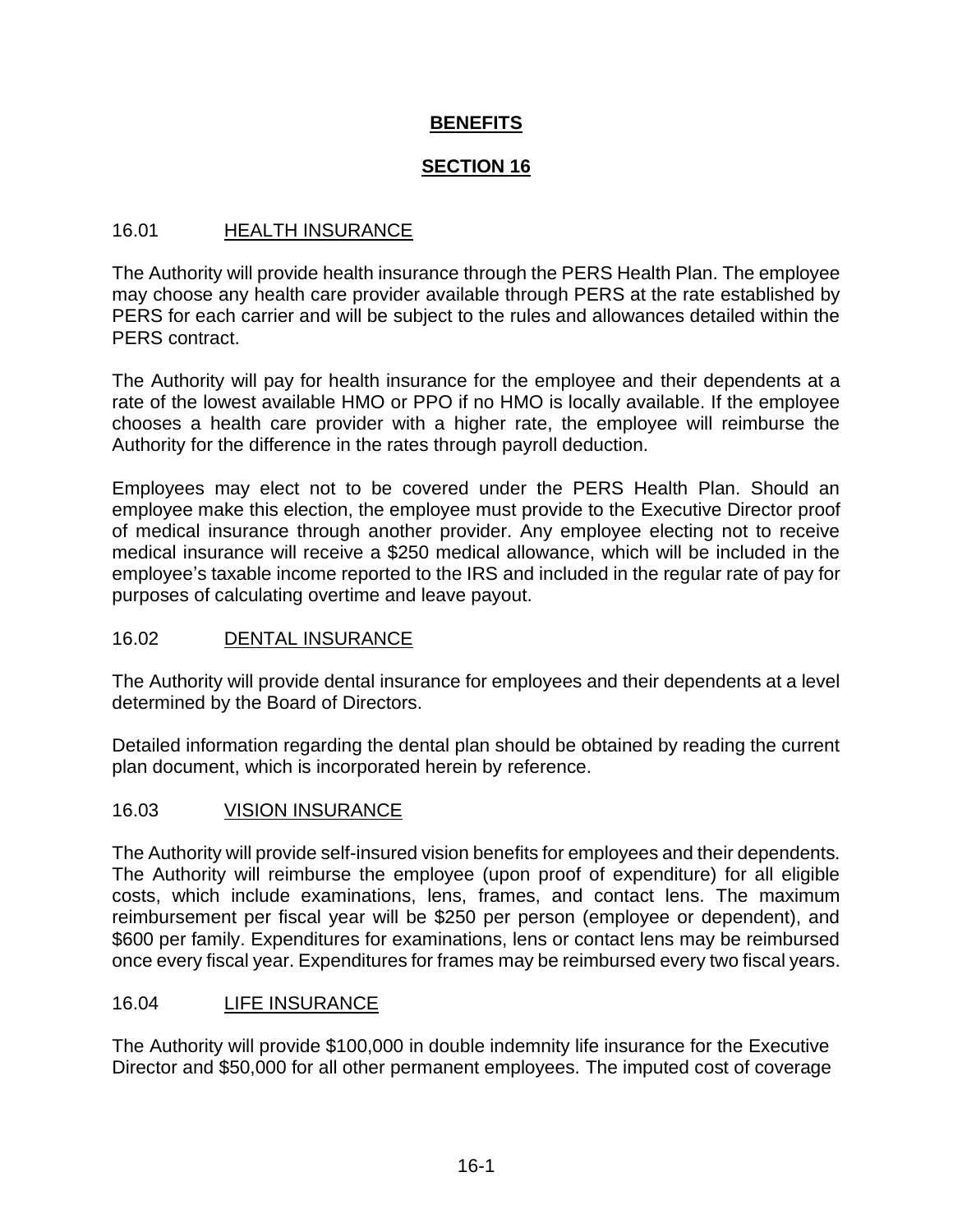in excess of \$50,000 will be included as income, using the IRS Premium Table, and are subject to taxes. The terms of the policies are included in the group insurance certificate, which is incorporated herein by reference.

# 16.05 SURVIVORS BENEFIT

The Authority contracts for survivor benefits for all employees at PERS level 3.

# 16.06 LONG-TERM DISABILITY

The Authority will provide, at no cost to the employees, long-term disability insurance coverage for non-job related illnesses and injuries. The terms and conditions of the plan are contained in the group insurance certificate, which is incorporated herein by reference.

During the use of the long-term disability, the health insurance normally received by the employee shall continue for ninety-two (92) days, beginning the date of the injury/illness, or the date of first use of the disability plan, whichever occurs first. If the employee is disabled for more than 92 days, the employee may continue their health coverage by paying the monthly premiums subject to COBRA, until the employee returns to work, retires, or for a period of two years, whichever occurs earlier.

# 16.07 RETIREMENT

16.07.01 PERS. For employees hired prior to January 1, 2013, the Authority will provide such employees with the PERS 2% at 55 Retirement Contract. The Authority will pay all employer costs and 0% of the normal employee costs. These same provisions will also apply to employees hired on or after January 1, 2013 who are not governed by the provisions of the Public Employees' Pension Reform Act of 2013 (PEPRA).

For employees hired on or after January 1, 2013, to the extent such employees are subject to the provisions of PEPRA, such employees shall be provided the PERS 2% at 62 Retirement Contract and such employees shall pay the employee's portion of the 2% at 62 PERS contract.

16.07.02 Other Post-Employment Benefits. Plan Description: The Authority administers a single-employer defined benefit postemployment healthcare plan. Healthcare benefits are provided to eligible retirees and their dependents through the California Public Employees' Retirement System healthcare program (PEMHCA). Benefit provisions are established and may be amended by the Authority. No assets are accumulated in a trust that meets the criteria in paragraph 4 of Statement 75. No prefunding contributions are being made to the Plan.

Benefits Provided: The Authority provides a retiree medical contribution for employees who retire within 120 days of separation from the Authority under CalPERS.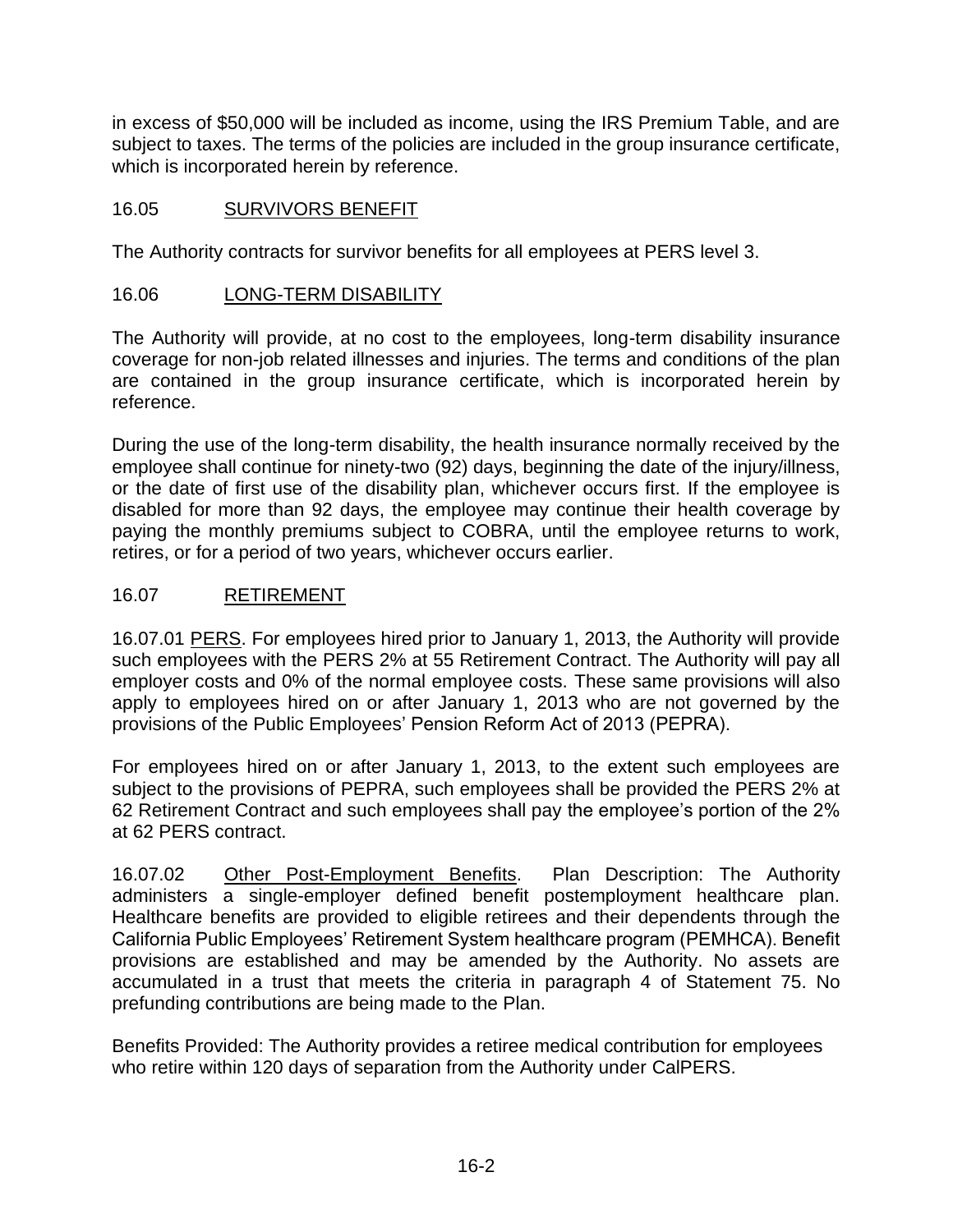The Authority's contribution is capped at the CalPERS Minimum Employer Contribution as it may be adjusted from time to time (currently \$143 per month as of January 1, 2021). The benefit continues to surviving spouses and dependents. Retirees may select any retiree medical plan and coverage category offered by CalPERS, including spouse and family coverage, but must incur the cost of premiums exceeding the Authority's contribution.

For employees hired by the Authority on or before January 1, 2013, upon retirement from Authority service, regular full-time or eligible part-time employees who have reached age fifty (50), have served a minimum of five (5) years of accumulated CalPERS service, may be eligible for benefits. For employees hired by the Authority after January 1, 2013, upon retirement from Authority service, regular full-time or eligible part-time employees who have reached age fifty-two (52), have served a minimum of five (5) years of continuous service with the Authority are eligible.

16.07.03 Medicare. All employees shall be subject to Medicare withholding. However, the Authority will pay the 1.45% employee portion.

# 16.08 DEFERRED COMPENSATION

Employees are eligible to participate in a deferred compensation plan, as provided by the Authority. The Authority shall offer a payroll deduction program to allow employees to designate a portion of their salary to be deferred. These contributions shall be made by the employees on a voluntary basis. In addition to employee contributions, if any, the Authority shall deposit in each active deferred compensation account an amount equal to \$200 each month for the Executive Director and \$100 each month for all other permanent employees.

## 16.09 COBRA BENEFITS

Should an employee or dependent become eligible for continuation of health benefits pursuant to COBRA, the eligibility and administration of those benefits shall be in compliance with prevailing law.

## 16.10 INDUSTRIAL INJURY AND WORKER'S COMPENSATION

Eligibility for Worker's Compensation benefits and the administration of those benefits shall be in compliance with the laws of the State of California.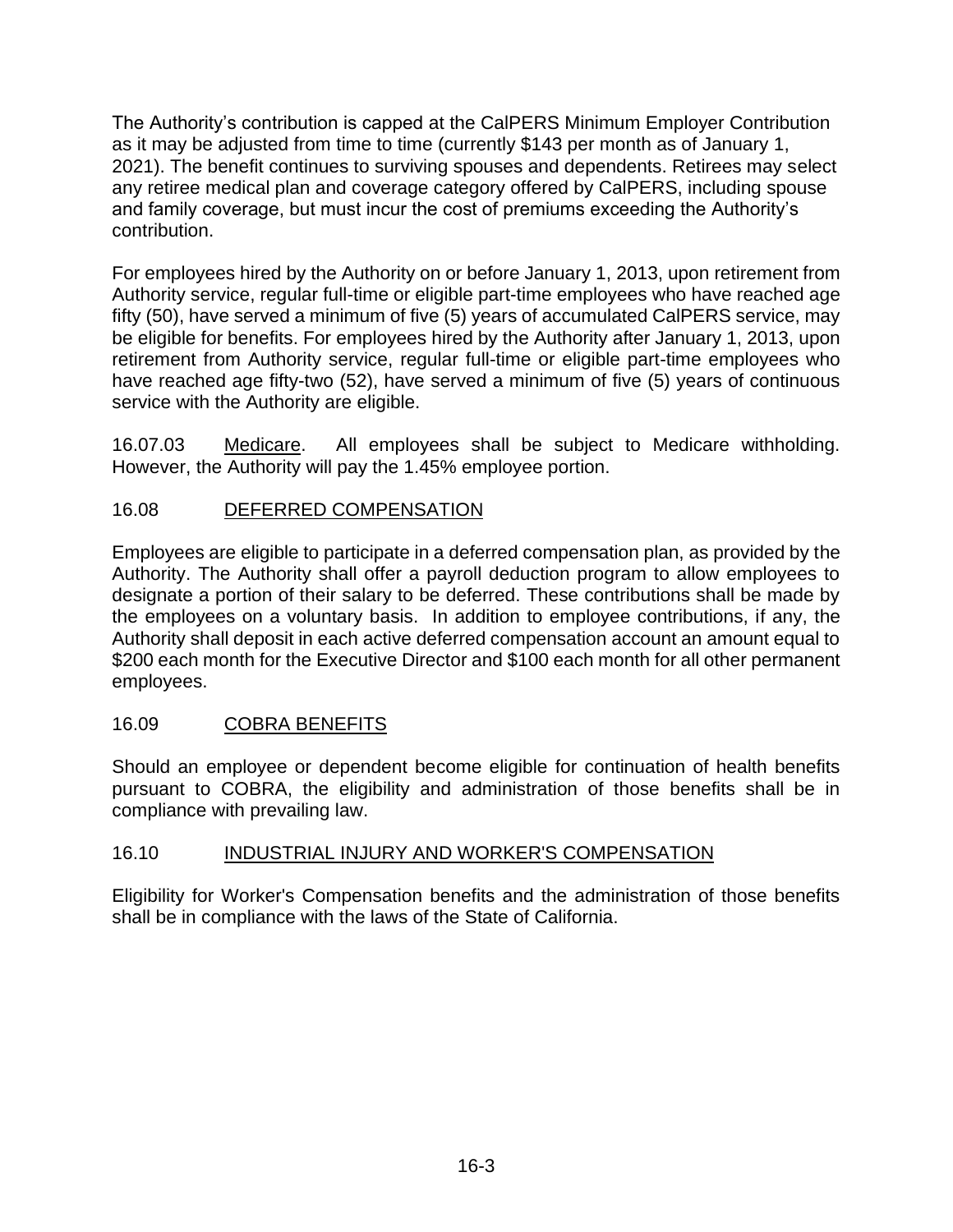# **LEAVE OF ABSENCE**

# 17.01 LEAVE OF ABSENCE WITH PAY

In the event an employee in the career or executive service is duly summoned to any court, judicial or quasi-judicial body, or legislative committee for the purpose of performing jury service or serving as a witness in response to a subpoena or other direction by proper authority, the employee shall receive their regular compensation, for up to ten (10) working days, for any regularly scheduled working hours spent in the actual performance of such service, provided, however, that the fees received for such service, except mileage or subsistence allowance, be assigned to the Authority. A paid leave of absence shall be granted for time spent in court when the required attendance is connected with the employee's official duty or a criminal case to which the employee is not a party. A paid leave shall not be granted for a court appearance to which the employee is a party, except when the employee uses their annual leave.

# 17.02 LEAVE OF ABSENCE WITHOUT PAY

In instances where the work will not be seriously handicapped by the temporary absence of an employee, the Executive Director may grant a leave of absence without pay not to exceed one month. Request for such leave must be in writing and must establish reasonable justification for approval of request. Such leave may be extended with approval of Board of Directors.

17.02.01 Fringe Benefits. All fringe benefits, including time in step, shall cease to accumulate during any period of leave of absence without pay, except that such employee shall be entitled to maintain any medical or life insurance program in effect, provided that the cost of all such insurance shall be borne solely by the employee.

17.02.02 Replacement. When a regular position is vacant due to an official leave of absence, the position may be filled for the length of that leave, and any extension thereof. Any person filling such position shall be a temporary employee. Upon the return of an employee from leave of absence, the replacement for the employee on leave shall automatically revert back to the position held before the leave, if previously in the Authority service, or if not previously in the Authority service, they shall be separated unless there is a vacant authorization position which is filled in accordance with these Rules.

17.02.03 Authorization. An official leave of absence may be authorized only after all accumulated annual leave and compensatory time off have been utilized.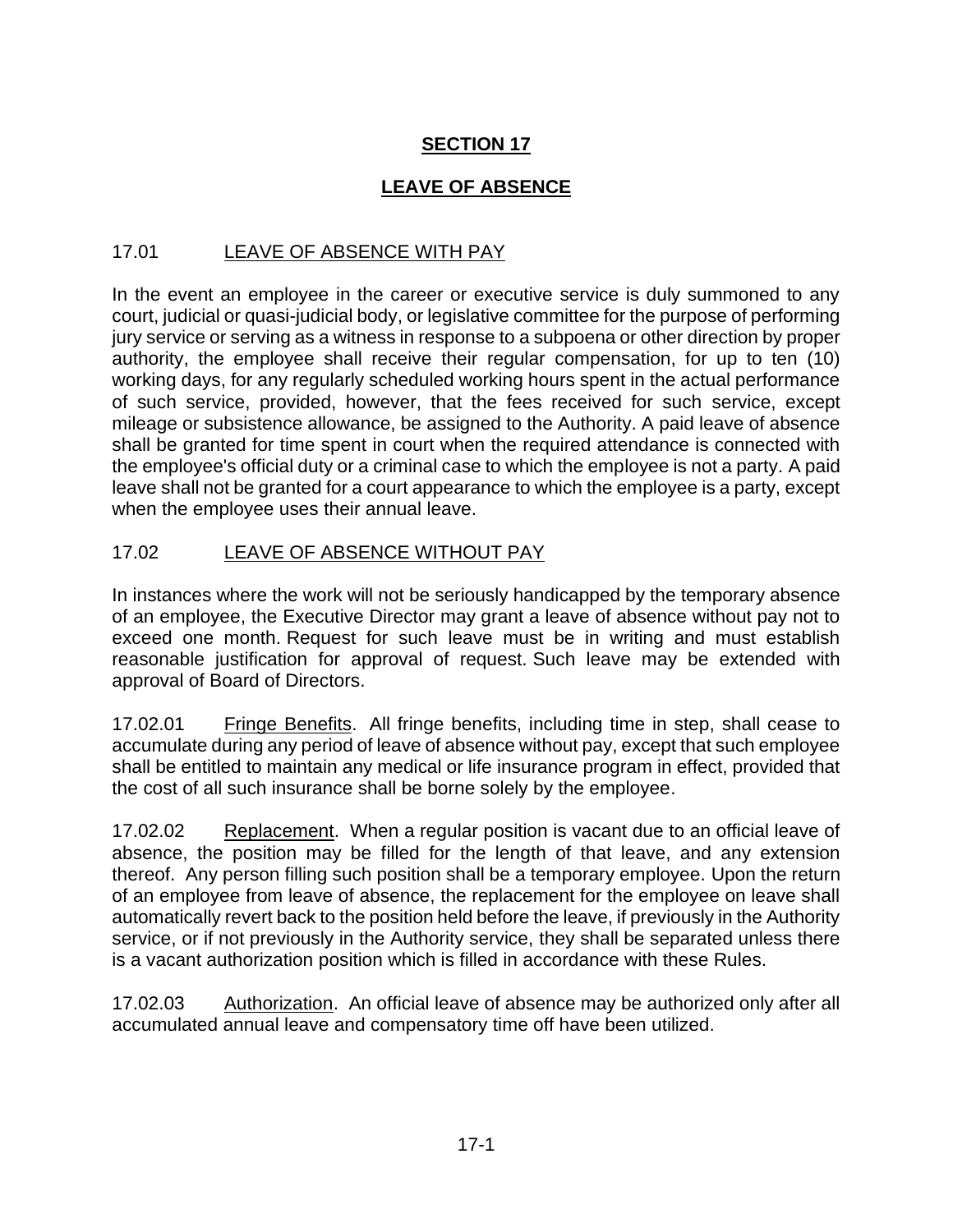## 17.03 EDUCATIONAL LEAVE

Upon approval of the Executive Director, an employee may be granted an educational leave with pay for education or training. For any educational leave with pay which will be longer than one (1) week, a request must be submitted to the Board of Directors for approval.

Upon approval of the Executive Director, an employee may be granted educational leave without pay under the provisions of Section 17.02, Leave of Absence Without Pay.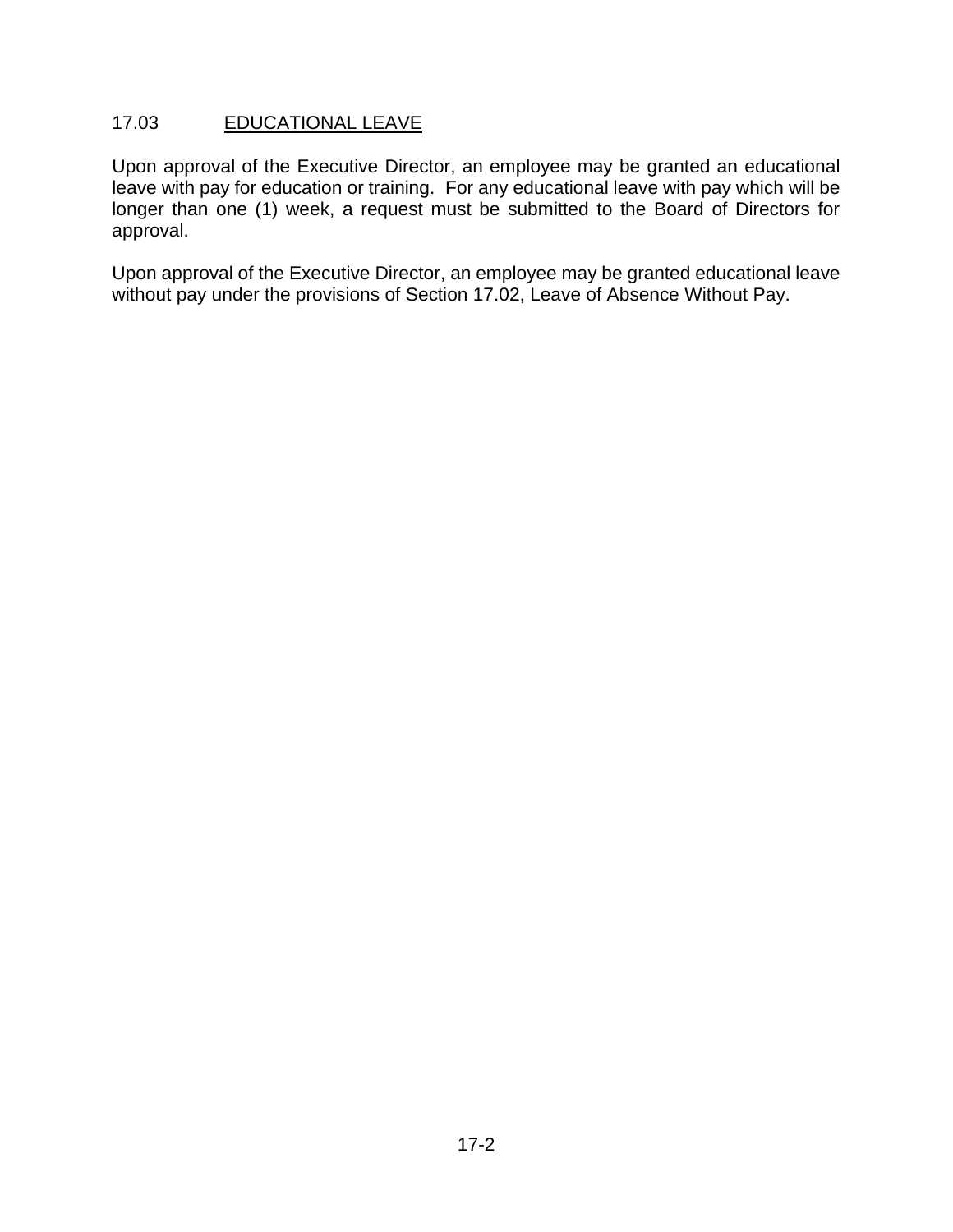## **MILITARY LEAVE**

## 18.01 GENERAL

Authority policy relating to military leave shall be in accordance with the provisions of the Military and Veteran's Code of the State of California.

## 18.02 MILITARY LEAVE WITH PAY

An employee who has served with the Authority for six (6) months or more immediately preceding a request for military leave, and who is a member of the National Guard, the Naval Militia, or of any reserve component of the armed forces of the United States or of the United States Public Health Service, is entitled to a leave of absence for a period not exceeding thirty (30) calendar days in any calendar year. Any employee who is granted military leave with pay shall be paid at their regular rate of pay to a maximum of thirty (30) calendar days in any calendar year, while on leave. Such leave shall be granted without loss of time, other leave, and without impairment of merit ratings or other rights or benefits to which the employee is entitled. An employee required to perform active duty with one of the above-mentioned organizations for a period in excess of that for which compensation may be paid hereunder may be granted a leave of absence without pay. Military leave with pay may be granted only when an employee receives bona fide orders to active or training duty for a temporary period and shall not be paid if the employee does not return to their position immediately following the expiration of the period for which the employee was ordered to duty plus reasonable travel time connected therewith. The employee shall furnish a certified copy of such order to the employee's Department Head.

## 18.03 MILITARY LEAVE WITHOUT PAY

An employee with regular status shall be entitled to a military leave of absence without pay during a period of service with the armed services of the United States. The employee, upon discharge under conditions other than dishonorable, may return to and re-enter a position in the same class as their last held position, at the salary rate prevailing for such class, within three (3) months after the termination of the employee's active service with the armed forces. Authority service shall not be deemed to be interrupted by such leave for the purpose of these Rules. An employee's status with reference to seniority, promotion, or continuance in office shall not be prejudiced by reason of absence for this purpose. An employee with a dishonorable discharge may appeal to the Board of Directors for reinstatement. The Board of Directors shall hold a hearing and determine whether the employee is eligible for reinstatement.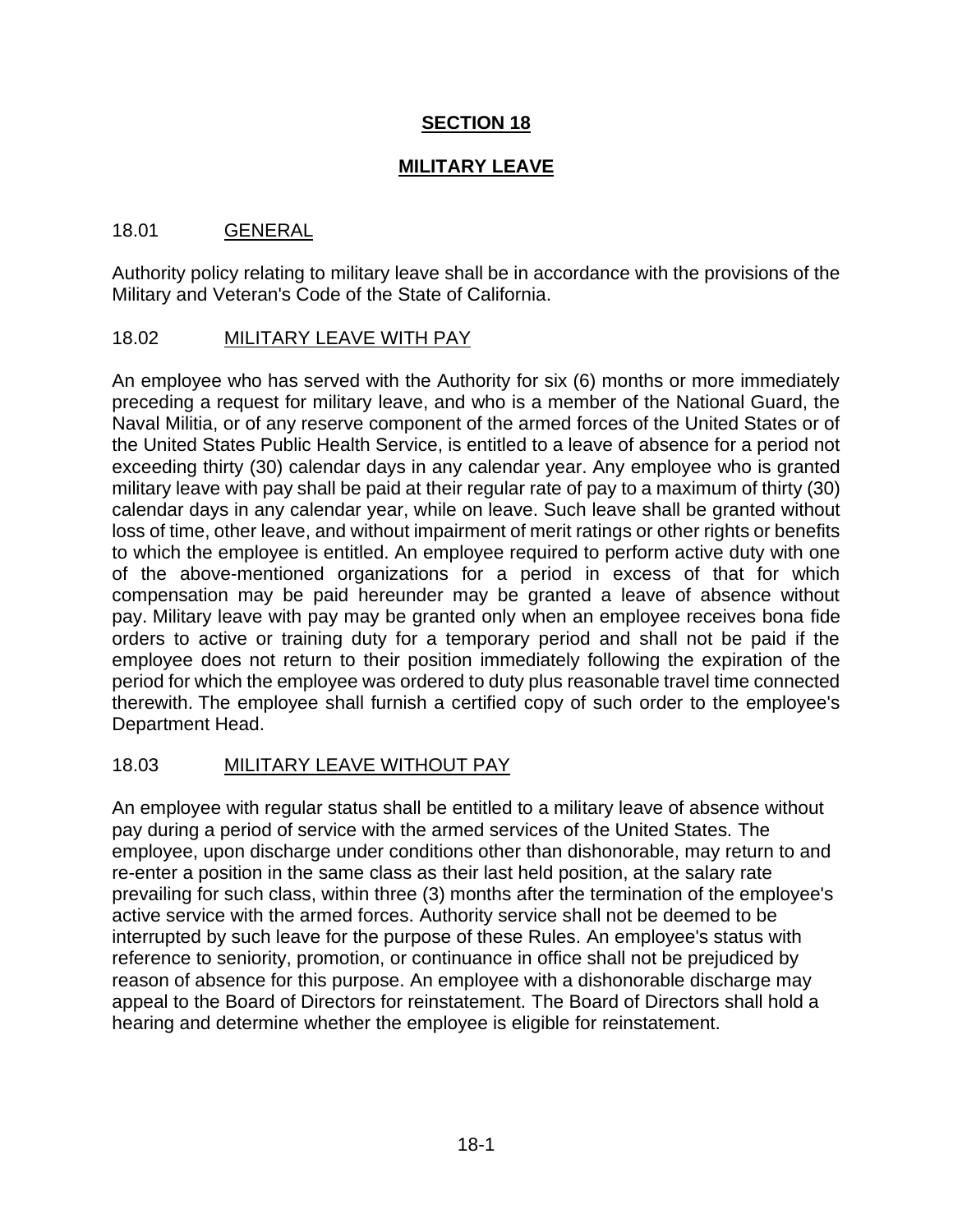Employee's right to return and re-enter the Authority service shall not extend to an employee who fails to return and re-enter to the position within twelve months after the first date upon which he could terminate his active service with the Armed Services of the United States.

## 18.04 PHYSICAL RE-QUALIFICATION

If, after a military leave with or without pay, it is established that the employee is not physically qualified to perform the duties of their former position by reason of such service, the employee may be reinstated in other work that they are able to perform at the appropriate level of pay of the employee's former class if such position is available.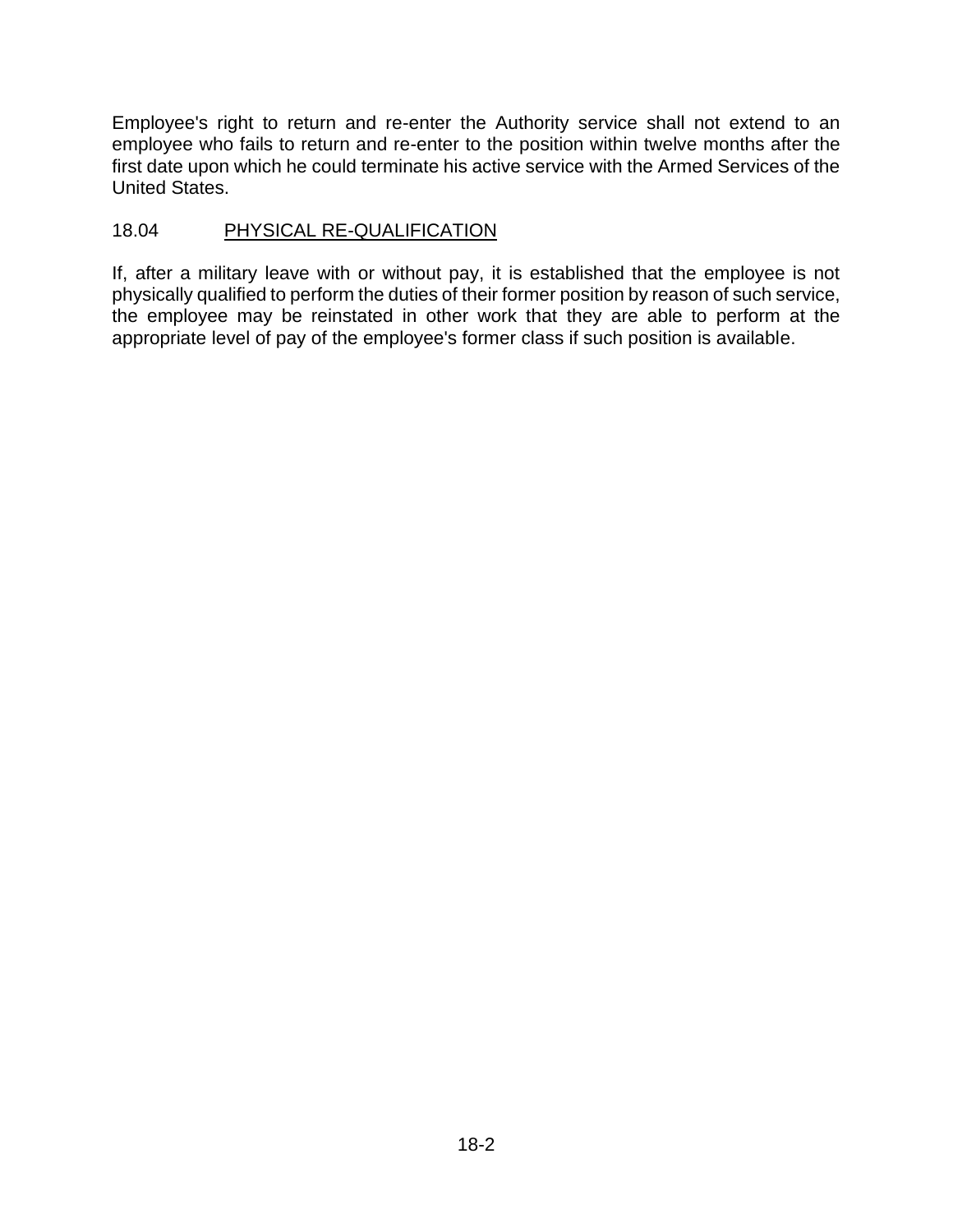## **SAFETY POLICY**

## 19.01 **GENERAL POLICY**

Both the Authority and its employees recognize their mutual responsibility for safe working conditions. The Yuba-Sutter Transit Authority believes that safe working conditions for each of its employees can be attained through use of safety equipment, by proper job instruction, frequent review of safe work practices, and adequate supervision. The purpose of this section of the Rules is to define the Yuba-Sutter Transit Authority policy with reference to safety practices and establish responsibility for the administration and coordination of an effective safety program as herein outlined.

#### 19.02 GENERAL RESPONSIBILITIES

19.02.01 Yuba-Sutter Transit Authority Responsibility. The Yuba-Sutter Transit Authority recognizes the need for the development of safe working practices for every job. It promotes the advancement of safety in design of buildings, equipment, tools, and other devices.

19.02.02 Employee Responsibility. All employees are required as a condition of their employment to follow all established safety practices.

## 19.03 DETAILED PROCEDURES

19.03.01 Yuba-Sutter Transit Authority Responsibility. Although detailed practices will depend upon the safety requirements of the departments, the general pattern of the plan shall be as follows:

- (a) Safety Information. Safety information shall be given to employees, either through group meetings or by discussion with individual employees. Safety rules shall be developed and formulated for safe working practices.
- (b) Hazardous Working Conditions. All such conditions reported shall be studied and corrected through either the elimination of the hazard or by proper job instruction and adequate supervision.

#### 19.03.02 Employee Responsibility.

(a) Condition of Employment. All employees shall be required, as a condition of their employment, to follow all safety practices which are established for the protection of themselves, their fellow employees, and the public.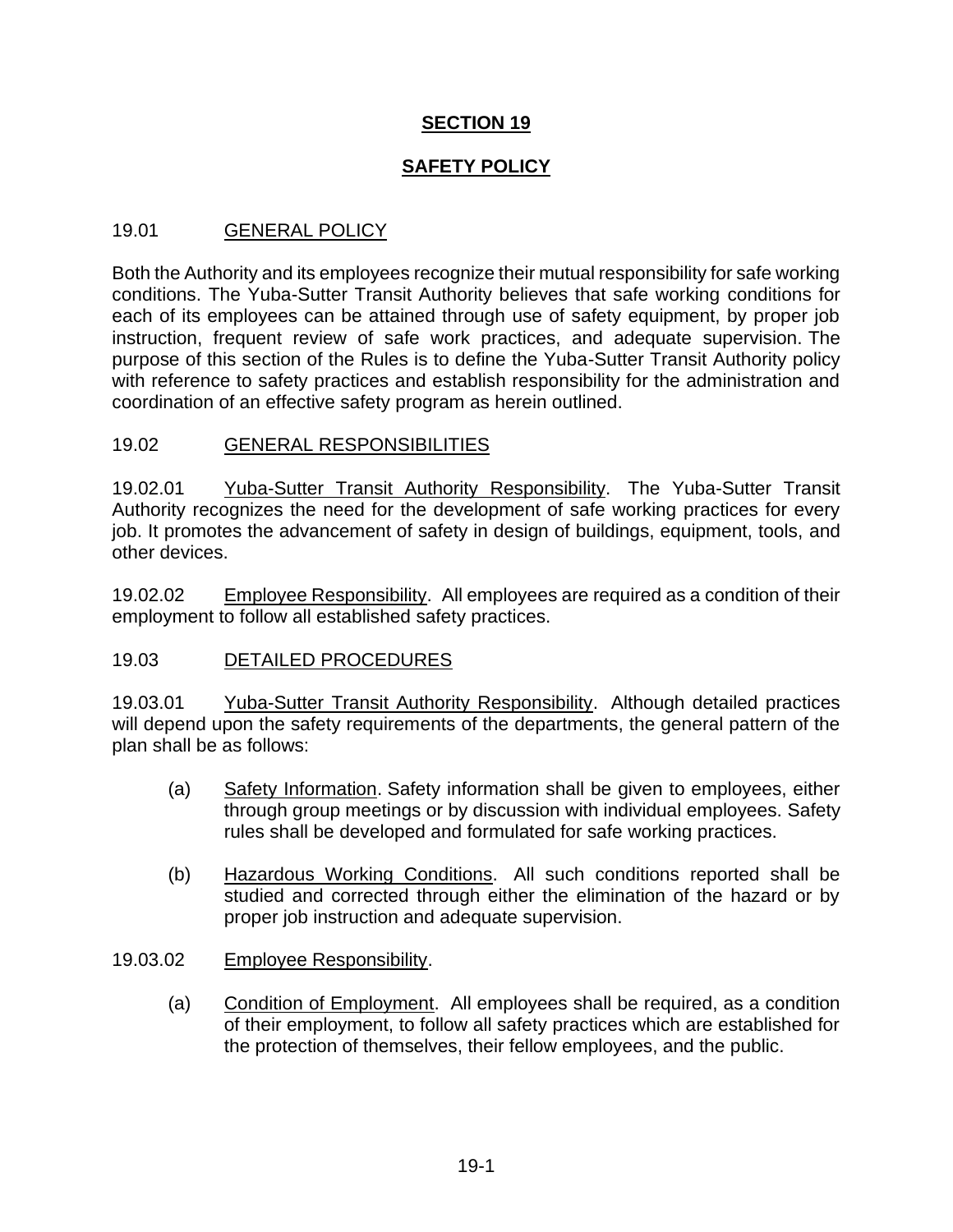(b) Employee Cooperation. The Authority expects that each employee will accept safety as a personal matter and cooperate in the safety program by developing safe work habits and by reporting hazardous working conditions.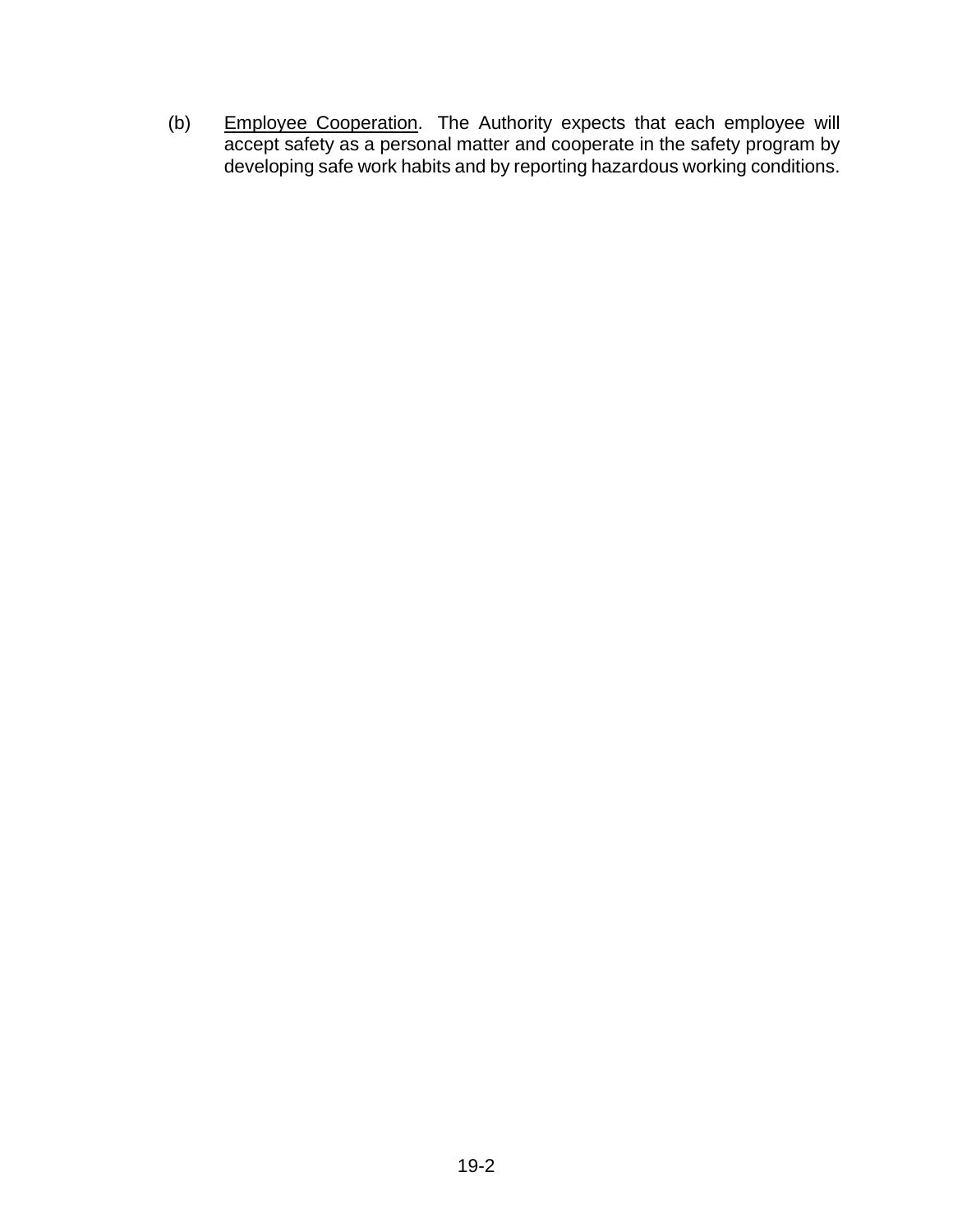## **DRUG-FREE WORKPLACE POLICY**

#### 20.01 GENERAL

The Yuba-Sutter Transit Authority is committed to providing and maintaining a drug-free workplace consistent with the provisions of the Drug-Free Workplace Act of 1988.

Unlawful manufacture, distribution, dispensing, possession of, or use of any controlled substance in the Authority offices or on Authority property is strictly prohibited. Compliance with this prohibition is a condition of Authority employment. Employees violating this prohibition will be subjected to disciplinary action, up to and including termination.

The Authority will provide a drug-free awareness program to inform its employees about:

The dangers of drug abuse in the workplace;

The Authority's policy of maintaining a drug-free workplace;

Drug counseling, rehabilitation, and other employee assistance programs that are available; and

The penalties that may be imposed upon employees for drug abuse violations occurring in the workplace.

Any employee who has been convicted of violating any criminal drug statute in the workplace is required to notify the Executive Director within five days after such conviction. Within ten days after receiving such notice of conviction, the Executive Director shall notify the appropriate state agency and other federal funding agencies requiring such notification, as mandated by the Drug-Free Workplace Act of 1988. Within thirty days of receiving notice of such conviction, the Executive Director shall also take one of the following actions with respect to any employee so convicted: Initiate disciplinary action and/or require the convicted employee to participate satisfactorily in a drug abuse assistance or rehabilitation program approved for such purposes by a federal, state, or local health, law enforcement, or other appropriate agency.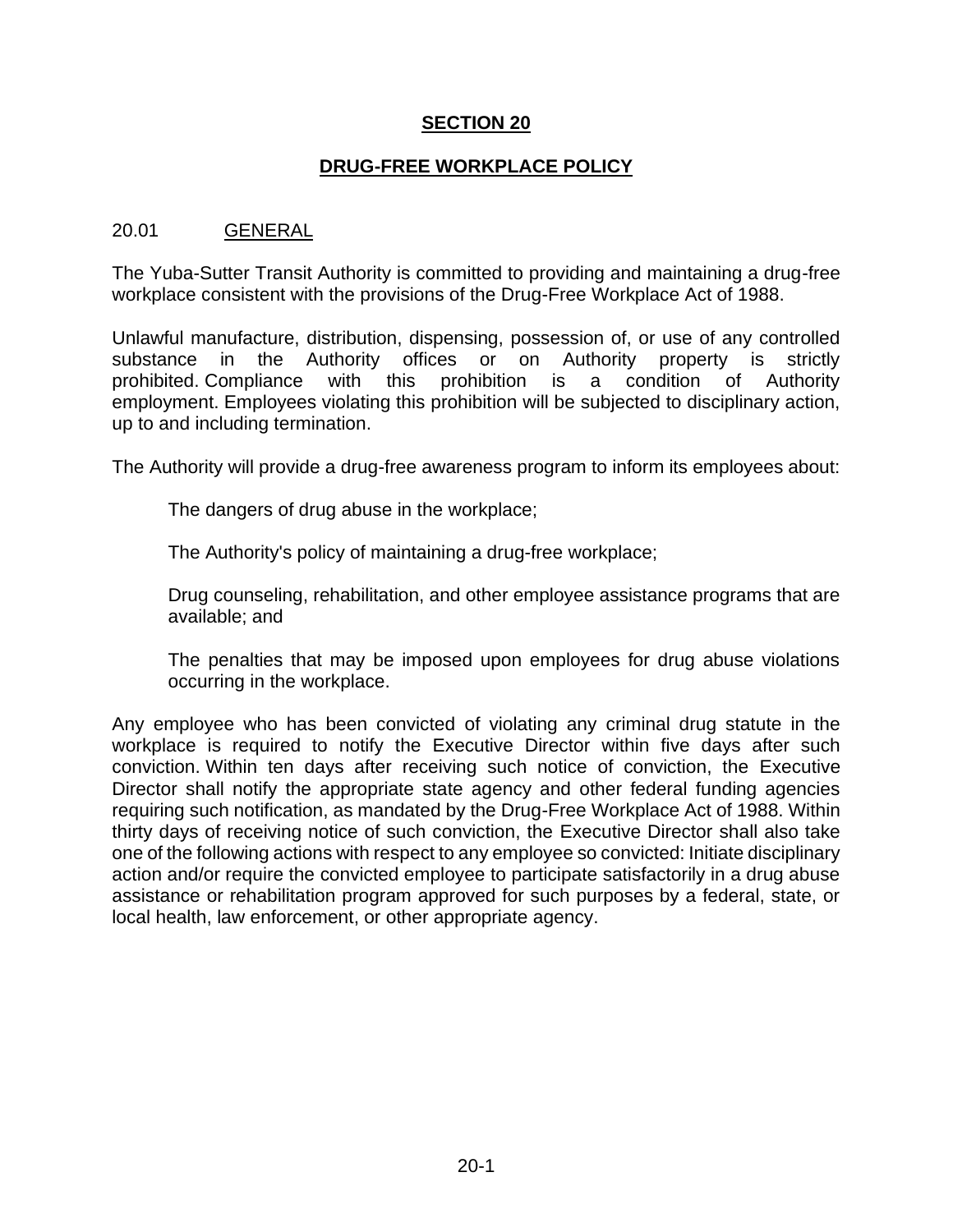## **HARASSMENT IN EMPLOYMENT POLICY**

## 21.01 PURPOSE

To define and issue to all employees the Yuba-Sutter Transit Authority's policy regarding the prohibition of harassment in employment.

#### 21.02 POLICY

The Authority is committed to providing a work environment that is free of discrimination. This policy applies to all agents and employees of the Authority, including supervisors, managers, co-workers, and non-supervisory employees, and to non-employees and third parties with whom an employee comes into contact, who engage in unlawful harassment in the workplace. It extends to harassment of any employee, applicant, unpaid intern or volunteer of or by vendors, independent contractors, and others doing business with the Authority. Furthermore, it prohibits unlawful harassment in any form, including verbal, physical and visual harassment, and prohibits retaliation of any kind against individuals who file complaints in good faith or who assist in the Authority's investigation.

Sexual harassment includes, but is not limited to, making unwanted sexual advances and requests for sexual favors where either (1) submission to such conduct is made an explicit or implicit term or condition of employment; (2) submission to or rejection of such conduct by an individual is used as the basis for employment decisions affecting such individual; or (3) such conduct has the purpose or effect of substantially interfering with an individual's work performance of creating an intimidating, hostile or offensive working environment. Employees who violate this policy are subject to discipline up to and including the possibility of immediate discharge.

Any employee or other person who believes they have been harassed by a co-worker, supervisor, manager, agent of the Authority or a non-employee should promptly report the facts of the incident or incidents and the names of the individuals involved to their supervisor. It is the responsibility of each employee, independent contractor, and other person immediately to report and violation or suspected violation of this policy. The U.S. Equal Employment Opportunity Commission and California Department of Fair Employment and Housing also accept complaints.

All complaints will be promptly investigated and there will be appropriate corrective action, including appropriate options for remedial actions and resolutions, such as possible disciplinary action, when it is warranted. A complaint will be designated as confidential, to the extent possible, but cannot be kept completely confidential. It will lead to a fair, impartial, thorough and timely investigation by qualified individuals, documentation and tracking for reasonable progress and timely closure based on the evidence collected.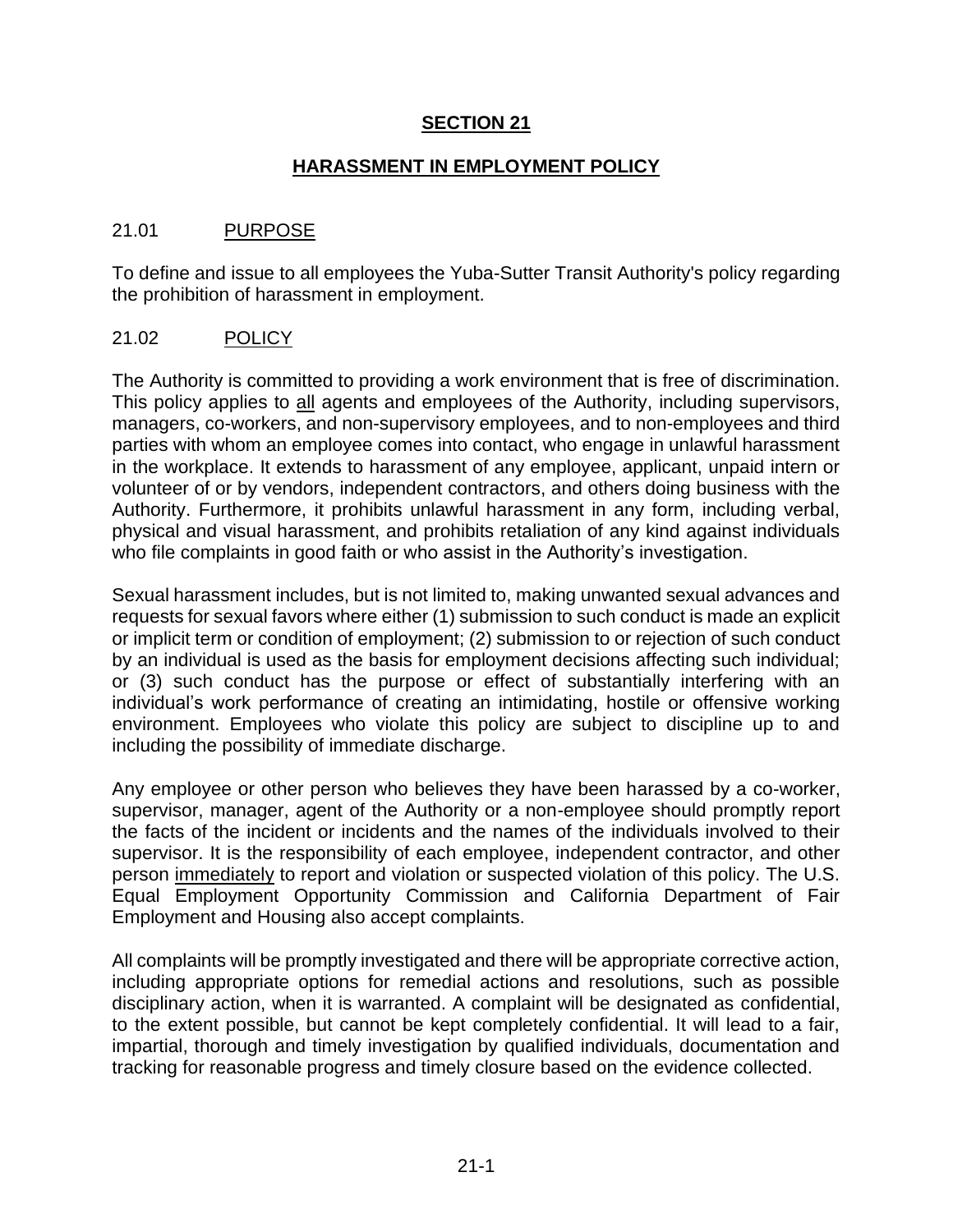Employees should feel free to report claims and participate in any investigation without fear of retaliation of any kind. Employees will not be subject to retaliation for registering a complaint of unlawful harassment, retaliation, or discrimination.

# 21.03 PROCEDURES

An employee who believes that they have been harassed on the job should inform their immediate supervisor or the Executive Director at the earliest possible time. The employee has the option to use the Grievance Procedure found in Section 11 of these Personnel Rules.

The employee initiating a harassment complaint, and other persons involved have an expectation of confidentiality. If the employee desires, the investigation will, if practicable, be conducted in such a way that the person's identity will not be disclosed. When confidentiality cannot be assured, the employee will be apprised of this fact before additional proceedings commence. It must be recognized, however, that in order to take disciplinary action against an employee, based on a charge of discrimination, it may be necessary to disclose the complainant's name and other details regarding this matter.

# 21.04 RESPONSIBILITY

- (a) All Authority employees shall be responsible for compliance with the intent of the law and Authority policy.
- (b) Managers and supervisors are responsible for proper conduct of their employees and shall accordingly, ensure that their employees are aware of this policy.
- (c) It is the responsibility of the Executive Director to provide guidance, investigate charges of impropriety, and recommend appropriate action.

Questions regarding this policy or procedures related to the resolution of complaints should be directed to the Executive Director.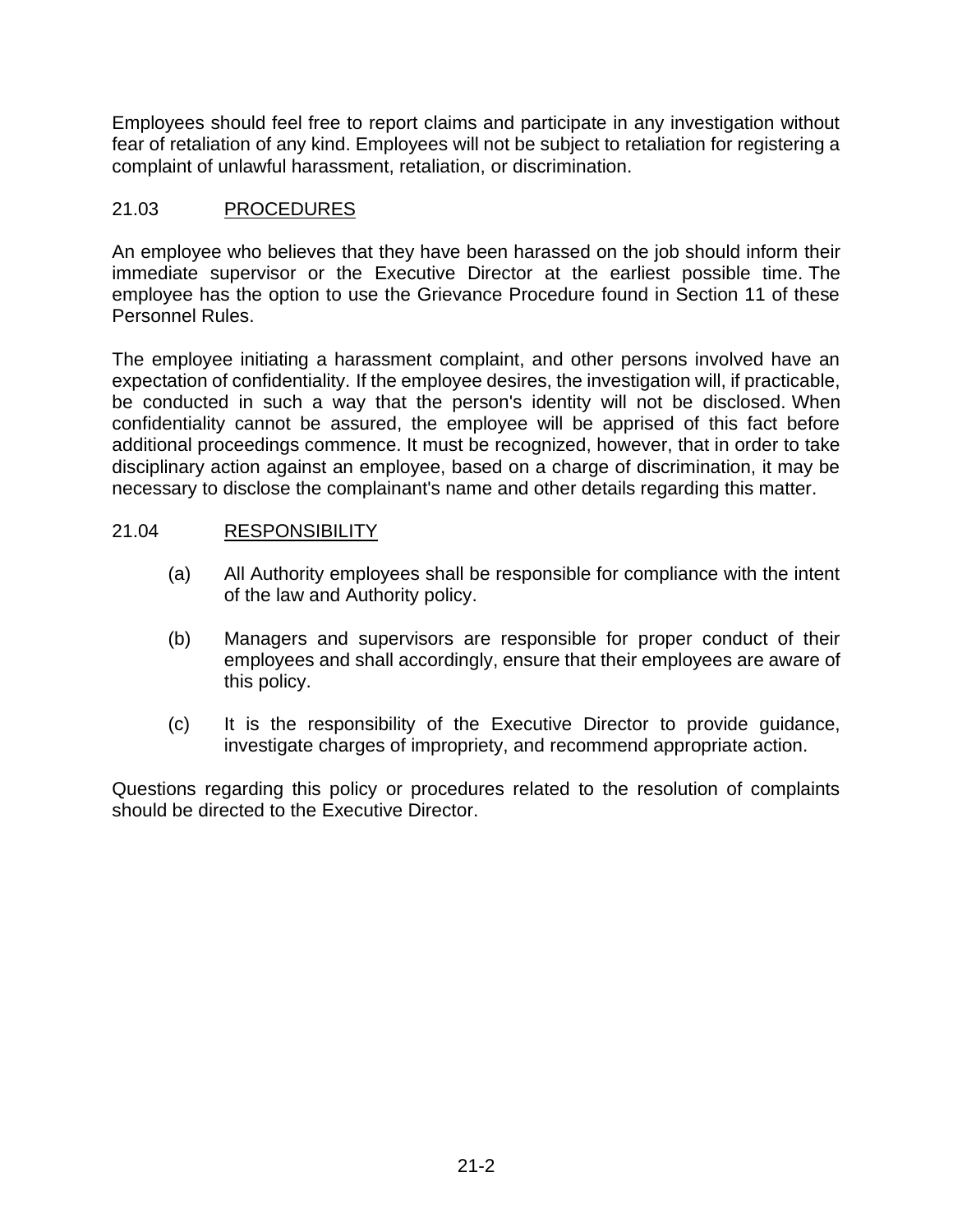# **REPORTS AND RECORDS**

# 22.01 OFFICE RECORDS

The Executive Director shall keep all official personnel records necessary for transactions and reference and for making reports showing administrative actions including records of all examinations, employment lists, employment history of each employee, history of each position, classification plan, compensation plan, files, books, and correspondence.

## 22.02 REPORTS OF PERSONNEL TRANSACTIONS

No employee shall have any comment adverse to the employee's interest entered into their personnel file without the employee having first read and signed the instrument containing the adverse comment indicating they are aware of such comment, except that such entry may be made if after reading such instrument the employee refuses to sign it. Should an employee refuse to sign, that fact shall be noted on that document and signed or initialed by such employee. An employee shall have fifteen (15) days within which to file a written response to any adverse comment entered in their personnel file. Such written response shall be attached to, and shall accompany, the adverse comment.

# 22.03 REVIEW OF RECORDS

Public records are open to inspection at all times during office hours, and every person has a right to inspect any public record, except as provided by law and hereafter:

Every employee, upon proof of identification, shall have the right to read any public or confidential record or writing which pertains directly to them to determine whether the information in such record is correct. The Executive Director shall correct all errors in such record within thirty (30) days after receiving from such person proof of the correct information satisfactory to the Executive Director. If corrective information is determined to be sufficient to establish error, the Executive Director shall so notify the person involved. If the Executive Director finds the information insufficient to establish error, the employee may appeal such decision to the Board of Directors for determination or submit a written statement of the employee's position which shall be inserted into the appropriate file. This provision shall not apply to writings of mental health, and investigatory correspondence from law enforcement agencies.

Access to medical or similar personal data shall be limited to the authorized persons in the Personnel Office, the employee, or anyone authorized, in writing, by the employee to review such file.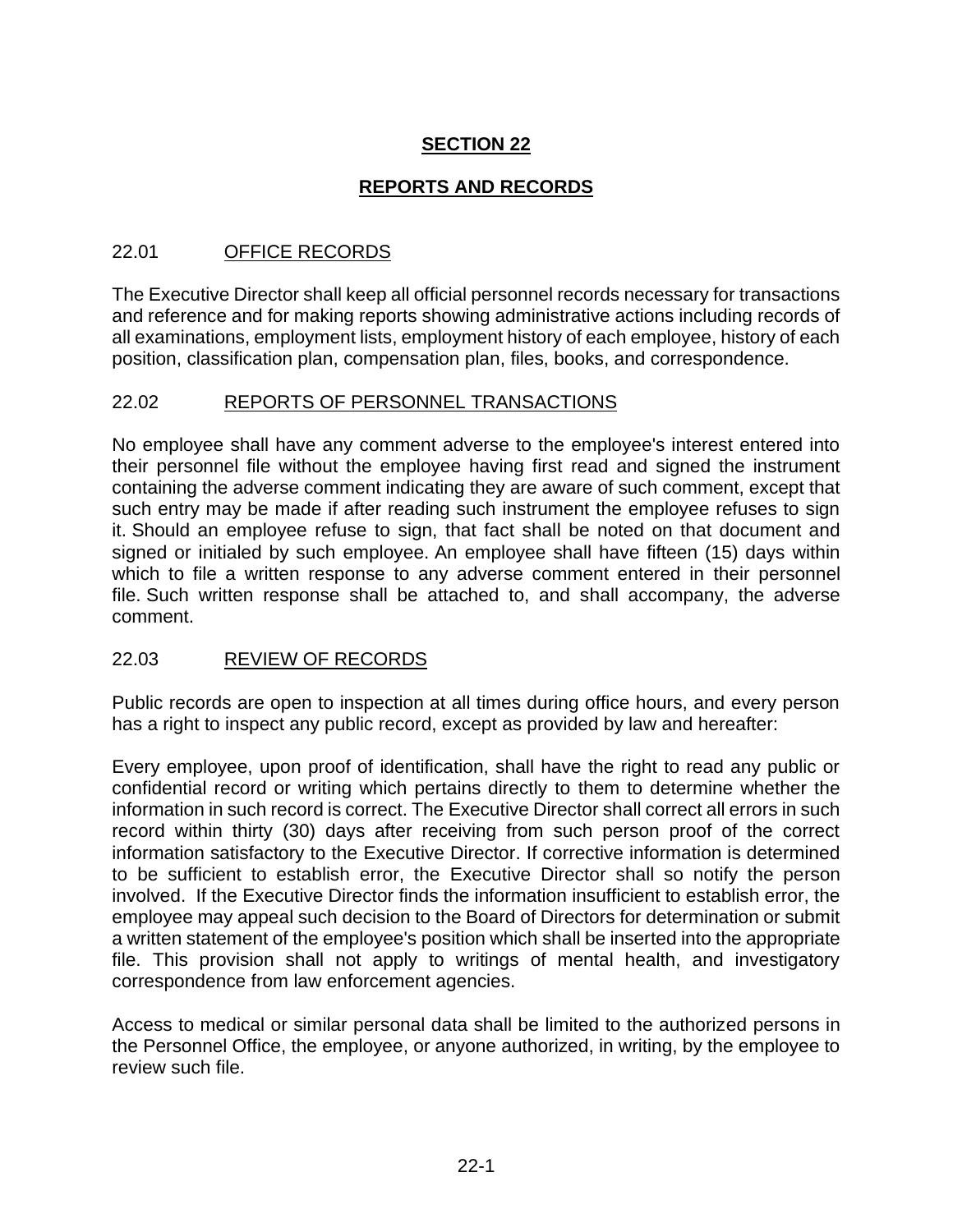## 22.04 DESTRUCTION OF RECORDS

Except for official records in the personnel file of the individual employee and Board of Directors minutes, which shall be considered permanent, all other records relating to personnel, including correspondence, examinations, and reports, after same are no longer required, may be destroyed after five (5) years.

#### 22.05 PERSONNEL CORRESPONDENCE

All questions, inquiries and correspondence concerning the personnel system or any employee of the Authority shall be referred to the Executive Director.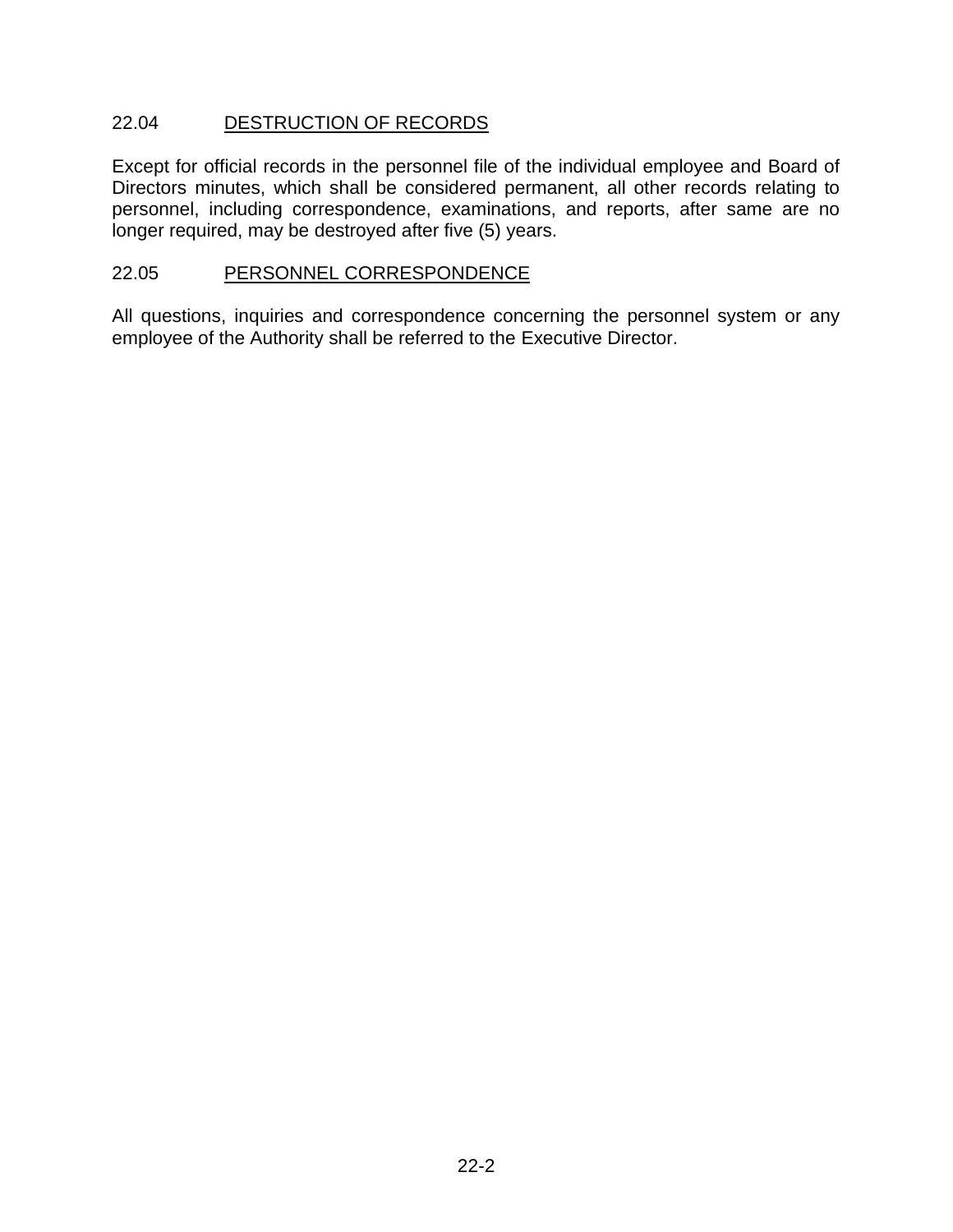# **CODE OF ETHICS**

## 23.01 GENERAL POLICY

The purpose of this Code is to establish ethical standards of conduct for all employees by setting forth those acts or actions that are incompatible with the best interests of the Authority and by directing disclosure by such employees of private financial or other interest in matters affecting the Authority.

#### 23.02 RESPONSIBILITIES OF PUBLIC OFFICE

Public employees are agents of public purpose and hold office for the benefit of the public. They are bound to uphold the Constitution of the United States and the Constitution of the State of California and to carry out impartially the laws of the nation and State, and thus to foster respect for all government. They are bound to observe in their official acts the highest standards of performance and to discharge faithfully the duties of their office regardless of personal considerations. Recognizing that the public interest must be their primary concern, their conduct in both their official and private affairs should be above reproach.

## 23.03 DEDICATED SERVICE

All employees of the Yuba-Sutter Transit Authority owe a duty of loyalty to the political objectives expressed by the public served and the programs developed by the Board of Directors to attain those objectives. Employees should adhere to the rules of work and performance established as the standard for their positions, by the appropriate authority.

Employees should not exceed their authority or breach the law or ask others to do so, and owe a duty to cooperate fully with other public officials and employees.

## 23.04 USE OF PUBLIC PROPERTY

No employee shall request or permit the use of Authority-owned vehicles, equipment, materials, or property for personal convenience or profit, except when such services are available to the public generally or with permission from the Board of Directors.

#### 23.05 OBLIGATIONS TO CITIZENS

No employee shall grant any special consideration, treatment, or advantage to any citizen beyond that which is available to every other citizen.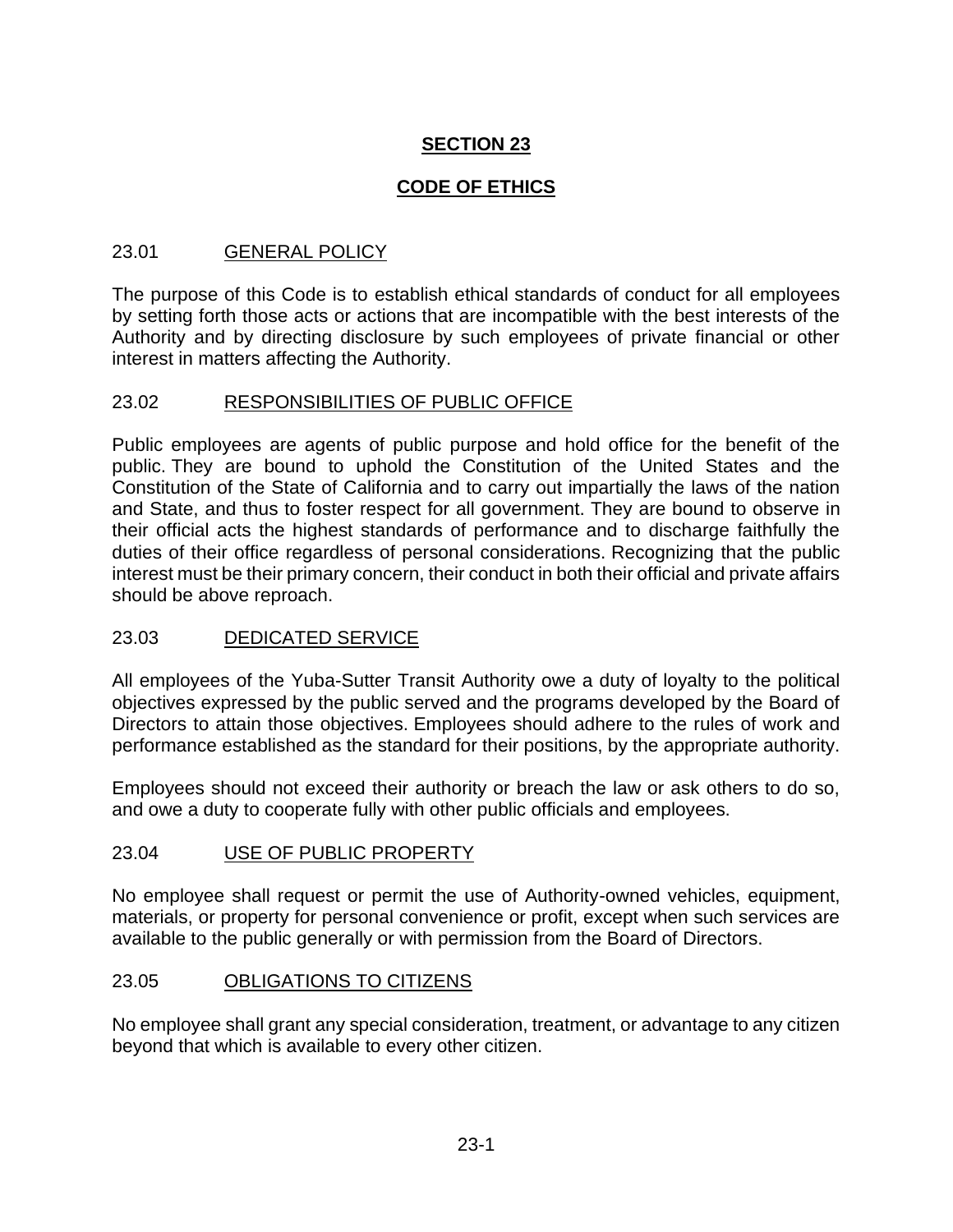## 23.06 INCOMPATIBLE ACTIVITIES

- (a) An Authority employee shall not engage in any employment, activity, or enterprise for compensation which is inconsistent, incompatible, in conflict with, or inimical to their duties as an employee or with the duties, functions or responsibilities of their appointing power or the Authority. Such employee shall not perform any work, service or counsel or compensation outside of their Authority employment where any part of his efforts will be subject to approval by any other officer, employee, board or commission of the Authority, unless otherwise approved in the manner prescribed by subdivision (b).
- (b) The Executive Director may determine, subject to approval of the Board of Directors, those outside activities which are inconsistent with, incompatible to, or in conflict with the duties as an Authority employee. An employee's outside employment, activity or enterprise may be prohibited if it: (1) involves the use for private gain or advantage of their Authority time, facilities, equipment and supplies; (2) involves receipt or acceptance by the employee of any money or other consideration from anyone other than the Authority for the performance of an act which the employee, if not performing such act, would be required or expected to render in the regular course or hours of their Authority employment or as a part of their duties as a Authority employee; (3) involves the performance of an act in other than their capacity as an Authority employee which act may later be subject directly or indirectly to the control, inspection review, audit or enforcement of any other officer or employee or the agency by which they are employed; and (4) involves such time demands as would render performance of their duties as a Authority employee less efficient.

## 23.07 DISCLOSURE OF CONFIDENTIAL INFORMATION

No employee shall, without proper legal authorization, disclose confidential information concerning the property, government, or affairs of the Authority, nor shall the employee use such information to advance the financial or other private interest of the employee or others.

## 23.08 GIFTS AND FAVORS

No employee shall accept any bribe, gratuity, kickback, favor or other form of payment whatsoever from a member of the public where such bribe, gratuity, kickback or favor is offered in an attempt to influence any action, vote, or opinion by any employee in the performance of his or her duties.

Nothing in this provision shall be construed so as to prevent an employee's acceptance of a gift of nominal value given as a token of appreciation (i.e., greeting card or holiday treat).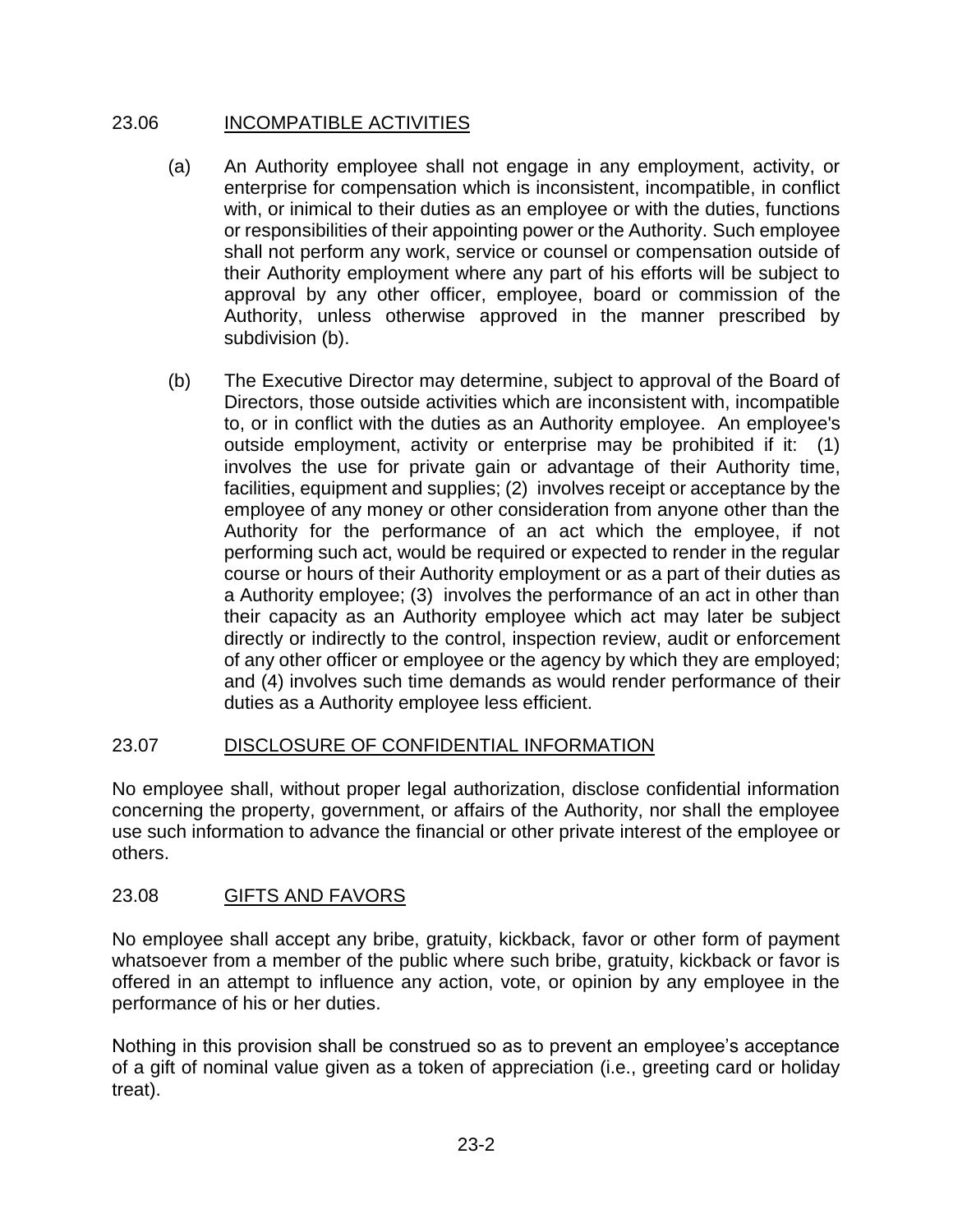# 23.09 REPRESENTING PRIVATE INTERESTS BEFORE THE AUTHORITY

No employee shall appear in an official capacity on behalf of private interests before the Authority. The employee shall not represent private interests in any action or proceeding against the interests of the Authority in any litigation to which the Authority is a party. The restriction of representation of private interests shall not apply to a matter involving the employee's personal or fiduciary interests.

No employee shall accept a retainer or compensation that is contingent upon a specific action by the Authority.

## 23.10 CONTRACTS WITH THE AUTHORITY

No employee shall have a financial interest in any business transaction, or contract with the Authority, or in the sale of real estate, materials, supplies, or services to the Authority, except as permitted in the conflict of interest statutes of the State of California.

## 23.11 DISCLOSURE OF INTEREST

Any employee who has a financial or private interest, and who participates in discussion with or gives an official opinion to the Board of Directors, concerning pending action, shall disclose to the Board of Directors or other appropriate authority the nature and extent of such interest.

## 23.12 POLITICAL ACTIVITY

No employee shall orally, by letter, or otherwise, solicit or participate in soliciting any assessment, subscription or contribution to any political party or political candidate during working hours on the premises of any property owned or leased by the Yuba-Sutter Transit Authority. No employee shall promise an appointment to any position with the Yuba-Sutter Transit Authority as a reward for any political activity.

## 23.13 APPLICABILITY OF CODE

When an employee has doubt as to the applicability of a provision of this Code to a particular situation, the employee should apply to the Authority Attorney for an advisory opinion and be guided by that opinion when given. The employee shall have the opportunity to present their interpretation of the facts at issue and of the applicable provisions of the Code before such advisory decision is made. This Code shall be operative in all instances covered by these provisions except when superseded by applicable statutory provision or when the application of a statutory provision is discretionary but determined to be more appropriate or desirable.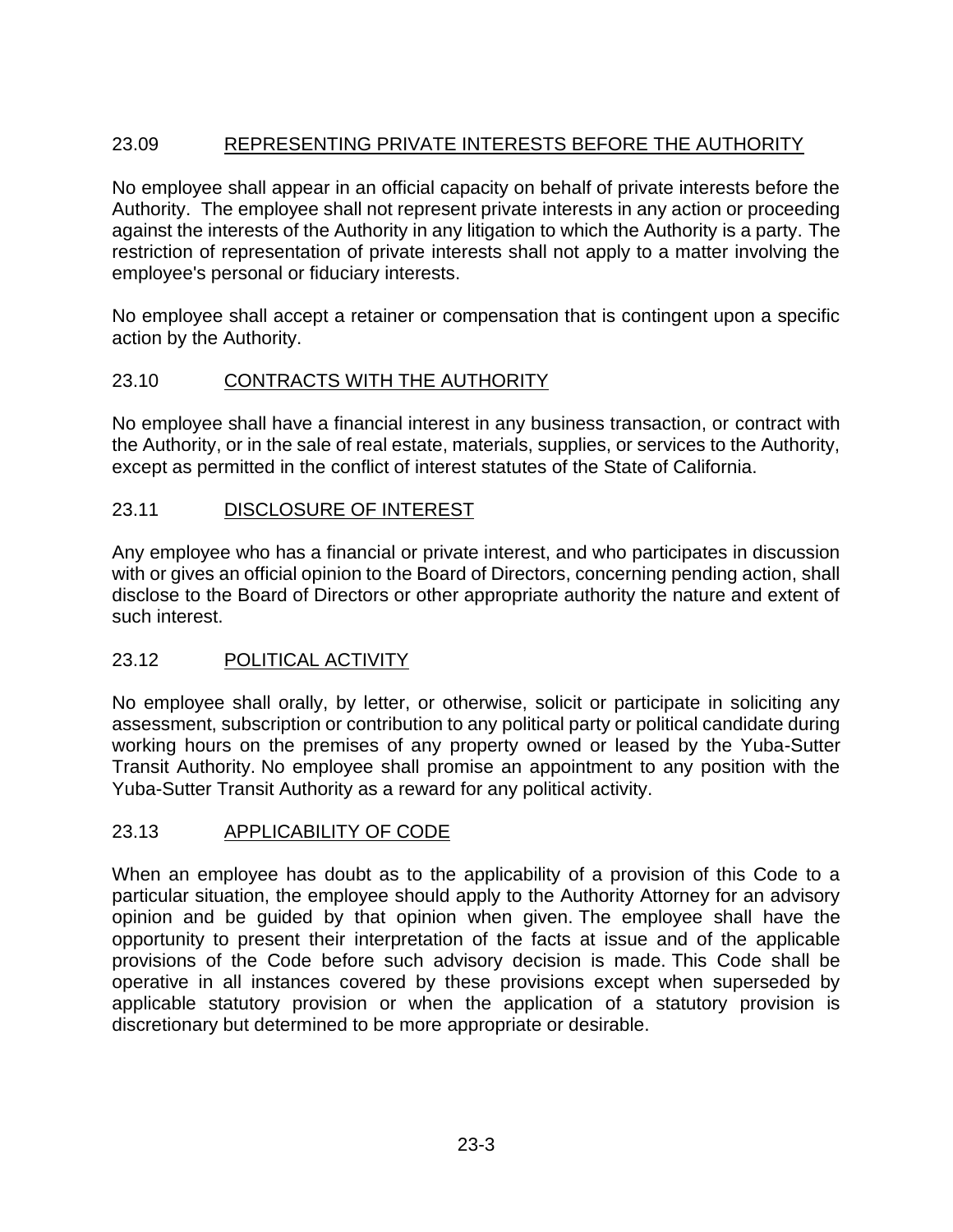#### **MANAGEMENT RIGHTS**

24.01 Except as expressly modified or restricted by a specific provision of these Rules, all statutory and inherent managerial rights, prerogatives, and functions are retained and vested exclusively in the Authority, including, but not limited to, the rights to reprimand, suspend, discharge, or otherwise discipline employees covered under these Rules for cause; to determine the number of employees to be employed; to hire employees, determine their qualifications and assign and direct their work; to promote, transfer, lay off, or recall to work employees; to set the standards of productivity and/or the services to be rendered; to maintain the efficiency of operations; to determine the personnel, methods, means, and facilities by which operations are conducted; to set the starting and quitting time and the number of hours and shifts to be worked; to use independent contractors to perform work or services; to subcontract, contract out, close down, or relocate the Authority's operations or any part thereof; to expand, reduce, alter, combine, transfer, assign or cease any job, department, operation or service; to transfer and assign employees among and between different jobs and classifications as required by the Authority's work needs; to control and regulate the use of machinery, facilities, equipment, and other property of the Authority; to introduce new or improved equipment, machinery, methods, processes or services; to adopt, implement, enforce and from time to time modify, rescind or change safety and work rules and regulations; to determine the number, location and operation of departments or divisions of the Authority; and to take whatever action is either necessary or advisable to determine, manage and fulfill the mission for the Authority and to direct the Authority's employees. The Authority's failure to exercise any right, prerogative or function hereby reserved to it, or the Authority's exercise of any such right, prerogative, or function in a particular way, shall not be considered a waiver of the Authority's right to exercise such right, prerogative, or function or preclude it from exercising the same in some other way not in conflict with the express provisions of these Rules.

Nothing in these Rules shall create a vested right. The Authority reserves the right to prospectively modify, change, amend or revoke these Rules.

THIS HANDBOOK IS NOT INTENDED AS A CONTRACT AND SHOULD NOT BE VIEWED AS THE BASIS OF ANY CONTRACTUAL OBLIGATIONS OF THE AUTHORITY.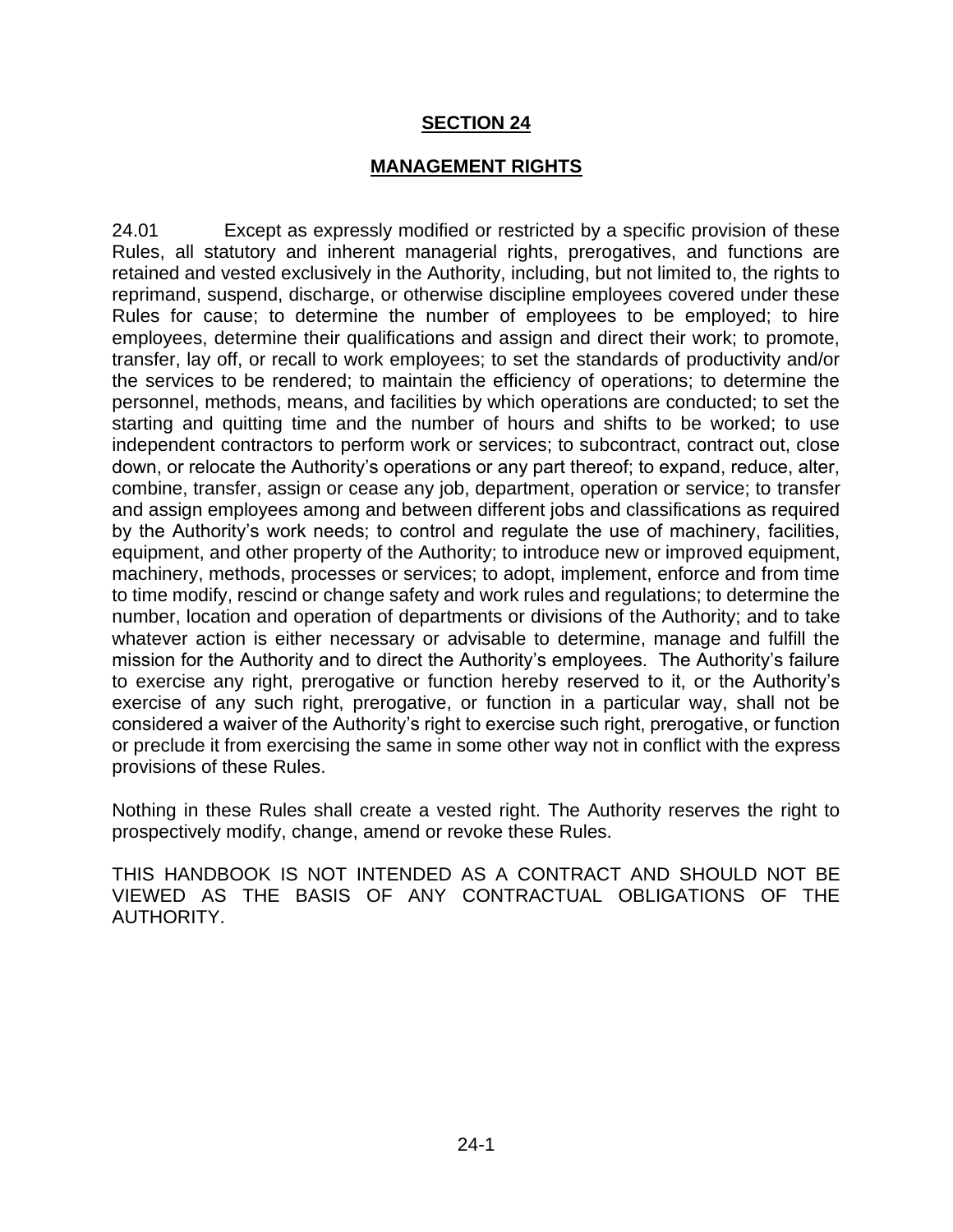## **FEDERAL OR STATE PROGRAMS**

## 25.01 GRANTS

From time to time other governmental agencies may provide grants or other forms of assistance which enable the Yuba-Sutter Transit Authority to hire additional employees. If the Authority receives such assistance or employees, and the regulations governing the grant or assistance conflict with these Rules, then the employees hired under such grant shall be governed by the conditions of the granting agency in those areas of conflict. The Executive Director shall make such determination and shall, if there is an area of substantial conflict, report same to the Board of Directors. Nothing in these Rules shall be construed to prevent modification for the purpose of participation in Federal or State manpower programs.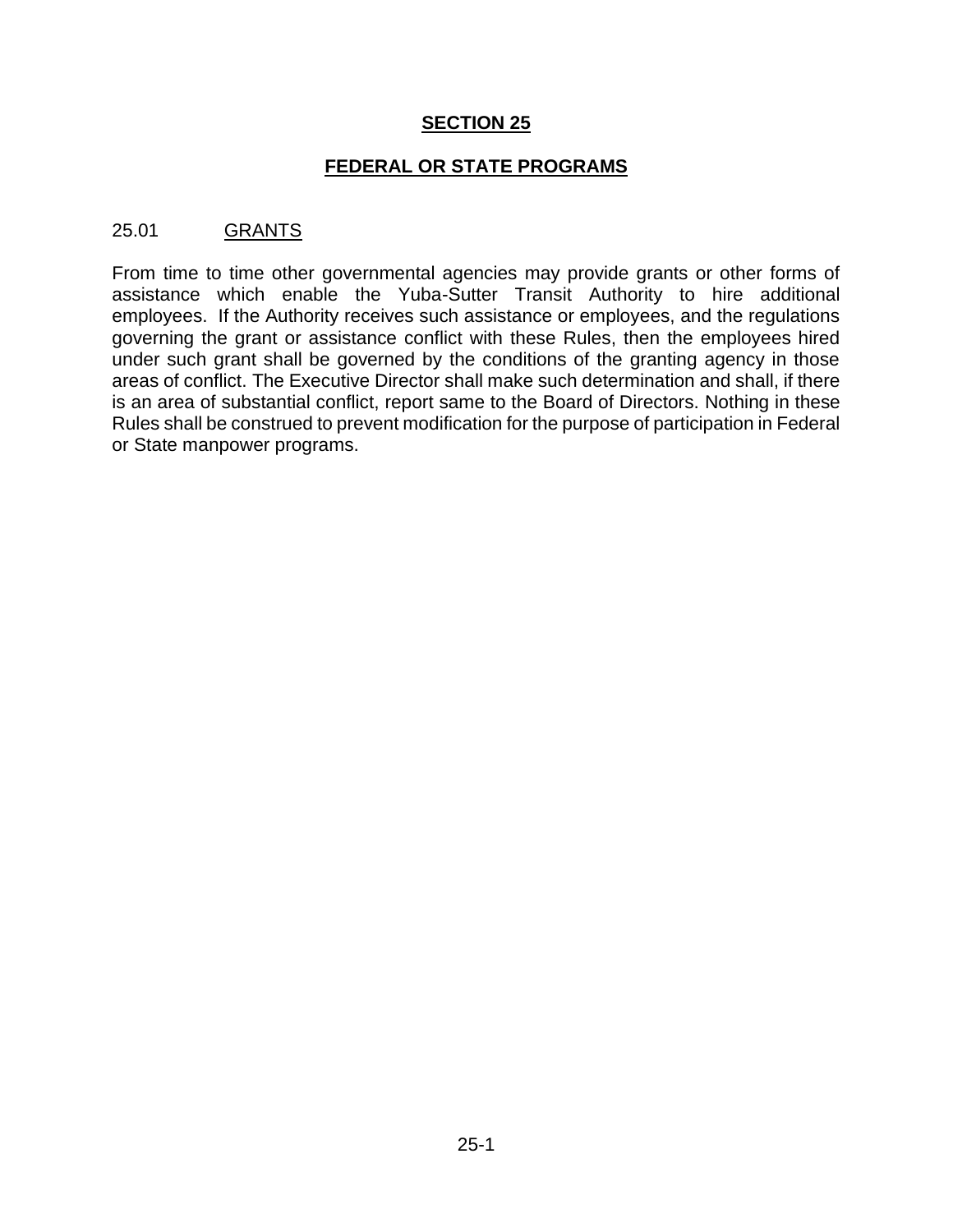## **CONSTRUCTION**

#### 26.01 CONSTRUCTION

Nothing in these Rules shall be construed to deny any person or employee the rights granted by Federal and State laws.

The rights, powers and authority of the Board of Directors in all matters, including the right to maintain any legal action, shall not be modified nor restricted by these Rules.

The provisions of these Rules are not intended to conflict with the provisions of Chapter 10, division 4, Title 1 of the Government Code of the State of California. (Sections 3500, et. seq.)

#### 26.02 SEVERABILITY

If any provisions of these Rules, or the application of such provisions to any person or circumstance, shall be held invalid, the remainder of these Rules, or the application of such provision to persons or circumstances other than those as to which it is held invalid, shall not be affected thereby.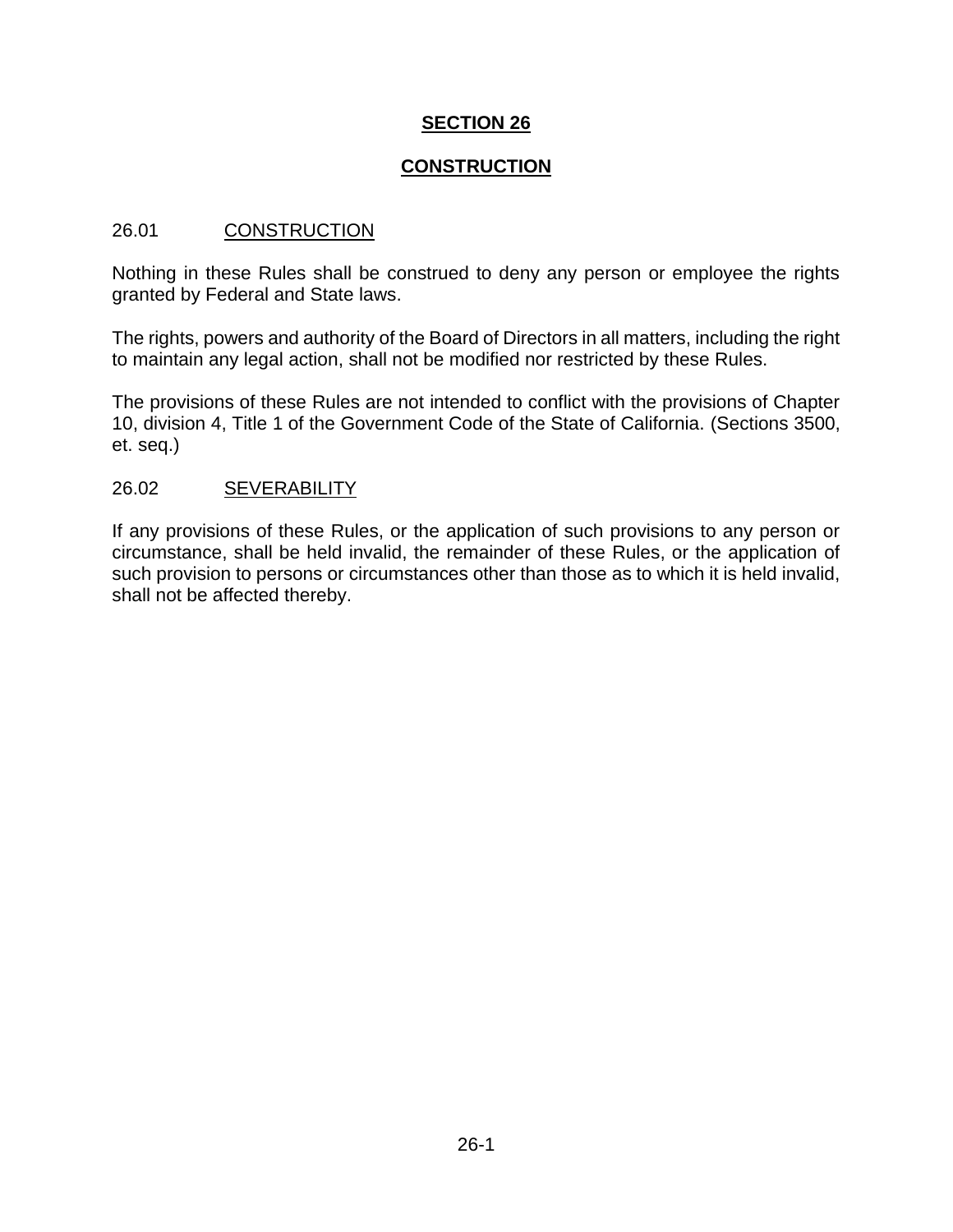# **APPENDIX A**

# **MONTHLY SALARY SCHEDULE EFFECTIVE JULY 1, 2021**

| <b>Position</b>             | <b>Step A</b> | <b>Step B</b> | <b>Step C</b> | <b>Step D</b> | <b>Step E</b> |
|-----------------------------|---------------|---------------|---------------|---------------|---------------|
| Administrative Assistant I  | \$3,241       | \$3,403       | \$3,573       | \$3,752       | \$3,940       |
| Administrative Assistant II | \$3,752       | \$3,940       | \$4,137       | \$4,344       | \$4,561       |
| Program Analyst I           | \$3,784       | \$3,973       | \$4,172       | \$4,381       | \$4,600       |
| Program Analyst II          | \$4,381       | \$4,600       | \$4,830       | \$5,072       | \$5,326       |
| Program Manager I           | \$5,324       | \$5,590       | \$5,869       | \$6,162       | \$6,470       |
| Program Manager II          | \$6,162       | \$6,470       | \$6,794       | \$7,134       | \$7,491       |
| <b>Executive Director</b>   |               |               |               |               | \$11,317      |

#### **Notes:**

Longevity Pay: Pursuant to the terms and conditions set forth in Section 12.07.03 of the Yuba-Sutter Transit Personnel Manual, full time permanent employees (except for the Executive Director position) may be eligible for merit-based longevity pay adjustments beyond the top step of their current classification.

The Executive Director's salary is not determined by range and step, but at an amount determined by the Board of Directors.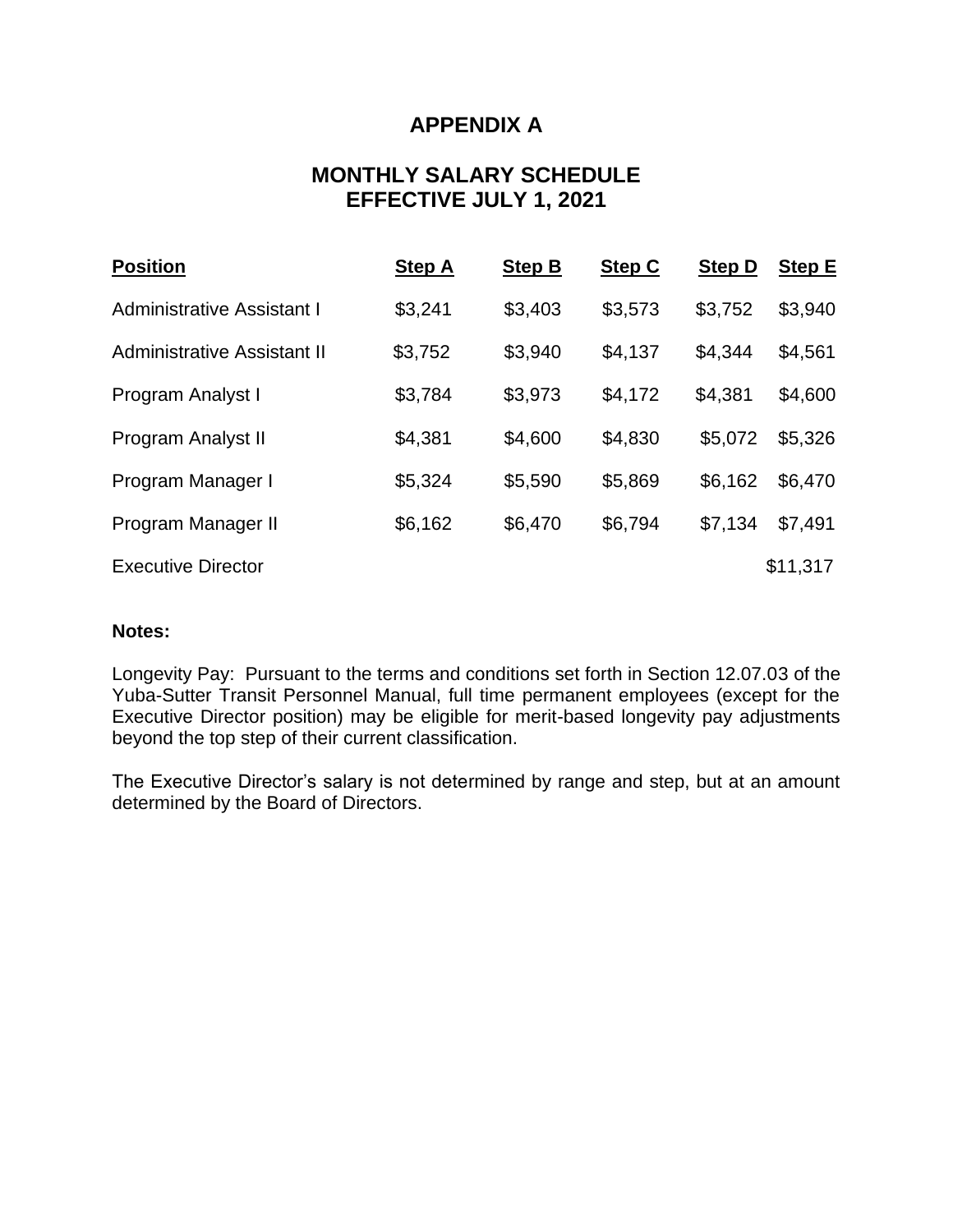# **APPENDIX B**

# PERSONNEL RULES INDEX

| <b>PAGE</b> |  |
|-------------|--|
|             |  |
|             |  |
|             |  |
|             |  |
|             |  |
|             |  |
|             |  |
|             |  |
|             |  |
|             |  |
|             |  |
|             |  |
|             |  |
|             |  |
|             |  |
|             |  |
|             |  |
|             |  |
|             |  |
|             |  |
|             |  |
|             |  |
|             |  |
|             |  |
|             |  |
|             |  |
|             |  |
|             |  |
|             |  |
|             |  |
|             |  |
|             |  |
|             |  |
|             |  |
|             |  |
|             |  |
|             |  |
|             |  |
|             |  |